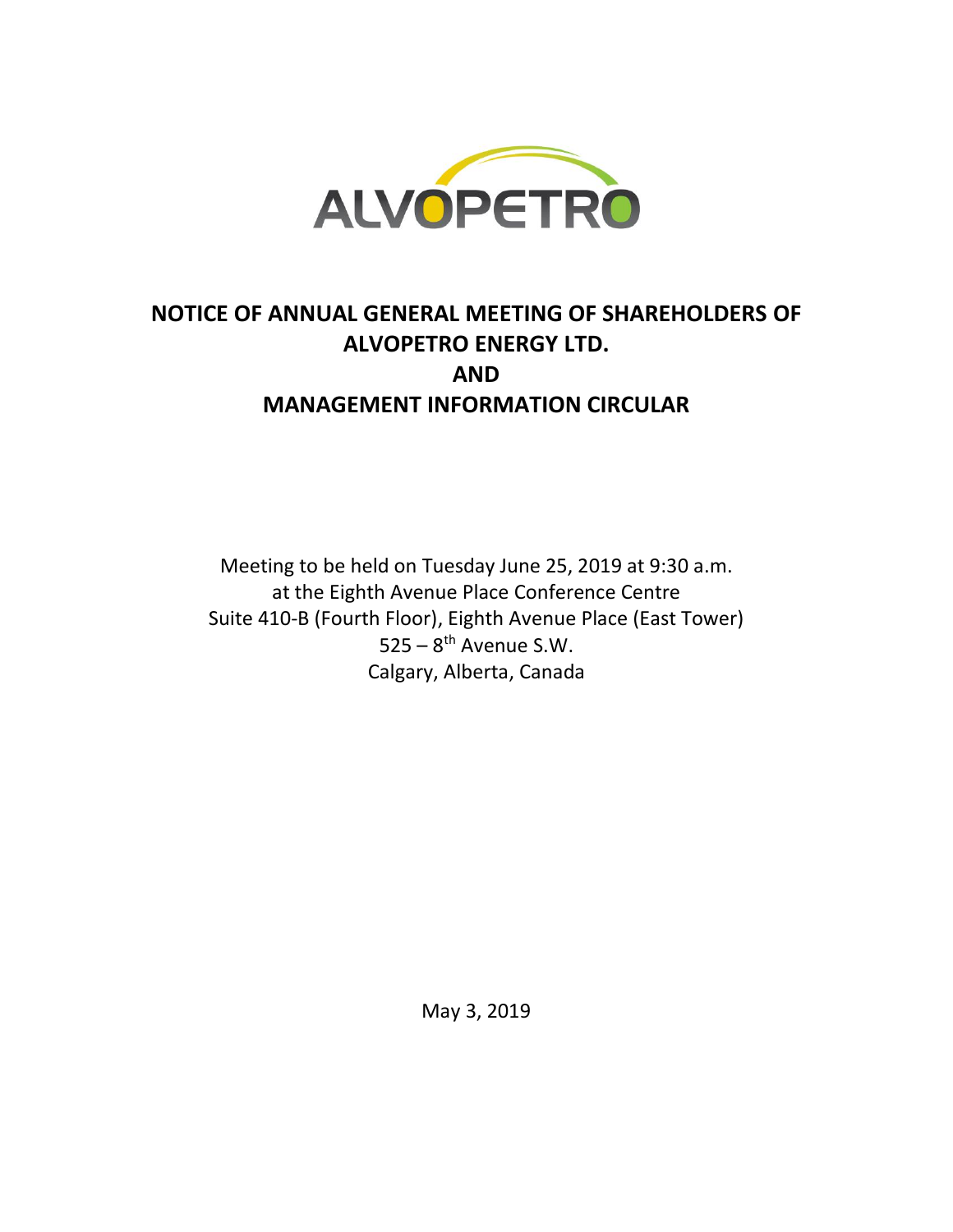# **TABLE OF CONTENTS**

| Estimated Payment Made to Named Executive Officers upon Termination of Employment Agreements 13 |  |
|-------------------------------------------------------------------------------------------------|--|
|                                                                                                 |  |
|                                                                                                 |  |
| Directors' Compensation Table                                                                   |  |
|                                                                                                 |  |
|                                                                                                 |  |
|                                                                                                 |  |
|                                                                                                 |  |
|                                                                                                 |  |
|                                                                                                 |  |
|                                                                                                 |  |
|                                                                                                 |  |
|                                                                                                 |  |
|                                                                                                 |  |
|                                                                                                 |  |
|                                                                                                 |  |
|                                                                                                 |  |
|                                                                                                 |  |
|                                                                                                 |  |
|                                                                                                 |  |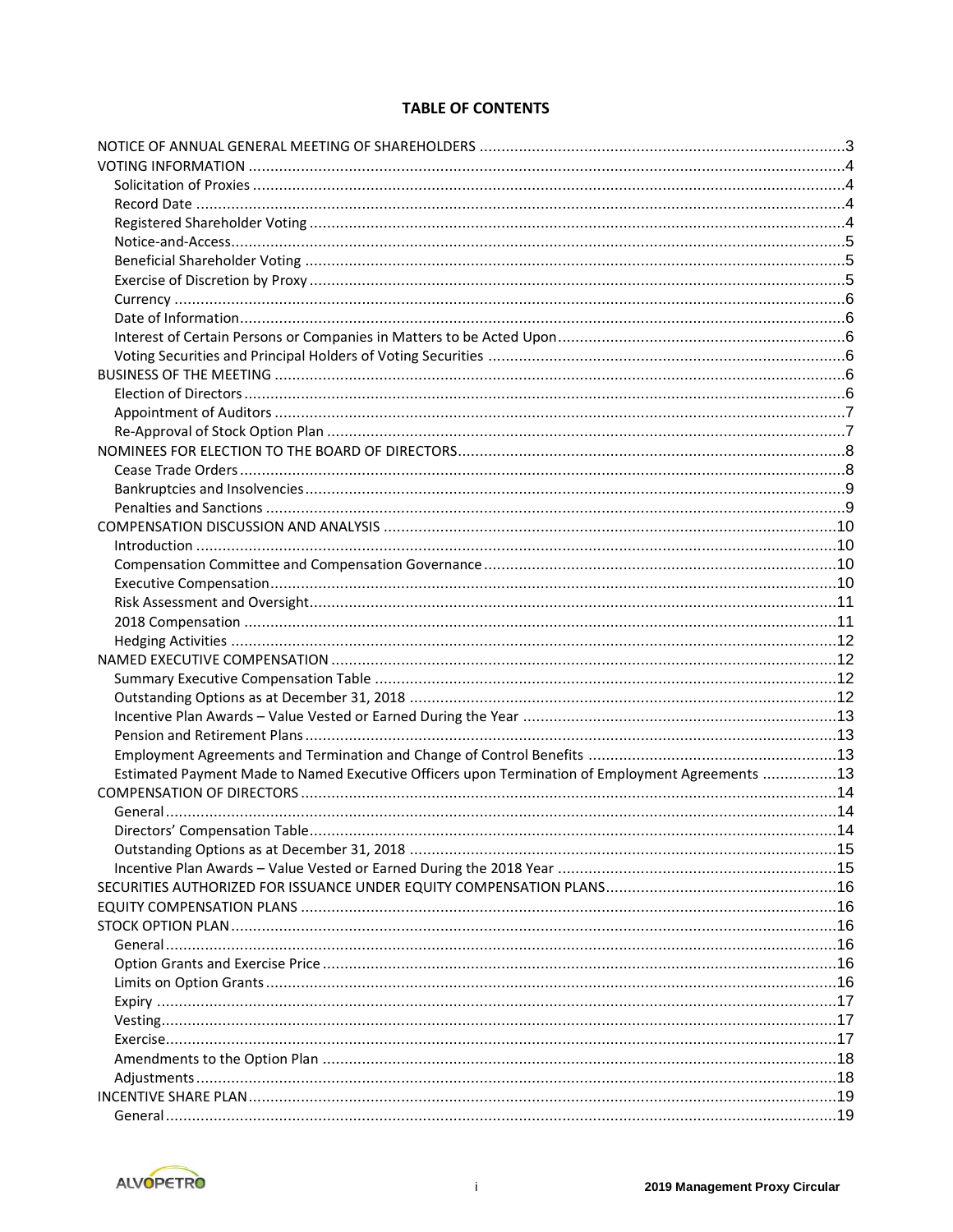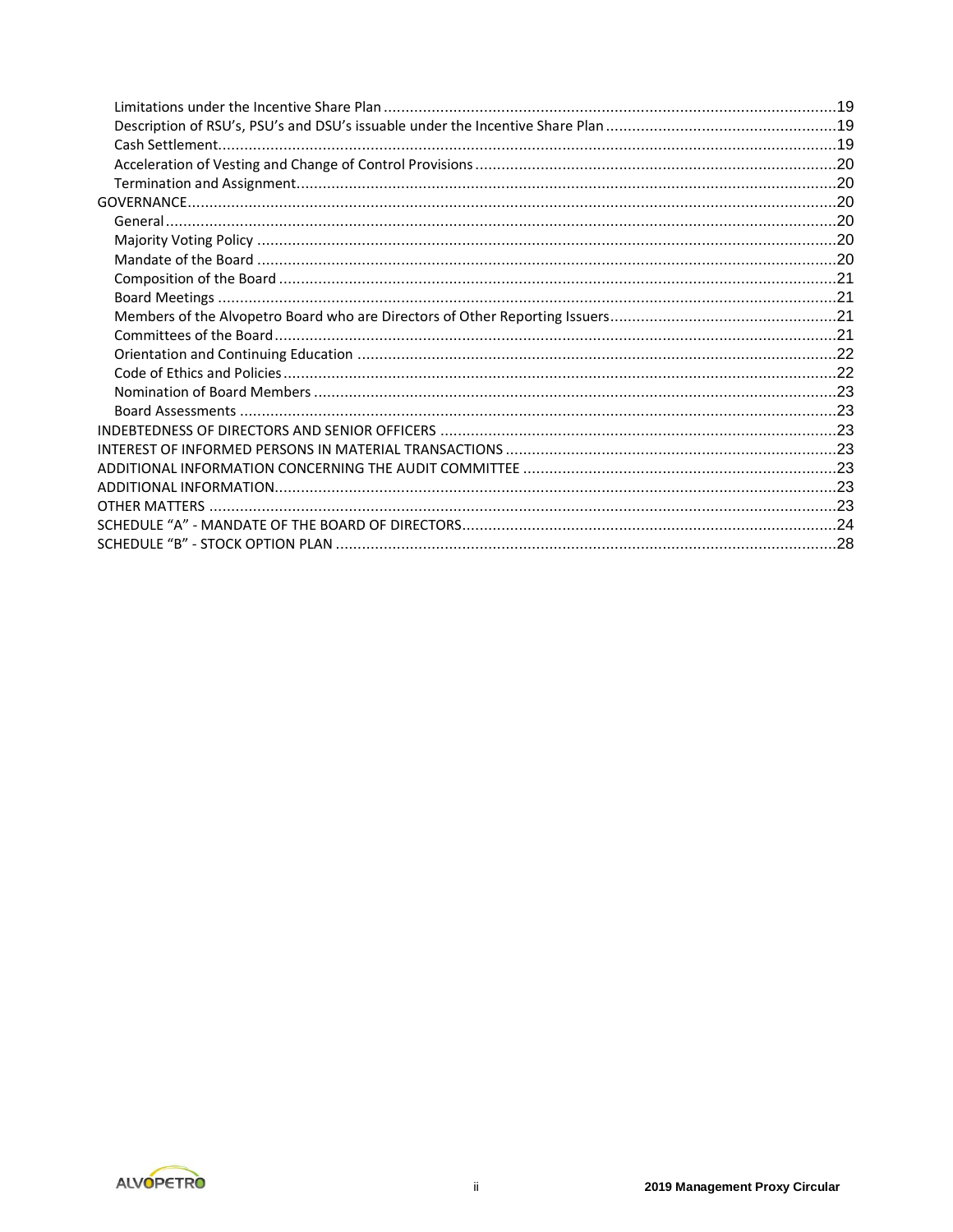### **NOTICE OF ANNUAL GENERAL MEETING OF SHAREHOLDERS**

An annual general meeting ("Meeting") of the holders ("Shareholders") of common shares ("Shares") of Alvopetro Energy Ltd. ("Alvopetro" or the "Corporation") will be held on Tuesday, June 25, 2019 at 9:30 a.m. (Calgary time) at the Eighth Avenue Place Conference Centre (East Tower – Eighth Avenue Place), Suite 410-B (4<sup>th</sup> Floor), 525 - 8th Avenue S.W., Calgary, Alberta:

- (1) receive and consider the Corporation's financial statements for the year ended December 31, 2018, together with the report of the auditors thereon;
- (2) elect the directors of the Corporation for the ensuing year;
- (3) appoint the auditors of the Corporation and authorize the directors to fix their remuneration;
- (4) re-approve the stock option plan of the Corporation; and
- (5) transact such other business as may properly be brought before the Meeting or any adjournment thereof.

The specific details of the matters proposed to be put before the Meeting are set forth in the Information Circular accompanying this notice.

If you are unable to attend the Meeting in person, we request that you date and sign the enclosed form of proxy and mail it to or deposit it with TSX Trust Company ("TSX Trust"), 301 – 100 Adelaide Street West, Toronto, Ontario, M5H 4H1. In order to be valid and acted upon at the Meeting, proxies must be returned to the aforesaid address not less than forty-eight (48) hours (excluding Saturdays, Sundays and holidays) before the time for holding the Meeting or any adjournment thereof.

Only Shareholders of record at the close of business on May 6, 2019 (the "Record Date") will be entitled to vote at the Meeting, unless that Shareholder has transferred any Shares subsequent to the Record Date and the transferee Shareholder, not later than ten (10) days before the Meeting, establishes ownership of the Shares and demands that the transferee's name be included on the list of Shareholders entitled to vote at the Meeting.

Dated at Calgary, Alberta as of May 3, 2019.

By order of the Board of Directors

Coup Leat

Signed: "*Corey C. Ruttan*", President and Chief Executive Officer and Director

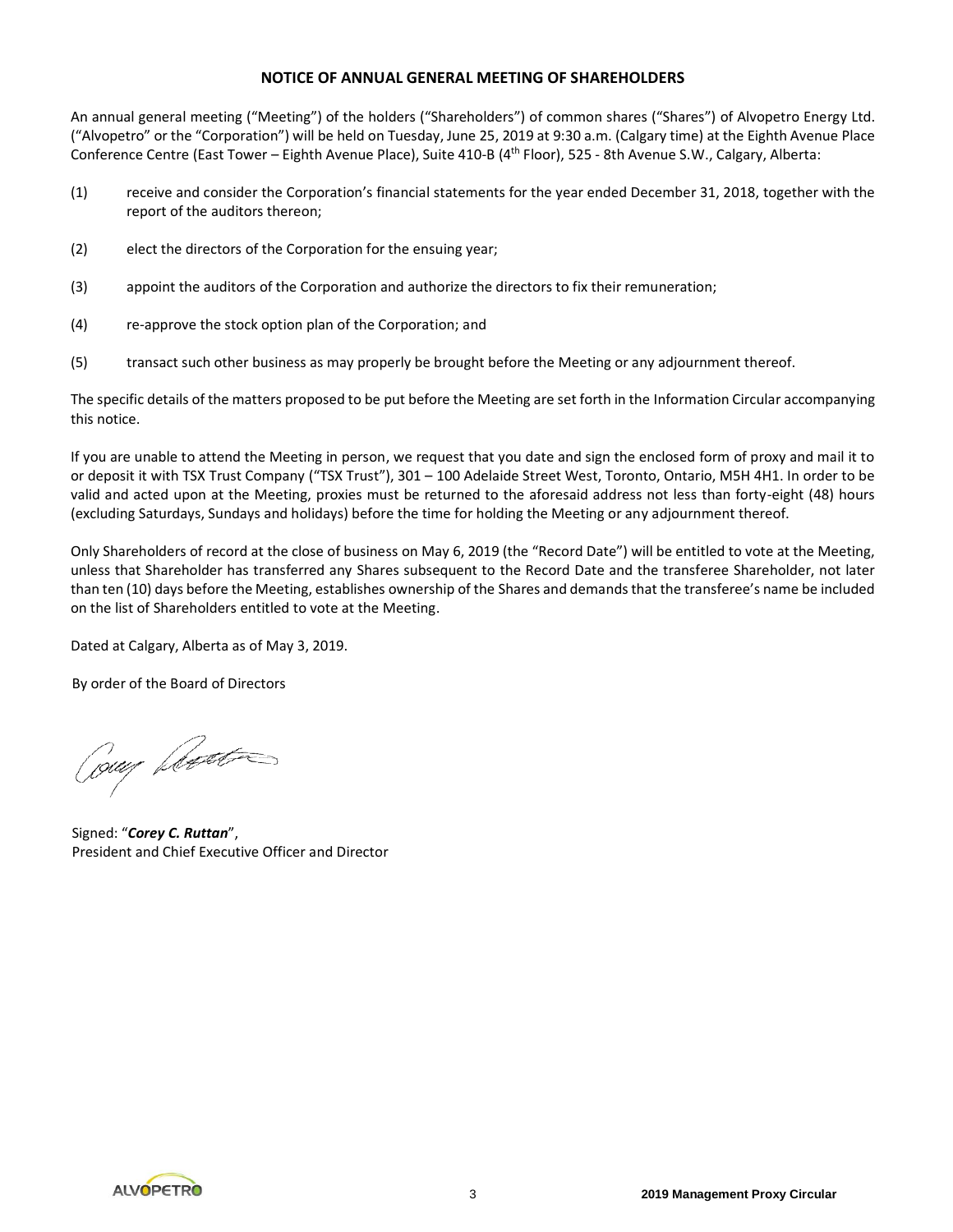# **VOTING INFORMATION**

# **Solicitation of Proxies**

This Management Information Circular ("Information Circular") is furnished in connection with the solicitation of proxies by and on behalf of management of Alvopetro Energy Ltd. ("Alvopetro" or the "Corporation") for use at the annual general meeting ("Meeting") of the holders ("Shareholders") of common shares ("Shares") of the Corporation to be held on Tuesday June 25, 2019 at 9:30 a.m. (Calgary time) at the Eighth Avenue Place Conference Centre (East Tower – Eighth Avenue Place), Suite 410-B (4th Floor), 525 - 8th Avenue S.W., Calgary, Alberta, and at any adjournment thereof.

References herein to "we", "our", "Alvopetro", the "Company" or the "Corporation" refer to Alvopetro Energy Ltd.

This solicitation is made on behalf of our management. We will bear the mailing costs incurred in connection with such solicitation. In addition to mailing forms of proxy, proxies may be solicited by personal interviews, or by other means of communication, by our directors, officers and employees who will not be remunerated therefor.

# **Record Date**

Only registered Shareholders of record at the close of business on May 6, 2019 (the "Record Date") will be entitled to vote at the Meeting, unless that Shareholder has transferred any Shares subsequent to that date and the transferee Shareholder, not later than ten (10) days before the Meeting, establishes ownership of the Shares and demands that the transferee's name be included on the list of Shareholders entitled to vote at the Meeting.

# **Registered Shareholder Voting**

You are a "Registered Shareholder" if your Shares are held and registered in your name and you have a share certificate or your shares are held in electronic registered form in your name through our transfer agent. A description of the ways that a Registered Shareholder can vote at the Meeting is provided below.

### *Voting Options for Registered Shareholders*

- In person at the meeting (see below);
- By proxy instruction (see below and enclosed proxy); or
- By internet (see enclosed proxy).

### *Voting in Person*

Registered Shareholders may attend the Meeting and vote their Shares in person. If you plan to attend the Meeting and wish to vote your Shares in person, do not complete or return the enclosed proxy. Your vote will be taken and counted at the Meeting. Please register with our transfer agent, TSX Trust, when you arrive at the Meeting.

### *Voting by Proxy*

Whether or not you attend the Meeting, you can appoint someone else to attend and vote as your proxyholder. You can use the enclosed proxy or any other proper form of proxy to do this.

**The persons named in the enclosed form of proxy are officers of the Corporation. As a Registered Shareholder, you have the right to appoint another person, who need not be a Shareholder, to represent you at the Meeting. To exercise this right, you should insert the name of the desired representative in the blank space provided on the form of proxy and strike out the other names or submit another appropriate proxy.**

Forms of proxy must be addressed to and reach TSX Trust Company, 301 – 100 Adelaide Street West, Toronto, Ontario, M5H 4H1, not later than 9:30 a.m. (Calgary time) on June 21, 2019 or, if applicable, forty-eight (48) hours before any adjournment of the Meeting (excluding Saturdays, Sundays, and holidays). An instrument appointing a proxy must be in writing and must be executed by you or your attorney authorized in writing or, if you are a corporation, under your corporate seal or by a duly authorized officer or attorney of the corporation.

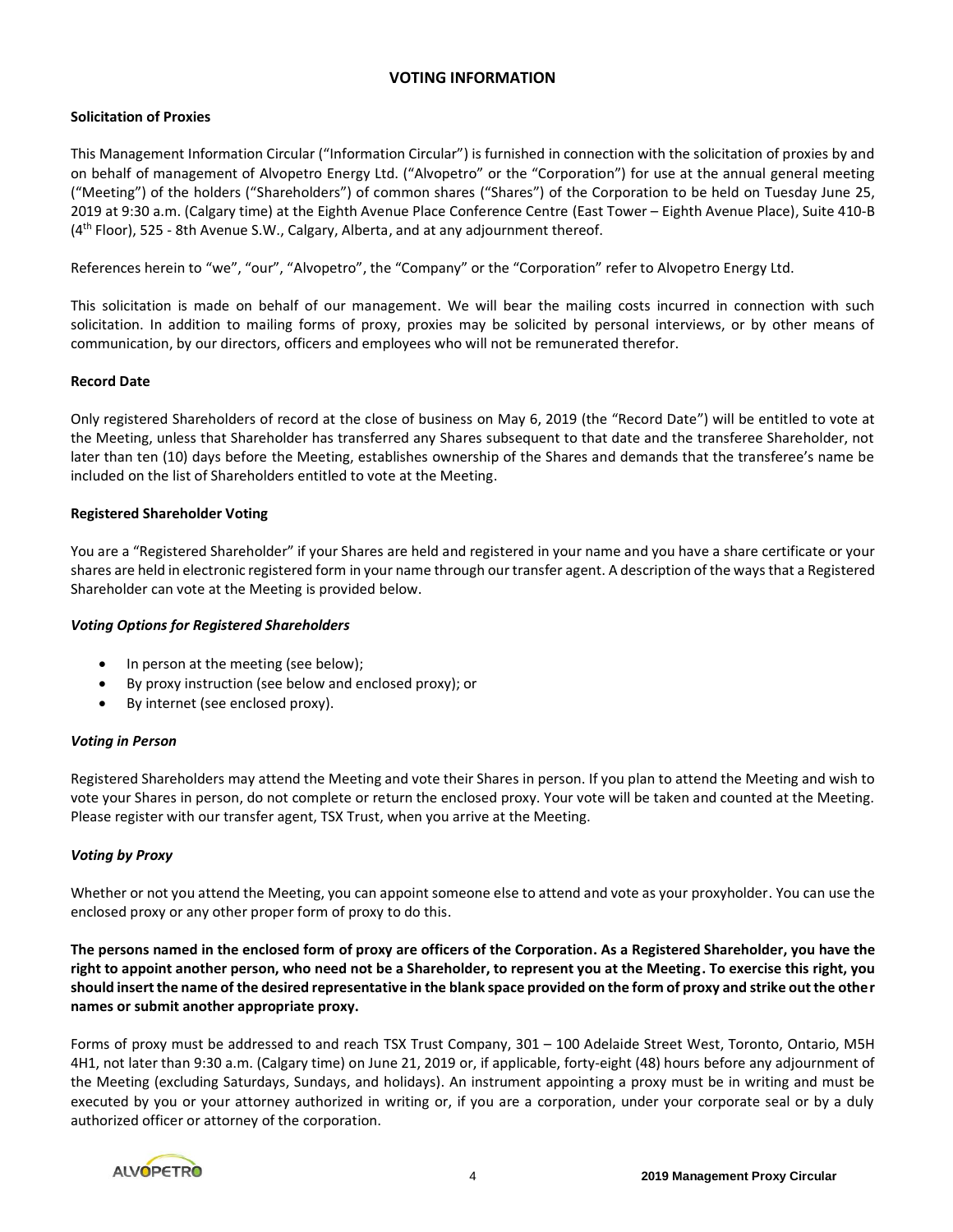You may revoke your proxy at any time prior to the Meeting. If you or the person you give your proxy to personally attends the Meeting, you or such person may revoke the proxy and vote in person. In addition to revocation in any other manner permitted by law, a proxy may be revoked by an instrument in writing executed by you or your attorney authorized in writing or, if you are a corporation, under your corporate seal or by a duly authorized officer or attorney of the corporation. To be effective the instrument in writing must be deposited either at our head office at any time up to and including the last business day before the day of the Meeting, or any adjournment thereof, at which the proxy is to be used, or with the chairman of the Meeting on the day of the Meeting, or any adjournment thereof.

# **Notice-and-Access**

The Company has elected to use the "notice-and-access" provisions under National Instrument 54-101 – *Communication with Beneficial Owners of Securities of a Reporting Issuer* and National Instrument 51-102 – *Continuous Disclosure Obligations* (the "**Notice-and-Access Provisions**") for the Meeting in respect of mailings to its Beneficial Shareholders (as defined below) and its registered holders of Common Shares ("Registered Shareholders"). The Notice-and-Access Provisions are rules developed by the Canadian Securities Administrators that reduce the volume of materials which are mailed to shareholders by allowing a reporting issuer to post online an information circular in respect of a meeting of its shareholders and related materials.

Shareholders with questions about notice-and-access can call TSX Trust Company toll free at 1-866-600-5869.

In order to receive a paper copy of this Information Circular and other relevant information, requests by Shareholders may be made up to one year from the date the Information Circular was filed on the System for Electronic Document Analysis and Retrieval ("SEDAR") by: (i) mailing a request to the Company at Suite 1700, 525 – 8th Avenue S.W., Calgary, Alberta T2P 1G1, Attention: Chief Financial Officer; (ii) calling TSX Trust toll free at 1-866-600-5869 (1-416-342-1091 outside of North America); or (iii) by emailing a request to [TMXEInvestorServices@tmx.com.](mailto:TMXEInvestorServices@tmx.com) The Meeting materials are also available online at the following websites[: www.sedar.com](http://www.sedar.com/) or [https://docs.tsxtrust.com/2069.](https://docs.tsxtrust.com/2069) Requests should be received by June 14, 2019 in order to receive the Meeting materials in advance of such date and the Meeting date.

# **Beneficial Shareholder Voting**

You are a "Beneficial Shareholder" if your Shares are held in the name of a nominee, that is, your Shares are represented by an account statement by your bank, trust company, securities broker, trustee or other nominee, while the original certificate is lodged with CDS & Co., the nominee of CDS Clearing and Depository Services Inc.

Only proxies deposited by Shareholders whose names appear on our records as the registered holders of Shares can be recognized and acted upon at the Meeting. If you are a Beneficial Shareholder, Shares held by your broker or other nominee must be voted by them and can only be voted upon your instructions. Without specific instructions, your broker or nominee is prohibited from voting your Shares.

Applicable regulatory policy requires brokers and other nominees to seek voting instructions from beneficial owners in advance of shareholders' meetings. If you are a Beneficial Shareholder, your broker or other nominee will have included a voting instruction form with this Information Circular or other instructions or procedures detailing how to ensure your Shares are voted at the Meeting ("Voting Instruction Form"). A Beneficial Shareholder receiving a Voting Instruction Form cannot use it to vote Shares directly at the Meeting and instead must return it to the broker or nominee well in advance of the Meeting in order to have the Shares voted. **All Voting Instruction Forms are not the same and you should carefully follow the instructions in the Voting Instruction Form and comply with the deadlines set out in it if you want your Shares voted at the Meeting.** 

# **Exercise of Discretion by Proxy**

The Shares represented by proxy in favour of management nominees will be voted on any matter voted on at the Meeting. Where you specify a choice with respect to any matter to be acted upon, the Shares will be voted on any matter in accordance with the specification so made. If you do not provide instructions your Shares will be voted in favour of the matters to be acted upon as set out herein. The persons appointed under the form of proxy which we have furnished are conferred with discretionary authority with respect to amendments or variations of those matters specified in the form of proxy and notice of Meeting and with respect to any other matters which may properly be brought before the Meeting or any adjournment thereof. At the time of printing this Information Circular, we know of no such amendment, variation or other matter.

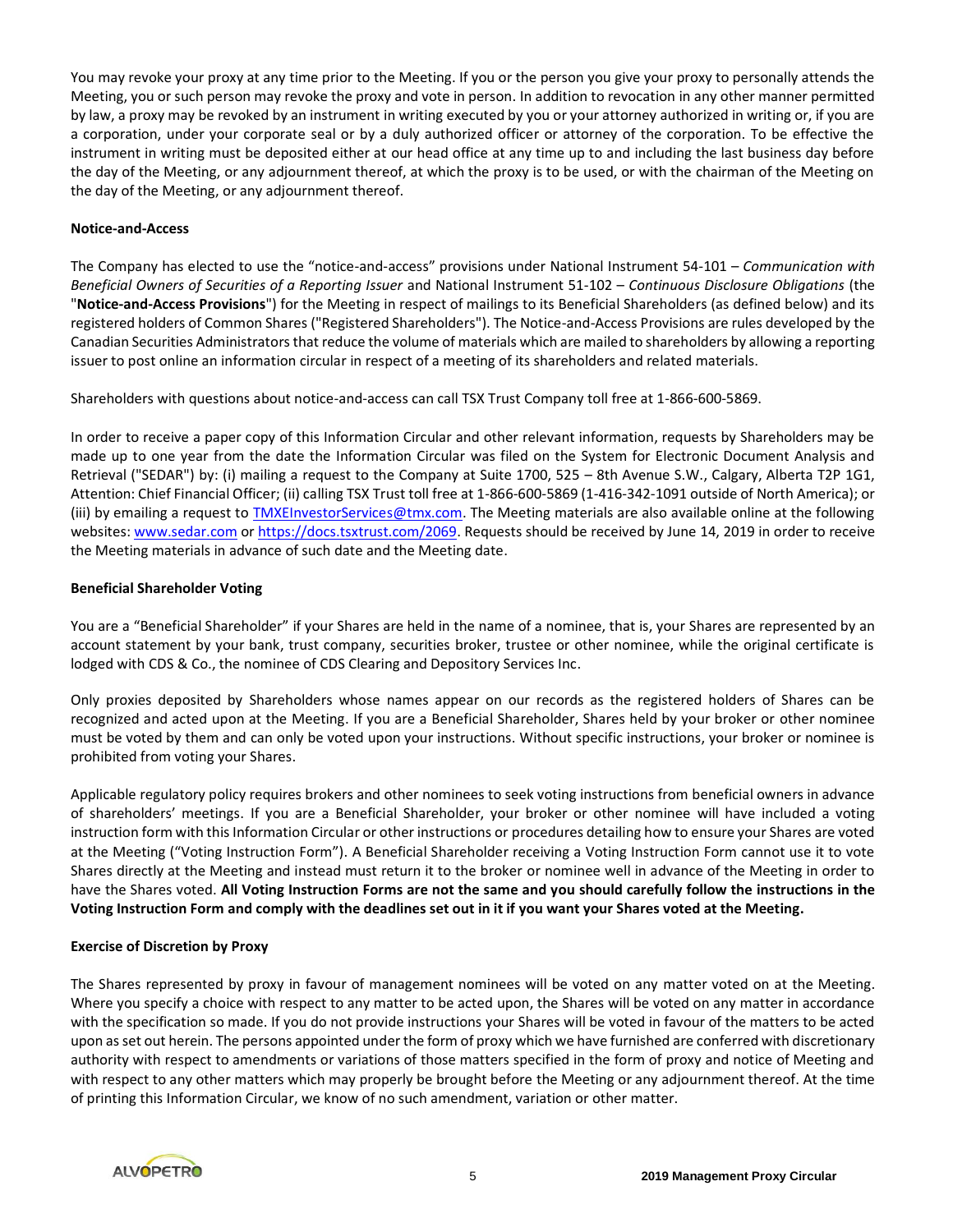### **Currency**

Except as otherwise indicated, all dollar amounts in this Information Circular are expressed in Canadian dollars and references to "\$" are to Canadian dollars.

#### **Date of Information**

Unless otherwise indicated, all information set forth in this Information Circular is given as at May 3, 2019.

### **Interest of Certain Persons or Companies in Matters to be Acted Upon**

Our management is not aware of any material interest, direct or indirect, of any director, any proposed nominee for election as director, executive officer or anyone who has held office as such since the beginning of our last financial year, or of any associate or affiliate of any of the foregoing in any matter to be acted on at the Meeting, except as is disclosed herein.

### **Voting Securities and Principal Holders of Voting Securities**

The Company is authorized to issue an unlimited number of Shares without nominal or par value and an unlimited number of preferred shares issuable in series. As at May 3, 2019, there were 96,593,492 Shares and no preferred shares issued and outstanding. Holders of Shares are entitled to one vote for each Share held. To the best of our knowledge, as of the date hereof, no person or company beneficially owns, directly or indirectly, or controls or directs, more than 10% of the Shares, other than Rambutan Trading Limited. As of the date hereof, to the best of our knowledge, Rambutan Trading Limited holds 11,083,405 Shares of Alvopetro, representing 11.47% of the Shares outstanding.

### **BUSINESS OF THE MEETING**

### **Election of Directors**

The Articles of the Company require the Company have not less than one (1) and not more than fifteen (15) directors, with the actual number of directors holding office from time to time to be determined by the board of directors of the Company (the "Board"). The Board has resolved that the number of directors be set at six (6). Accordingly, it is proposed that six directors be elected at the Meeting to serve until the next annual meeting or until their successors are duly elected or appointed.

The persons named below are nominees of management for election as directors of the Company. Additional information with respect to each of the six (6) proposed nominees for election as director can be found under the heading "*Nominees for Election to the Board of Directors*", which sets forth each proposed director's place of residence; position held; present principal occupation; and prior occupations within the last five (5) years.

Management does not contemplate that any of the nominees will be unable to serve as a director. However, if that does occur for any reason prior to the Meeting, the persons designated in the enclosed form of proxy reserve the right to vote for other nominees in their discretion.

Voting for the election of directors will be conducted on an individual, and not slate, basis. Our Board has also adopted a majority voting policy, which provides that, unless there is a contested election, a director who receives more "withhold" votes than "for" votes must tender his or her resignation as a director promptly after the meeting. The Board will then consider such resignation and make a recommendation to the Board whether or not it should be accepted. The decision of the Board will be made within 90 days of the Meeting and announced in a press release. The director who tendered such resignation will not be part of any deliberations of the Board or any committee thereof pertaining to the resignation. For more information see "*Governance - Majority Voting Policy*".

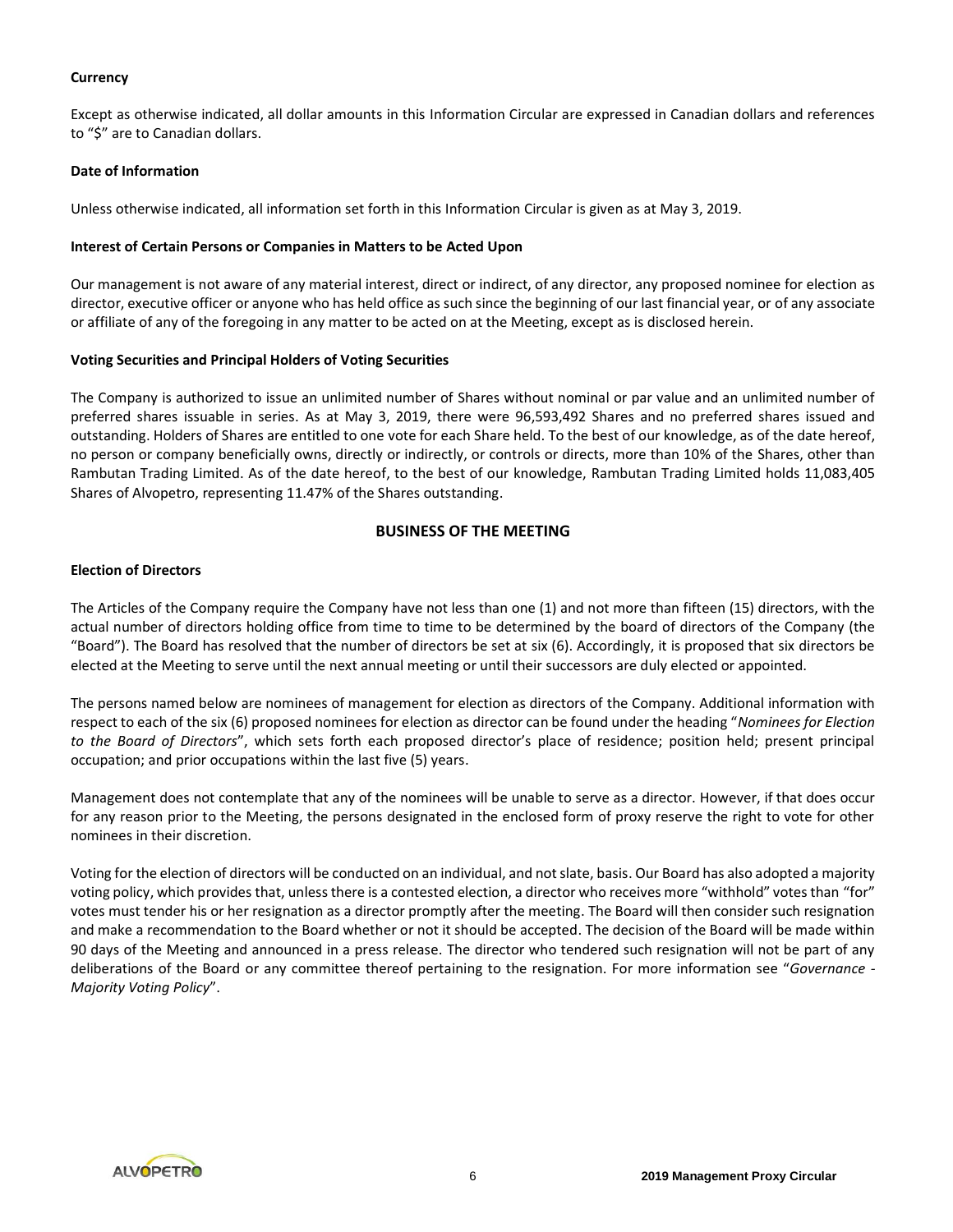**Unless otherwise directed, the persons designated in the enclosed proxy form intend to vote FOR the election of the following nominees for director at the Meeting.**

> Corey C. Ruttan Firoz Talakshi Geir Ytreland John D. Wright Kenneth R. McKinnon Roderick L. Fraser

### **Appointment of Auditors**

Management is soliciting proxies, in the accompanying form of proxy, in favour of the appointment of the firm of Deloitte LLP, Chartered Accountants, as our auditors, to hold office until the next annual meeting of the shareholders and to authorize the directors to fix their remuneration for the ensuing year. Deloitte LLP was first appointed by Alvopetro Energy Ltd. on September 29, 2013.

The audit fees paid to Deloitte LLP for the year ended December 31, 2018, are set forth on page 39 of our Annual Information Form dated March 21, 2019 for the year ended December 31, 2018, which can be found on our website at www.alvopetro.com or on SEDAR at www.sedar.com.

**Unless otherwise directed, the persons designated in the enclosed form of proxy intend to vote at the Meeting FOR the reappointment of Deloitte LLP as the Company's auditors and authorizing the Board to fix the auditors' remuneration.**

### **Re-Approval of Stock Option Plan**

The policies of the TSX Venture Exchange (the "TSXV") require all stock option grants to be made pursuant to a stock option plan approved by the Shareholders. At the present time, Alvopetro has a "rolling" stock option plan (the "Option Plan") pursuant to which directors, officers, employees and consultants of the Corporation may be awarded options to purchase Shares (the "Options"). Up to 10% of the Shares outstanding may be reserved for issuance under the Option Plan. As of the date hereof, 7,180,750 Shares are reserved for issuance pursuant to Options granted, representing 7.4% of the Shares outstanding.

Pursuant to the policies of the TSXV, such "rolling" plans must receive shareholder approval annually. Accordingly, Shareholders are being asked to approve the current Option Plan in accordance with Policy 4.4 of the TSXV. The Option Plan is a critical component of the Company's compensation program for its executives, directors and employees, as described in more detail under the heading "*Compensation Discussion and Analysis*". The terms of the Option Plan are more fully described in this Circular under the heading "*Option Plan*" and a copy of the Option Plan is attached as Schedule B.

The text of the ordinary resolution to be considered at the Meeting re-approving the Option Plan is set forth below:

**BE IT RESOLVED** as an ordinary resolution of the shareholders of the Corporation as follows:

- 1. the Corporation's Stock Option Plan (the "Option Plan") is hereby approved, confirmed and ratified;
- 2. the Board of Directors from time to time is authorized to grant options in the capital stock of the Corporation pursuant to and in accordance with the Option Plan and the Corporation is authorized to reserve and issue Shares in the capital of the Corporation for issuance upon exercise of stock options granted pursuant to the Option Plan; and
- 3. any director or officer of the Corporation be and is hereby authorized to do such things and to sign, execute and deliver all documents that such director or officer may, in their discretion, determine to be necessary in order to give full effect to the intent and purpose of this resolution.

In order for the foregoing resolution to be passed, it must be approved by a majority of the votes cast by Shareholders who vote in person or by proxy at the Meeting. **It is the intention of the management designees, if named as proxy, to vote in favour of the resolution re-approving the Option Plan.**

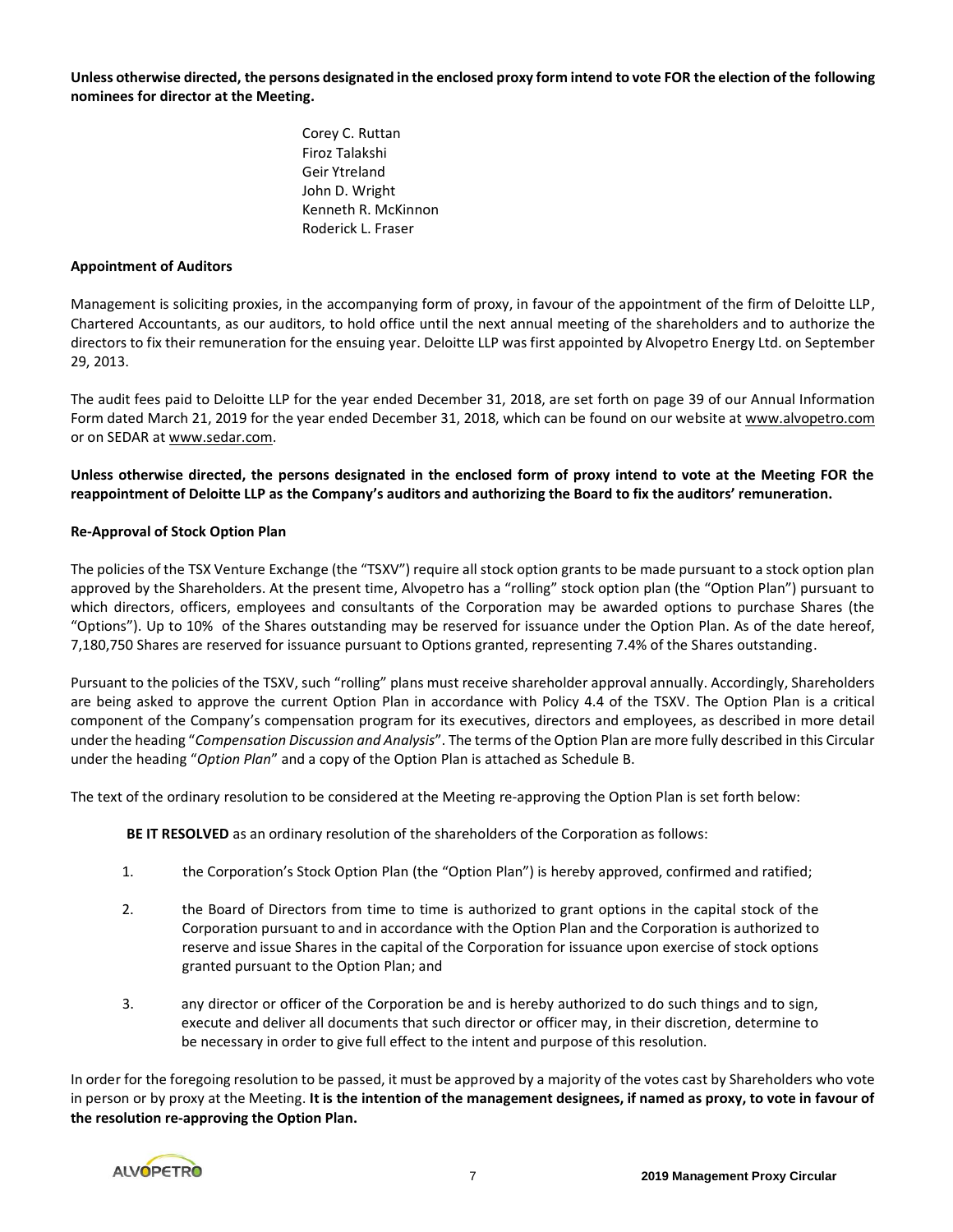### **NOMINEES FOR ELECTION TO THE BOARD OF DIRECTORS**

The following table sets out the name of each of the persons proposed to be nominated for election as a director; the principal occupations and offices of the Corporation presently held by him and for the previous five (5) years; the period during which he has served as a director of the Corporation; and the number of voting Shares of the Corporation that he has advised are beneficially owned by him, directly or indirectly, or over which control or direction is exercised by him.

| Name of Nominee,<br><b>Location of Residence and</b><br><b>Position</b>      | <b>Number of Shares</b><br><b>Beneficially</b><br>Owned or<br>Controlled | <b>Director Since</b> | <b>Present and Principal Occupation For</b><br><b>Previous Five Years</b>                                                                                                                                                                                                                                                                       |
|------------------------------------------------------------------------------|--------------------------------------------------------------------------|-----------------------|-------------------------------------------------------------------------------------------------------------------------------------------------------------------------------------------------------------------------------------------------------------------------------------------------------------------------------------------------|
| Corey C. Ruttan <sup>(2)</sup><br>Alberta, Canada<br>Director                | 1,850,152                                                                | September 25, 2013    | Mr. Ruttan is the President, Chief Executive Officer and Director of<br>Alvopetro and was the President and Chief Executive Officer of<br>Petrominerales Ltd. (energy company) from May 2010 to November<br>2013.                                                                                                                               |
| Firoz Talakshi <sup>(1)</sup><br>Alberta, Canada<br>Director                 | 26,500                                                                   | November 19, 2013     | From October 2012 to December 2018, Senior Advisor, KPMG<br>International Corporate Tax, Calgary (retired December 2018).                                                                                                                                                                                                                       |
| Geir Ytreland <sup>(2)</sup><br>Drobak, Norway<br>Director                   | 46,004                                                                   | November 19, 2013     | Independent geologist. From 2012 to 2014, Principal Advisor at<br>Gaffney, Cline & Associates, United Kingdom.                                                                                                                                                                                                                                  |
| John D. Wright <sup>(2)(3)</sup><br>Alberta, Canada<br>Chairman of the Board | 4,226,291                                                                | September 25, 2013    | President, Analogy Capital Advisors Inc. since March 2017. From<br>January 2017 to June 2017, Director, President and Chief Executive<br>Officer of Ridgeback Resources Inc. (energy company). President,<br>Chief Executive Officer and Director of Lightstream Resources Ltd.<br>(energy company) from May 2011 to December 2016.             |
| Kenneth R. McKinnon $(1)(3)$<br>Alberta, Canada                              | 214,581                                                                  | November 19, 2013     | Partner at Citrus Capital Partners Ltd. (advisory and consulting firm)<br>since January 2014. Vice President Legal and General Counsel of<br>Critical Mass Inc. (website design company) from March 2000 to<br>December 2014.                                                                                                                   |
| Roderick L. Fraser(1)(3)<br>New York, USA                                    | 61,000                                                                   | December 16, 2013     | From October 2017 to present, non-executive Chairman of Dommo<br>Energía S.A. From August 2014 to June 2017, Managing Director and<br>Head of Oil and Gas, Latin America for MUFG Union Bank (retired June<br>2017). From November 2011 to August 2014, independent consultant<br>acting as strategic advisor for large financial institutions. |

**Notes:**

(1) Member of the Audit Committee

(2) Member of the Reserves Committee

(3) Member of the Compensation Committee

The information as to voting securities beneficially owned, directly or indirectly, is based upon information furnished to the Corporation by the nominees.

#### **Cease Trade Orders**

Except as disclosed below, to the knowledge of management of the Corporation, no proposed director of the Corporation is, or within the ten (10) years before the date of this Information Circular has been, a director, chief executive officer or chief financial officer of any other issuer that:

(a) was the subject of a cease trade or similar order or an order that denied the other issuer access to any exemptions under Canadian securities legislation that lasted for a period of more than thirty (30) consecutive days that was issued while the director or executive officer was acting in the capacity as director, chief executive officer or chief financial officer; or

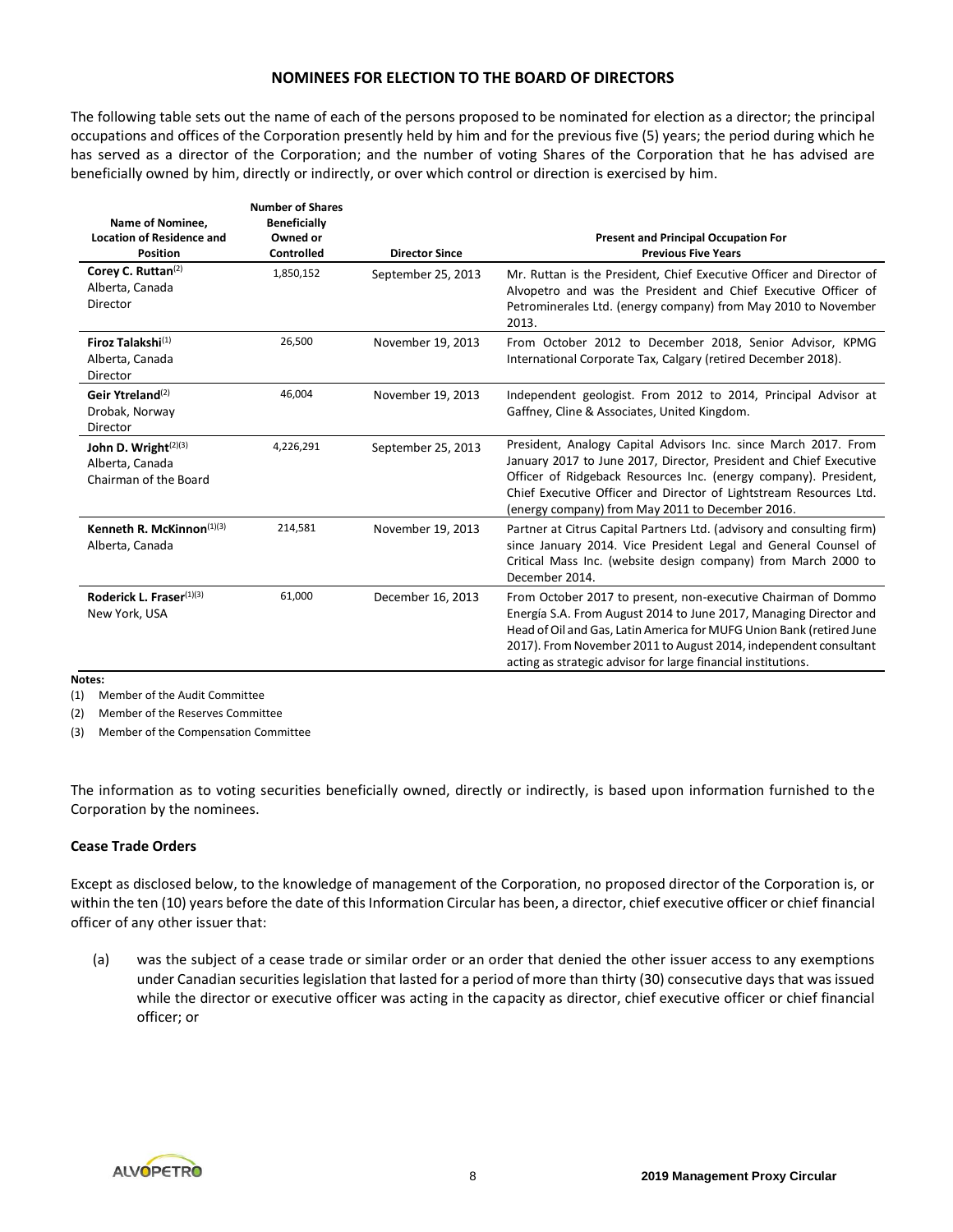(b) was subject to a cease trade order or an order that denied the relevant issuer access to any exemption under securities legislation that lasted for a period of more than thirty (30) consecutive days that was issued after the director or executive officer ceased to be a director, chief executive officer or chief financial officer and which resulted from an event that occurred while the director or executive officer was acting in the capacity as director, chief executive officer or chief financial officer.

Mr. John D. Wright was a director of Canadian Energy Exploration Inc. ("CEE") (formerly TALON International Energy, Ltd.), a reporting issuer listed on the TSX Venture Exchange, until September 15, 2011. A cease trade order (the "ASC Order") was issued on May 7, 2008 against CEE by the ASC for the delayed filing of CEE's audited annual financial statements and management's discussion and analysis for the year ended December 31, 2007 ("Annual Filings"). The Annual Filings were filed by CEE on SEDAR on May 8, 2008. As a result of the Order, the TSX Venture Exchange suspended trading in CEE's shares on May 7, 2008. In addition, on June 4, 2009 the British Columbia Securities Commission ("BCSC") issued a cease trade order (the "BCSC Order") against CEE for the failure of CEE to file its audited annual financial statements and management's discussion and analysis for the year ended December 31, 2008 and its unaudited interim financial statements and management's discussion and analysis for the three months ended March 31, 2009. CEE made application to the ASC and BCSC for revocation of the ASC Order and BCSC Order. The ASC and BCSC have issued revocation orders dated October 14, 2009 and November 30, 2009, respectively, granting full revocation of compliance-related cease trade orders issued by the ASC and the BCSC in respect of CEE.

### **Bankruptcies and Insolvencies**

Except as otherwise disclosed below, to the knowledge of management of the Corporation, no proposed director of the Corporation:

- (a) is, at the date of this Information Circular or has been within the ten (10) years before the date of this Information Circular, a director or executive officer of any Corporation that, while that person was acting in that capacity or within a year of that person ceasing to act in that capacity, became bankrupt, made a proposal under any legislation relating to bankruptcy or insolvency or was subject to or instituted any proceedings, arrangement or compromise with creditors or had a receiver, receiver manager or trustee appointed to hold its assets; or
- (b) has, within the ten (10) years before the date of this Information Circular, become bankrupt, made a proposal under any legislation relating to bankruptcy or insolvency, or was subject to or instituted any proceedings, arrangement or compromise with creditors, or had a receiver, receiver manager or trustee appointed to hold the assets of the director, officer or shareholder.

Mr. John D. Wright was a director of Spyglass Resources Corp. ("Spyglass"), a reporting issuer listed on the Toronto Stock Exchange, until his resignation on November 26, 2015, when Spyglass was placed into receivership by the Court of Queen's Bench of Alberta following an application by its creditors.

Mr. John D. Wright was the President and Chief Executive Officer and a director of Lightstream Resources Ltd. ("Lightstream") and Mr. Corey C. Ruttan and Mr. Kenneth R. McKinnon were directors of Lightstream when it obtained creditor protection under the Companies' Creditors Arrangement Act (Canada) ("CCAA") on September 26, 2016. On December 29, 2016, as a result of the CCAA sales process, substantially all of the assets and business of Lightstream were sold to Ridgeback Resources Inc. ("Ridgeback"), a new company owned by former holders of Lightstream's secured notes. Mr. Ruttan and Mr. McKinnon resigned as directors of Lightstream upon formation of the new company. Mr. Wright resigned as an officer and director of Lightstream and was concurrently appointed President and Chief Executive Officer and a director of Ridgeback upon closing of the sale transaction, a position he held to June 2017.

### **Penalties and Sanctions**

Except as disclosed below, to the knowledge of management of the Corporation, no proposed director of the Corporation has:

- (a) been subject to any penalties or sanctions imposed by a court relating to Canadian securities legislation or by a Canadian securities regulatory authority or has entered into a settlement agreement with the Canadian securities regulatory authority; or
- (b) been subject to any other penalties or sanctions imposed by a court or regulatory body that would likely be considered important to a reasonable investor in making an investment decision.

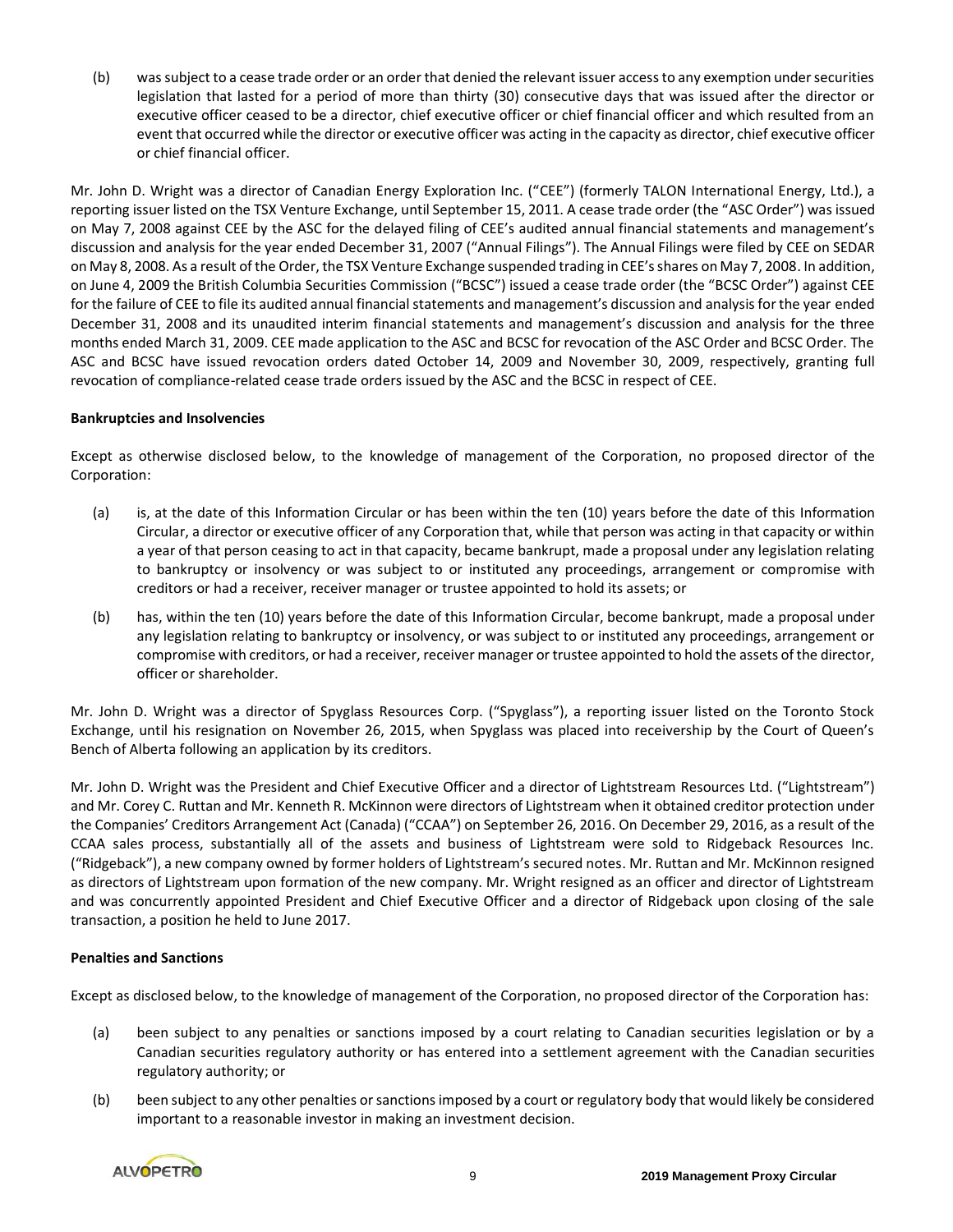Mr. Corey C. Ruttan entered into a settlement agreement with the Alberta Securities Commission ("ASC") on May 3, 2002 in respect of an insider trading violation relating to a May 17, 2000 trade. Mr. Ruttan cooperated completely in resolving the matter with the regulators. The settlement resulted in Mr. Ruttan paying an administrative penalty of \$10,000, representing a return of profits, and the costs of the proceeding in the amount of \$3,925. For a period of one year, Mr. Ruttan agreed to cease trading in securities and to not act as a director or officer of a public company. These restrictions expired on May 3, 2003. Mr. Ruttan is a Chartered Professional Accountant in good standing.

# **COMPENSATION DISCUSSION AND ANALYSIS**

### **Introduction**

This discussion describes Alvopetro's compensation program for its named executive officers for the year ended December 31, 2018, which consisted of Corey C. Ruttan, President and Chief Executive Officer and, Alison Howard, Chief Financial Officer.

### **Compensation Committee and Compensation Governance**

The members of the Compensation Committee of the Board are Kenneth R. McKinnon (Chairman), John D. Wright and Roderick L. Fraser. As required by the mandate of the Compensation Committee, all of the members of the Compensation Committee are independent directors of Alvopetro. The Compensation Committee has the ability to retain the services of independent compensation consultants to provide information and recommendations on market conditions and appropriate compensation practices.

The Compensation Committee is charged with the establishment, administration and periodic review of our compensation program. The Board believes the Compensation Committee collectively has the knowledge, experience and background required to fulfill its mandate. All of the members of the Compensation Committee possess human resources literacy, meaning an understanding of compensation theory and practice, personnel management and development, succession planning and executive development. Such knowledge and capability includes both current and prior experience working in senior roles at other organizations, which provided financial and human resources experience and involvement on board compensation committees of other entities. Mr. Kenneth McKinnon has direct experience relevant to his role on the Committee, as Mr. McKinnon is currently the Chairman of the Compensation Committee of Touchstone Exploration Inc. and The Supreme Cannabis Company, Inc. He has been Chairman of the Compensation Committees of Lightstream Resources Ltd. and Alberta Innovates – Technology Futures and Vice-Chair of the Governance and Human Resources Committee of the Board of Governors, University of Calgary."

The Compensation Committee of the Board of Directors met twice in 2018.

### **Executive Compensation**

The Named Executive compensation program is administered by the Compensation Committee. The President and Chief Executive Officer of Alvopetro typically attends meetings of the Compensation Committee, but does not have the right to vote on any matter before the Compensation Committee. All Compensation Committee meetings have an '*in camera'* session where the President and Chief Executive Officer and any other members of management in attendance at the Compensation Committee meeting are excused for the duration of the *in camera* session.

The Compensation Committee establishes and approves base salaries, cash bonuses, share-based compensation and benefits for the Named Executives. Each component of compensation is determined on an individual basis for each Named Executive. The Compensation Committee utilizes a compensation program based on an assessment of the overall performance of Alvopetro, relative performance of Alvopetro compared to its peers and the achievements and overall contribution of each individual Named Executive.

The Compensation Committee retains and does not delegate any of its power to determine matters of executive compensation and benefits, although the Compensation Committee will consider compensation and benefit proposals made to the Compensation Committee by the President and Chief Executive Officer. The Compensation Committee reports to the Board on the major items covered at each Compensation Committee meeting.

In addition, the Compensation Committee may consider compensation surveys completed by independent third parties when making certain decisions with respect to Named Executive compensation. While the Compensation Committee may rely on

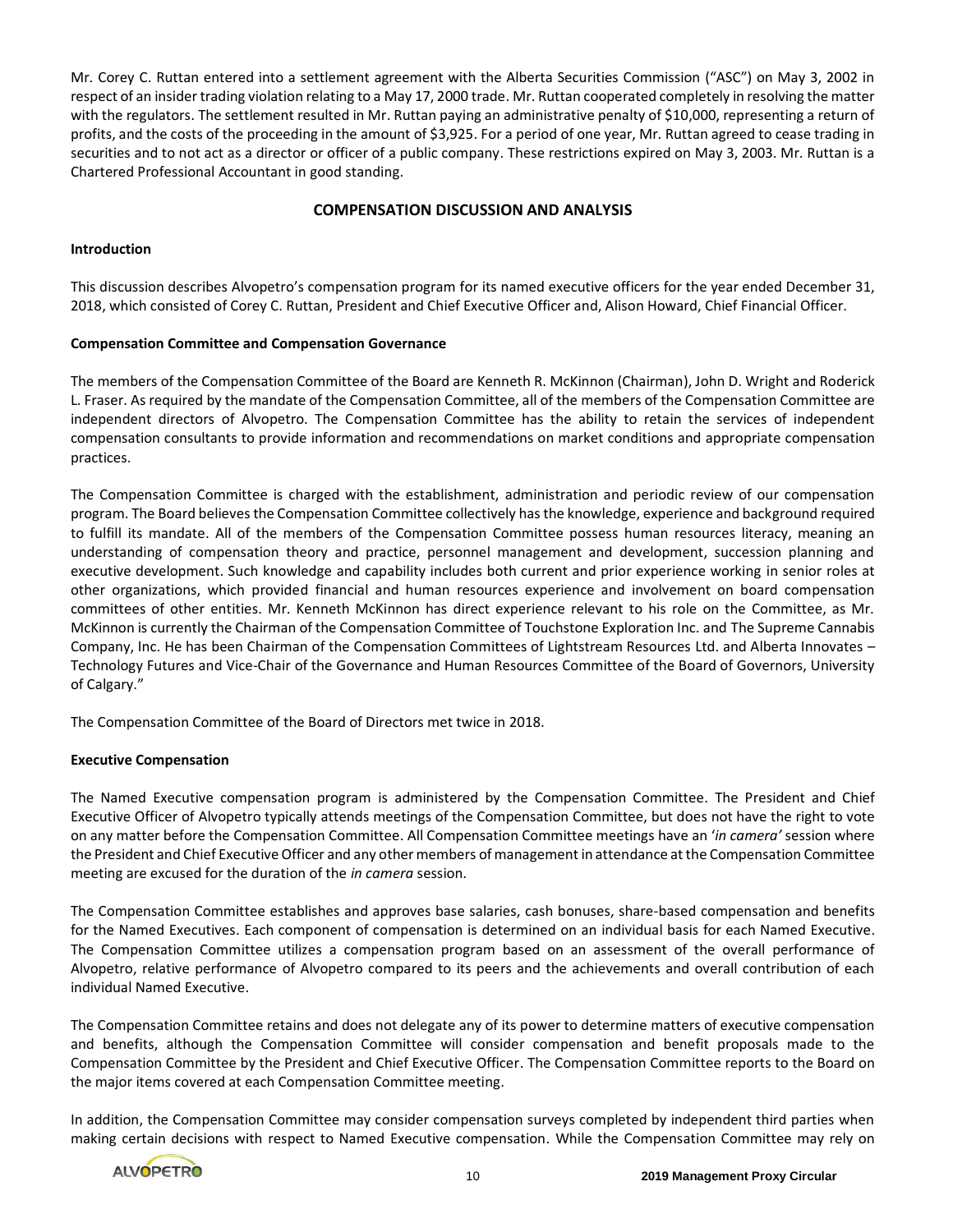external information and advice, all of the decisions with respect to Named Executive compensation will be made by the Compensation Committee and may reflect factors and considerations other than, or that may differ from, the information and recommendations provided by independent third party surveys and compensation consultants.

### **Risk Assessment and Oversight**

The Compensation Committee is responsible for considering the implications of the risks associated with the Corporation's compensation policies and practices. The Compensation Committee's role of approving the compensation policies and practices includes considering whether the compensation policies and practices could encourage a Named Executive to: (i) take inappropriate or excessive risks; (ii) focus on achieving short term goals at the expense of long term return to Shareholders; or (iii) excessively focus on financial and operational goals at the expense of environmental responsibility and health and safety.

### **2018 Compensation**

Base salaries provide an immediate cash incentive for the Named Executives and are generally expected to be at levels competitive with peer companies that compete with the Corporation for business opportunities and executive talent. The Compensation Committee set 2018 base annual salaries for the Named Executives of \$250,000 for the President and Chief Executive Officer and \$193,800 for the Chief Financial Officer.

The base salaries were reviewed in comparison to the Peer Comparison Group (defined below), which was selected on the basis of operational stage and size, levels of production, revenue, personnel size, operating and capital budgets, market capitalization and jurisdiction of operations. For 2018, the Peer Comparison Group consisted of Crown Point Energy Inc., Touchstone Exploration Inc., CGX Energy Inc., Bengal Energy Ltd., Canadian Overseas Petroleum Limited, SDX Energy Inc., Valeura Energy Inc., Madalena Energy Inc., Condor Petroleum Inc. and Falcon Oil & Gas Ltd.

Relative to the Peer Comparison Group, the base salaries of the Named Executives of the Corporation are below average. The Named Executives recognize this is in light of the Company's size of operations, stage of growth, and the commitment of the Named Executives to Alvopetro's growth and future success to maximize alignment with the Corporation's shareholders.

The Compensation Committee strives to provide executive compensation that motivates executives to increase long-term shareholder value through an appropriate mix of short and long-term incentives. For 2018, the Compensation Committee determined that it was appropriate to continue to focus on long-term incentives for the Named Executives to align the interests of the Named Executives with the interests of the Corporation's shareholders. Accordingly, for 2018, neither the President and Chief Executive Officer nor the Chief Financial Officer received an increase to their respective base salaries and no cash bonuses were paid to the Named Executives for the 2018 performance year. The Corporation uses the Option Plan as a part of its longterm compensation strategy for the Named Executives. Options are intended to align executive and shareholder interests by creating a direct link between compensation and share performance. During 2017 no options were granted to the President and Chief Executive Officer or to the Chief Financial Officer as the Company and the Compensation Committee determined that stock option grants would be deferred, pending successful finalization of the Caburé unitization agreement and the related gas sales agreement. As these milestones were met in 2018, the 2017 grant, which had been deferred from 2017, was granted on May 23, 2018, while the annual rolling grant from 2018 was granted on November 23, 2018. All Options granted were approved by the Compensation Committee based on its subjective assessment of the appropriate base level of Option holdings by the Named Executives after considering the Corporation's development to-date and the current capital base of the Corporation.

The Compensation Committee believes that the perquisites for the Named Executives should be limited in scope and value and be commensurate with perquisites offered by the Corporation's peers. The Corporation provides each of our Named Executives a company paid parking stall or allowance with an estimated aggregate value for both Named Executives of \$7,200 in 2018. The Company shares the cost of an additional insurance program with the President and Chief Executive Officer for him, of which the cost to the Company is disclosed under the heading "Named Executive Compensation - Summary Executive Compensation Table" under the column titled "All Other Compensation".

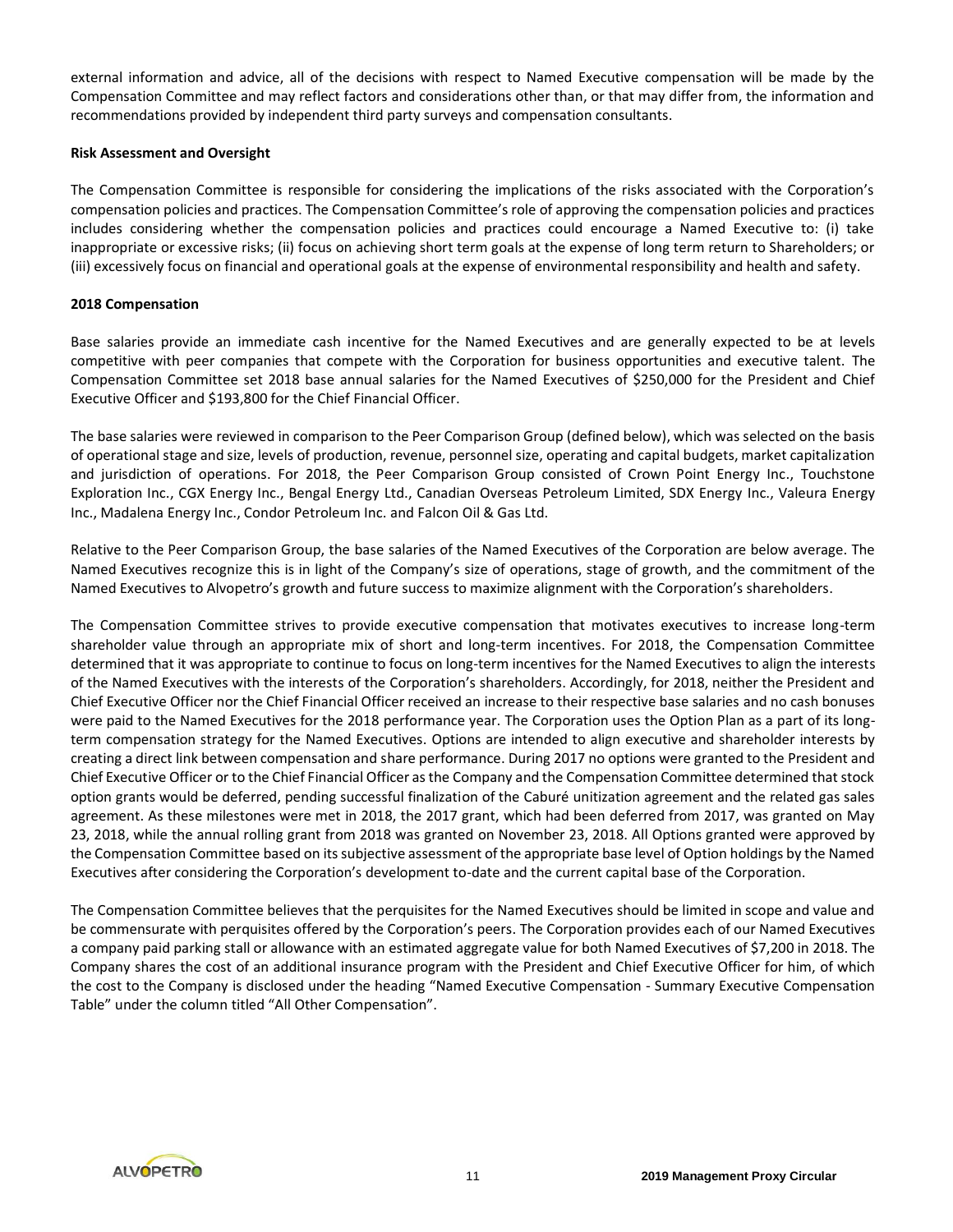#### **Hedging Activities**

The Corporation's Disclosure, Confidentiality and Trading Policy includes a provision that prohibits directors, officers and employees of the Corporation from purchasing or selling certain derivatives in respect of any security of the Corporation. This includes purchasing puts and selling calls on the Corporation's securities, as well as a prohibition on short selling the Corporation's securities. Aside from these prohibitions, the Corporation does not have a policy specifically pertaining to other financial instruments including prepaid variable forward contracts, equity swaps or units of exchange funds, which are designed to hedge or offset a decrease in market value of equity securities granted as compensation or held, directly or indirectly, by a Named Executive or director. Any transactions of this nature are subject to insider reporting requirements and are reported on the System for Electronic Disclosure by Insiders (SEDI).

### **NAMED EXECUTIVE COMPENSATION**

#### **Summary Executive Compensation Table**

The following table sets forth all annual and long-term compensation paid in respect of the Named Executives for the financial years ended December 31, 2018.

| Name and Principal Position                                     | Year | Salary <sup>(1)</sup><br>(\$) | <b>Option-Based</b><br>Awards $(2)$<br>$($ \$) | All other<br>Compenstation <sup>(3)</sup><br>$($ \$) | Total<br>Compensation<br>(\$) |
|-----------------------------------------------------------------|------|-------------------------------|------------------------------------------------|------------------------------------------------------|-------------------------------|
|                                                                 | 2018 | 250.000                       | 105.624                                        | 20,973                                               | 376,597                       |
| <b>COREY C. RUTTAN</b><br>President and Chief Executive Officer | 2017 | 250,000                       | ۰                                              | 21,693                                               | 271,693                       |
|                                                                 | 2016 | 244.872                       | 33,733                                         | 23,017                                               | 301,622                       |
|                                                                 | 2018 | 193,800                       | 66.147                                         | 17,329                                               | 277,276                       |
| <b>ALISON HOWARD</b><br>Chief Financial Officer                 | 2017 | 193,800                       | ۰                                              | 17,458                                               | 211,258                       |
|                                                                 | 2016 | 187.961                       | 22.489                                         | 17,020                                               | 227.470                       |

#### **Notes:**

(1) Salary, for the purposes of the above Summary Compensation Table, includes all earning related to base salary paid to the Named Executive during the reporting year, and also includes payment for vacation days earned but not taken.

(2) Option Based Awards consist of Options granted pursuant to the Option Plan. The fair value of Options granted is estimated based on the grant date using the Black-Scholes option-pricing model. For a description of the terms of the Option Plan, see details provided herein under the heading "Stock Option Plan".

(3) The value in the column titled "All Other Compensation" includes all other compensation not reported in any other column of the table for each of the Named Executives and includes certain taxable benefits including but not limited to savings plans, parking, life insurance premiums, health spending account and fitness reimbursements, and additional health insurance plans.

#### **Outstanding Options as at December 31, 2018**

The following table sets forth, with respect to each of the Named Executives, details regarding Options outstanding as at December 31, 2018. As at December 31, 2018, there were no other share based awards outstanding to the Named Executives.

| Name                                  | <b>Number of Securities Underlying</b><br><b>Unexercised Options</b><br>$($ #) | Option<br><b>Exercise Price</b><br>(\$) | <b>Option Expiration</b><br>Date | Value of Unexercised In-<br>the-Money Options <sup>(1)</sup><br>(\$) |
|---------------------------------------|--------------------------------------------------------------------------------|-----------------------------------------|----------------------------------|----------------------------------------------------------------------|
|                                       | 300,000                                                                        | 0.40                                    | 24-Dec-2019                      | 6,000                                                                |
|                                       | 100,000                                                                        | 0.45                                    | 26-Feb-2020                      | nil                                                                  |
| <b>COREY C. RUTTAN</b>                | 300,000                                                                        | 0.28                                    | 10-Dec-2020                      | 42,000                                                               |
| President and Chief Executive Officer | 120,000                                                                        | 0.29                                    | 1-Feb-2021                       | 15,600                                                               |
|                                       | 450,000                                                                        | 0.21                                    | 14-Dec-2021                      | 94,500                                                               |
|                                       | 375,000                                                                        | 0.32                                    | 23-May-2023                      | 37,500                                                               |
|                                       | 375,000                                                                        | 0.43                                    | 23-Nov-2023                      | nil                                                                  |
|                                       | 150,000                                                                        | 0.40                                    | 24-Dec-2019                      | 3,000                                                                |
|                                       | 87,000                                                                         | 0.45                                    | 26-Feb-2020                      | nil                                                                  |
|                                       | 150,000                                                                        | 0.28                                    | 10-Dec-2020                      | 21,000                                                               |
| <b>ALISON HOWARD</b>                  | 90,000                                                                         | 0.29                                    | 1-Feb-2021                       | 11,700                                                               |
| <b>Chief Financial Officer</b>        | 300,000                                                                        | 0.21                                    | 14-Dec-2021                      | 63,000                                                               |
|                                       | 250,000                                                                        | 0.32                                    | 23-May-2023                      | 25,000                                                               |
|                                       | 225,000                                                                        | 0.43                                    | 23-Nov-2023                      | nil                                                                  |

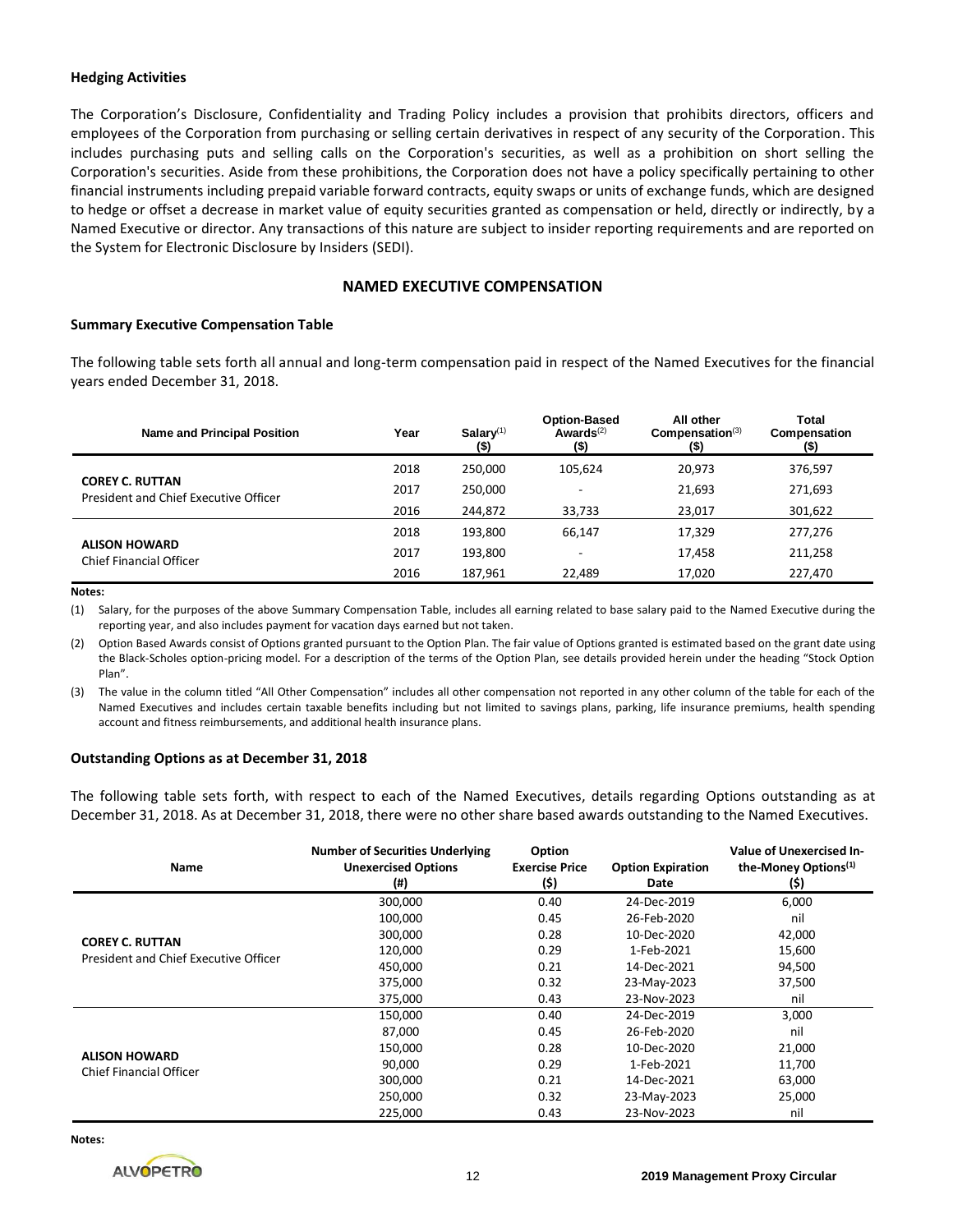(1) The value of unexercised in-the-money Options is calculated for outstanding vested and unvested Stock Options based on the difference between the noted exercise price for the applicable grant and the closing price of the Corporation's Shares on the TSXV on December 31, 2018, being \$0.42.

#### **Incentive Plan Awards – Value Vested or Earned During the Year**

The following table sets forth, with respect to each of the Named Executives, the aggregate dollar value that would have been realized if the Options which vested in 2018 had been exercised on the vesting date.

| <b>Name</b>                                                     | <b>Options</b><br>Value vested during 2018 <sup>(1)</sup><br>(\$) |
|-----------------------------------------------------------------|-------------------------------------------------------------------|
| <b>COREY C. RUTTAN</b><br>President and Chief Executive Officer | 50,500                                                            |
| <b>ALISON HOWARD</b><br><b>Chief Financial Officer</b>          | 30,833                                                            |

#### **Notes:**

(1) The value vested during 2018 is calculated based on the number of options which vested in the year multiplied by the difference between the closing share price of the Corporation's Shares on the TSXV on each of the applicable vesting dates and the exercise price of the options on the vesting date.

The Named Executives did not receive any non-equity incentive plan compensation or share based awards.

#### **Pension and Retirement Plans**

The Corporation does not have any pension or retirement plan for employees or Named Executives.

#### **Employment Agreements and Termination and Change of Control Benefits**

Each of the Named Executives have employment agreements with the Corporation. If the Named Executive's employment agreement is terminated without cause, or the Named Executive is Constructively Dismissed (defined below), or upon a change of control provided there exists Good Reason (as defined below), then the Named Executive is entitled to payment of an amount as set forth in the table below.

| <b>Named Executive</b>                | Payment upon Change of Control provided Constructive Dismissal Occurs                                                                                                                                                                                           |
|---------------------------------------|-----------------------------------------------------------------------------------------------------------------------------------------------------------------------------------------------------------------------------------------------------------------|
| President and Chief Executive Officer | Equal to the cash equivalent of his base salary for twenty four (24) months, as well as the cash equivalent<br>of the average of his prior two (2) years' annual bonus (both cash and share based incentive components)<br>multiplied by two (2).               |
| Chief Financial Officer               | Equal to the cash equivalent of her base salary for twelve (12) months, as well as the cash equivalent of the<br>average of her prior two (2) years' annual bonus (both cash and share based incentive components)<br>multiplied by one and a half times (1.5). |

In the employment agreements, "Constructive Dismissal" means one or more of the following changes in the circumstances of the Named Executive's employment: (i) material reduction or diminution in the position, level of authority, responsibility, duties or reporting relationship of the Named Executive; (ii) a material reduction in the Named Executive's base salary; (iii) a material reduction in the value of the Named Executive's benefits plans, incentive plans or vacation; or (iv) the elimination by the Corporation of the Corporation's bonus or incentive plans without a materially similar replacement; or (v) a requirement to relocate to another city, province or country. "Good Reason" means one or more of the following changes in the Named Executive's employment following a Change of Control: (i) a Constructive Dismissal of the Named Executive; (ii) the assignment to the Named Executive of any duties materially inconsistent with his or her current duties and responsibilities as an Named Executive of the Company or a material alteration in the nature of his responsibilities or duties or reporting relationship from those in effect immediately prior to a Change in Control of the Corporation; (iii) a material change to the market capitalization of the Corporation following a Change of Control.

#### **Estimated Payment Made to Named Executive Officers upon Termination of Employment Agreements**

The following table provides a calculation of the payments that would have to be made to the Named Executives pursuant to their applicable employment agreement under the noted events with and without a deemed change of control. All payments

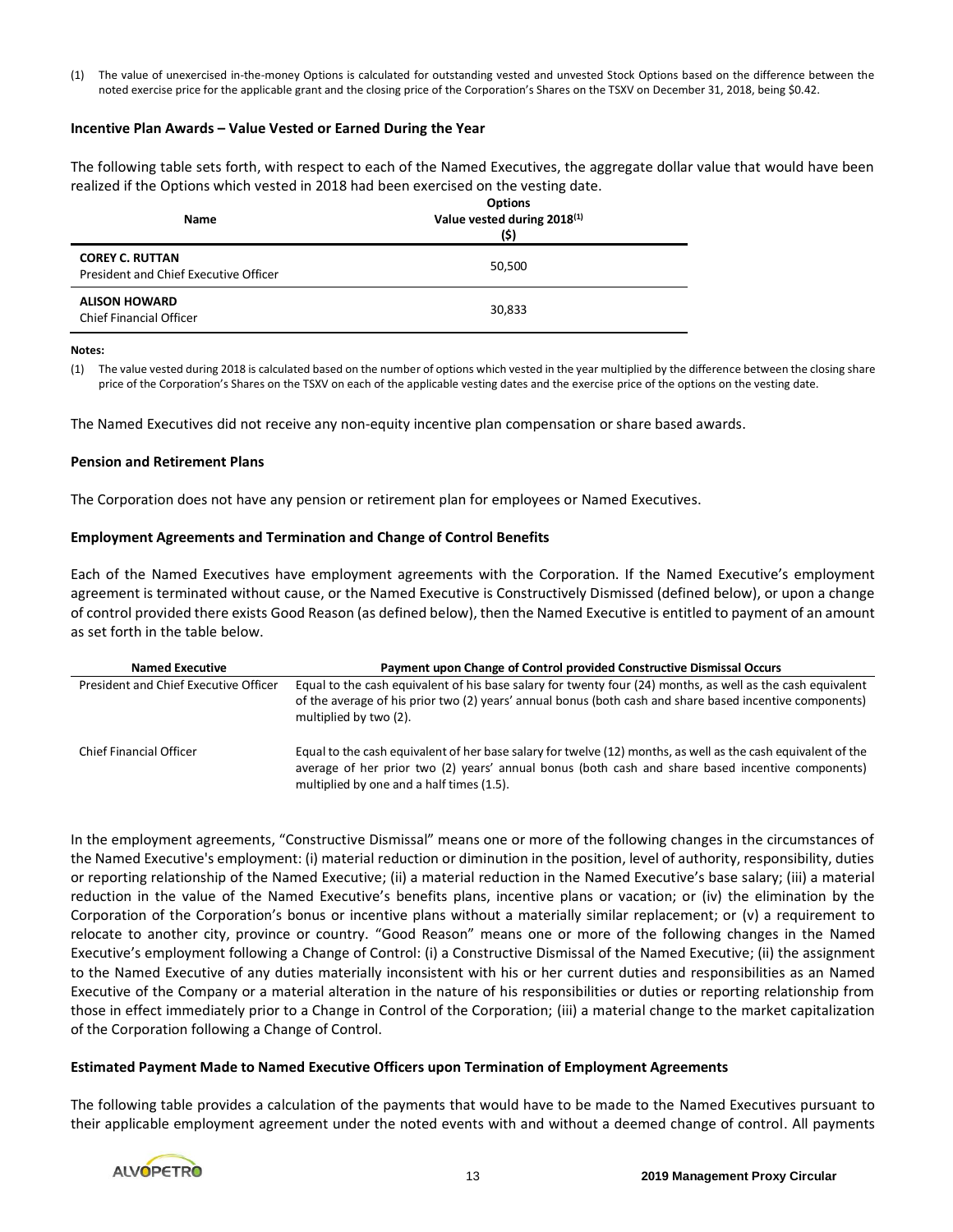are calculated assuming the date of the termination event was, and if applicable, a change of control occurred, on December 31, 2018. The disclosed values represent payments made pursuant to the terms of the employment agreements.

|                 | <b>WITHOUT A CHANGE OF CONTROL</b>                                      |                                                                     | <b>WITH A CHANGE OF CONTROL</b>                                       |                                                                                |
|-----------------|-------------------------------------------------------------------------|---------------------------------------------------------------------|-----------------------------------------------------------------------|--------------------------------------------------------------------------------|
| Name            | Payment made in the<br><b>Event of Termination</b><br><b>With Cause</b> | Payment made in the Event<br>of Termination Without<br>Cause<br>(5) | Payment made in the<br><b>Event of Retirement or</b><br>Death<br>(\$) | Payment made<br><b>Following a Change</b><br>of Control <sup>(1)</sup><br>(\$) |
| Corey C. Ruttan | nil                                                                     | 529.662                                                             | nil                                                                   | 575,662                                                                        |
| Alison Howard   | nil                                                                     | 207.564                                                             | nil                                                                   | 238,231                                                                        |

#### **Notes:**

(1) The calculations in this table are based on the assumption that upon a change of control, Good Reason exists. In accordance with the Option Plan, in the event of a change in control of the Company, all unvested Stock Options shall vest and be exercisable at such time as is determined by the Board of Directors. The above amounts include an additional \$46,000 for Mr. Corey C. Ruttan and \$30,667 for Ms. Alison Howard, being the value of outstanding unvested Stock Options based on the difference between the exercise price for each applicable grant and the closing price of the Corporation's Shares on the TSXV on December 31, 2018, being \$0.42

### **COMPENSATION OF DIRECTORS**

#### **General**

The Compensation Committee is responsible to recommend for consideration and approval by the Board as a whole the compensation program for our Directors. The main objectives of our compensation program for our Directors is to attract and retain the services of the most qualified Directors, compensate our Directors in a manner that is commensurate with the risks and responsibilities assumed in Board membership and is competitive with our peers and align the interests of our Directors with Shareholders. Corey C. Ruttan, the President and Chief Executive Officer of Alvopetro, is also a director. Mr. Ruttan does not receive any compensation specifically in relation to his duties as a director and references to the directors under this heading do not include him.

The Compensation Committee and the Board recognize that the fees earned by the Company's directors are below average relative to the Peer Comparison Group but have determined that this is appropriate based of the Company's size of operations, stage of growth, and the commitment to maximize alignment with the Company's shareholders.

#### **Directors' Compensation Table**

The table below sets out the compensation provided to non-management directors in 2018. The fair value of the Options is estimated based on the grant date using the Black-Scholes option-pricing model. For a description of the terms of the Option Plan, see under the heading "Stock Option Plan".

| <b>Name</b>         | <b>Cash Fees Earned</b><br>(\$) | <b>Option-Based Awards</b><br>(\$) | <b>Total</b><br>(\$) |
|---------------------|---------------------------------|------------------------------------|----------------------|
| Firoz Talakshi      | 10,000                          | 14,083                             | 24,083               |
| Geir Ytreland       | 10,000                          | 14,083                             | 24,083               |
| John D. Wright      | 10,000                          | 16,900                             | 26,900               |
| Kenneth R. McKinnon | 10,000                          | 14,083                             | 24,083               |
| Roderick L. Fraser  | 10,000                          | 14,083                             | 24,083               |

**Notes:**

(1) Option Based Awards consist of Options granted pursuant to the Option Plan. The fair value of Options granted is estimated based on the grant date using the Black-Scholes option-pricing model. For a description of the terms of the Option Plan, see details provided herein under the heading "Stock Option Plan".

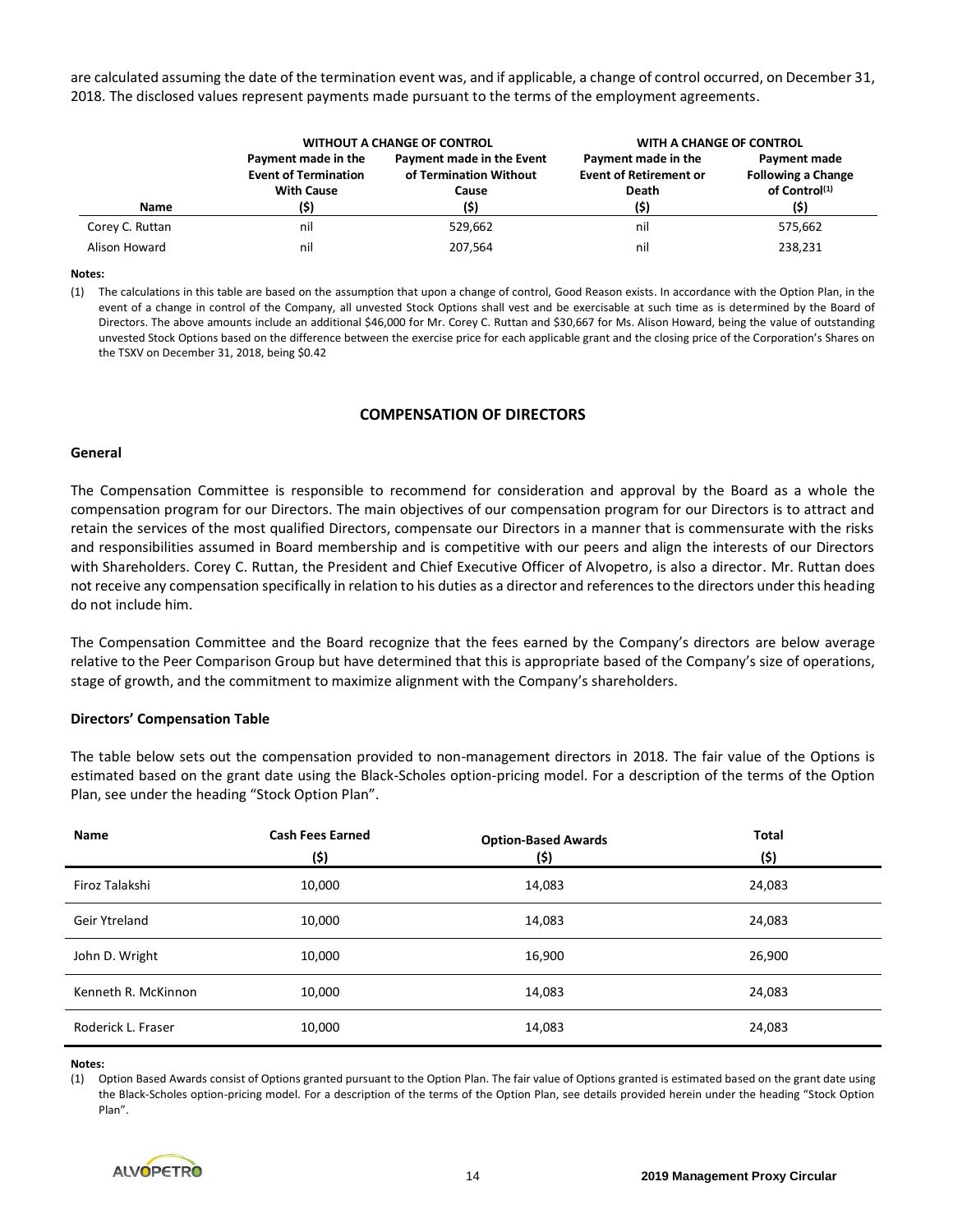### **Outstanding Options as at December 31, 2018**

The following table sets forth, with respect to each of the directors, details regarding Options outstanding as at December 31, 2018.

| Name                | <b>Number of Securities Underlying</b><br><b>Unexercised Options</b><br>$($ #) | <b>Option Exercise</b><br><b>Price</b><br>(\$) | <b>Option Expiration</b><br>Date | Value of Unexercised In-the-<br>Money Options <sup>(1)</sup><br>(\$) |
|---------------------|--------------------------------------------------------------------------------|------------------------------------------------|----------------------------------|----------------------------------------------------------------------|
|                     | 45,000                                                                         | 0.40                                           | 24-Dec-2019                      | 900                                                                  |
|                     | 45,000                                                                         | 0.28                                           | 10-Dec-2020                      | 6,300                                                                |
| Firoz Talakshi      | 45,000                                                                         | 0.21                                           | 14-Dec-2021                      | 9,450                                                                |
|                     | 50,000                                                                         | 0.32                                           | 23-May-2023                      | 5,000                                                                |
|                     | 50,000                                                                         | 0.43                                           | 23-Nov-2023                      | nil                                                                  |
|                     | 42,500                                                                         | 0.40                                           | 24-Dec-2019                      | 850                                                                  |
|                     | 42,500                                                                         | 0.28                                           | 10-Dec-2020                      | 5,950                                                                |
| Geir Ytreland       | 42,500                                                                         | 0.21                                           | 14-Dec-2021                      | 8,925                                                                |
|                     | 50,000                                                                         | 0.32                                           | 23-May-2023                      | 5,000                                                                |
|                     | 50,000                                                                         | 0.43                                           | 23-Nov-2023                      | nil                                                                  |
|                     | 55,000                                                                         | 0.40                                           | 24-Dec-2019                      | 1,100                                                                |
|                     | 55,000                                                                         | 0.28                                           | 10-Dec-2020                      | 7,700                                                                |
| John D. Wright      | 55,000                                                                         | 0.21                                           | 14-Dec-2021                      | 11,550                                                               |
|                     | 60,000                                                                         | 0.32                                           | 23-May-2023                      | 6,000                                                                |
|                     | 60,000                                                                         | 0.43                                           | 23-Nov-2023                      | Nil                                                                  |
|                     | 46,250                                                                         | 0.40                                           | 24-Dec-2019                      | 925                                                                  |
|                     | 46,250                                                                         | 0.28                                           | 10-Dec-2020                      | 6,475                                                                |
| Kenneth R. McKinnon | 46,250                                                                         | 0.21                                           | 14-Dec-2021                      | 9,713                                                                |
|                     | 50,000                                                                         | 0.32                                           | 23-May-2023                      | 5,000                                                                |
|                     | 50,000                                                                         | 0.43                                           | 23-Nov-2023                      | nil                                                                  |
|                     | 43,750                                                                         | 0.40                                           | 24-Dec-2019                      | 875                                                                  |
|                     | 43,750                                                                         | 0.28                                           | 10-Dec-2020                      | 6,125                                                                |
| Roderick L. Fraser  | 43,750                                                                         | 0.21                                           | 14-Dec-2021                      | 9,188                                                                |
|                     | 50,000                                                                         | 0.32                                           | 23-May-2023                      | 5,000                                                                |
|                     | 50,000                                                                         | 0.43                                           | 23-Nov-2023                      | nil                                                                  |

#### **Notes:**

(1) The value of unexercised in-the-money Options is calculated for outstanding vested and unvested Stock Options based on the difference between the noted exercise price for the applicable grant and the closing price of the Corporation's Shares on the TSXV on December 31, 2018, being \$0.42.

#### **Incentive Plan Awards – Value Vested or Earned During the 2018 Year**

The following table sets forth, with respect to each of the Directors the aggregate dollar value that would have been realized if the Options which vested in 2018 had been exercised on the vesting date.

| <b>Name</b>         | <b>Options</b><br>Value vested during 2018 <sup>(1)</sup><br>(\$) |
|---------------------|-------------------------------------------------------------------|
| Firoz Talakshi      | 7,367                                                             |
| Geir Ytreland       | 7,050                                                             |
| John D. Wright      | 8,967                                                             |
| Kenneth R. McKinnon | 7,525                                                             |
| Roderick L. Fraser  | 7,208                                                             |

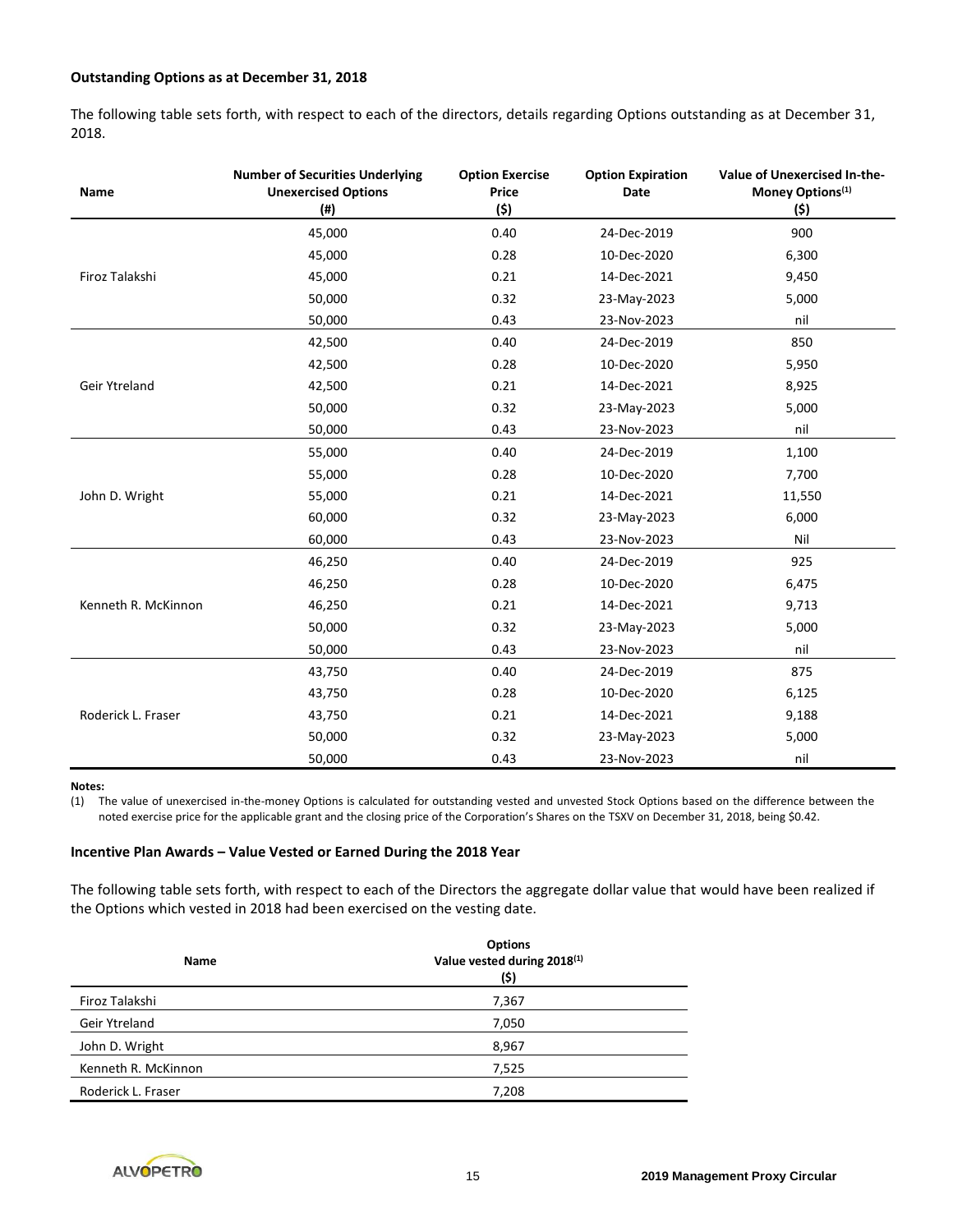#### **Notes:**

(1) The value vested during 2018 is calculated based on the number of options which vested in the year multiplied by the difference between the closing share price of the Corporation's Shares on the TSXV on each of the applicable vesting dates and the exercise price of the options on the vesting date.

The Directors did not receive any non-equity incentive plan compensation or share based awards.

# **SECURITIES AUTHORIZED FOR ISSUANCE UNDER EQUITY COMPENSATION PLANS**

The following table sets forth information with respect to the Option Plan, as at December 31, 2018. The Corporation has in place an Incentive Share Plan (see "Equity Compensation Plans"), however, no incentive shares ("Incentives") have yet been granted or issued pursuant to the Incentive Share Plan.

| Number of securities to be issued upon | Weighted average exercise price of | Number of securities remaining available |
|----------------------------------------|------------------------------------|------------------------------------------|
| exercise of Options                    | outstanding Options                | for future issuance under Option Plan    |
| 7,180,750                              | \$0.34                             | 2,486,337                                |

The number of stock options outstanding represents 7.4% of the Company's Shares outstanding as of December 31, 2018.

### **EQUITY COMPENSATION PLANS**

# **STOCK OPTION PLAN**

### **General**

The purpose of the Option Plan is to provide the directors, officers, employees and consultants of Alvopetro (the "Participants") with an opportunity to purchase Shares and to benefit from the appreciation thereof. This will provide an increased incentive for the Participants to contribute to the future success and prosperity of Alvopetro, thus enhancing the value of the Shares for the benefit of all the shareholders and increasing the ability of Alvopetro to attract and retain individuals of exceptional skill.

The Option Plan is administered by the Board, but the Board may delegate administration to a committee of the Board consisting of not less than three directors. The Board may, from time to time, adopt such rules and regulations for administering the Option Plan as it may deem proper and in the best interests of Alvopetro.

### **Option Grants and Exercise Price**

Under the Option Plan, the Board may, from time to time, grant options ("Options") to such Participants as it chooses and, subject to the restrictions described below, in such numbers as it chooses.

The exercise price of each Option is fixed by the Board when the Option is granted, provided that such price shall not be less than the volume weighted average trading price per share for the Shares on the TSXV (or, if the Shares are not then listed and posted for trading on TSXV, on such stock exchange in Canada on which such shares are listed and posted for trading as may be selected for such purpose by the Board) for the five consecutive trading days ending on the last trading day preceding the date that the Option is granted.

Options granted to Participants are non-assignable.

### **Limits on Option Grants**

The aggregate number of Shares that may be reserved for issuance at any time under the Option Plan, together with any Shares reserved for issuance under any other share compensation arrangement implemented by Alvopetro after the date of the adoption of the Option Plan, shall be equal to 10% of outstanding Shares (on a non-diluted basis) outstanding at that time. In addition, any grant of Options under the Option Plan shall be subject to the following restrictions:

(a) the aggregate number of Shares reserved for issuance pursuant to Options granted to any one person, when combined with any other share compensation arrangement, may not exceed 5% of the outstanding Shares (on a non-diluted basis);

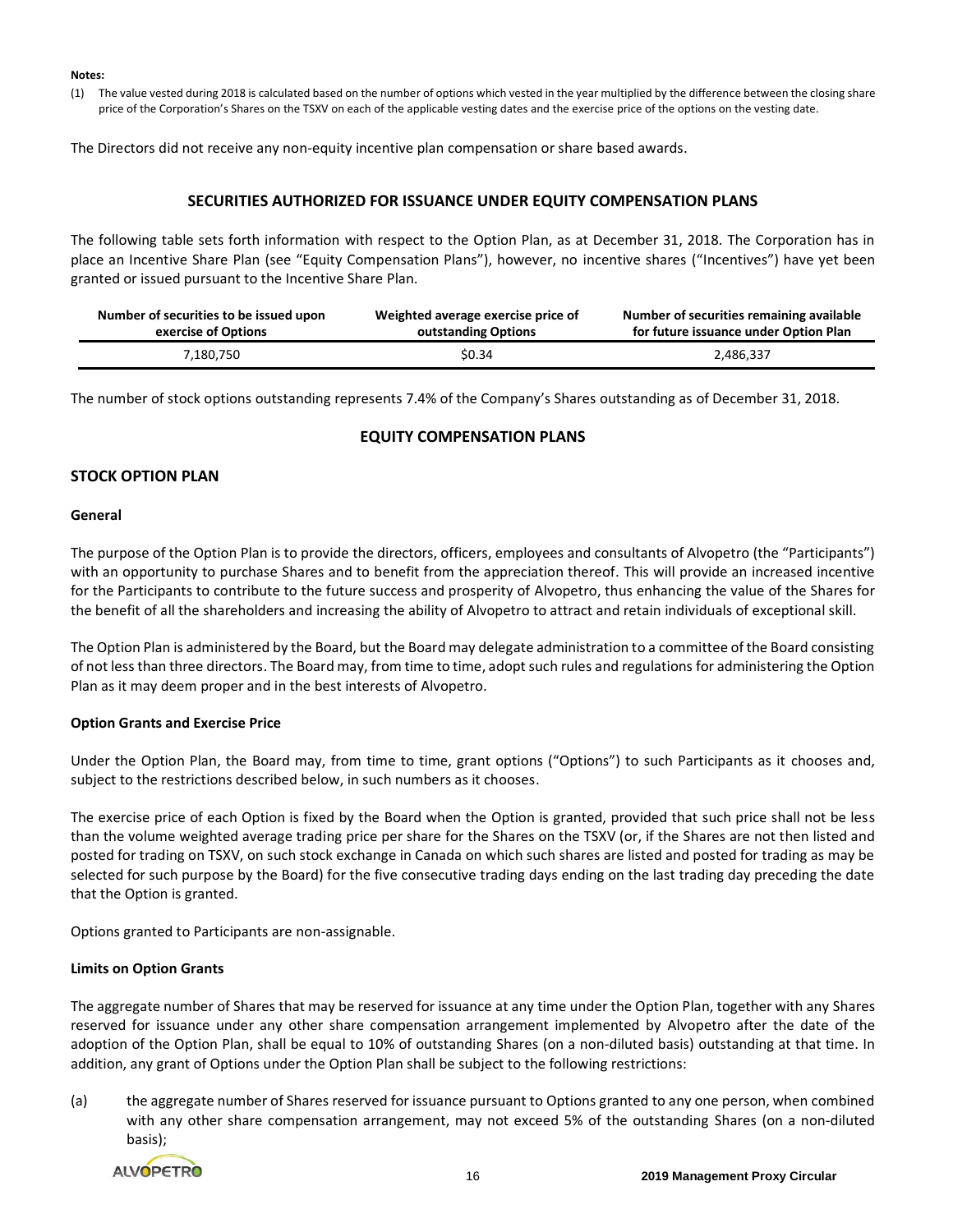- (b) the aggregate number of Shares reserved for issuance pursuant to Options granted to Insiders (as defined in exchange polices) pursuant to the Option Plan, when combined with any other share compensation arrangement, may not exceed 10% of the outstanding Shares (on a non-diluted basis);
- (c) the aggregate number of Shares issued within any one year period to Insiders pursuant to Options, when combined with any other share compensation arrangement, may not exceed 10% of the outstanding Shares (on a non-diluted basis);
- (d) the aggregate number of Shares reserved for issuance pursuant to Options granted to any one person who is a Consultant (as defined in exchange polices) in any twelve (12) month period, may not exceed 2% of the issued and outstanding Shares (on a non-diluted basis); and
- (e) the aggregate number of Shares reserved for issuance pursuant to Options granted to individuals conducting Investor Relations Activities (as defined in exchange polices) in any twelve (12) month period, may not exceed 2% of the issued and outstanding Shares (on a non-diluted basis).

### **Expiry**

The expiry date of Options granted pursuant to the Option Plan is set by the Board, but must not be later than ten years from the date of grant. Typically, Options granted expire after five years. In the event that any Option expires during, or within two business days after, a self-imposed blackout period on trading securities of Alvopetro, such expiry date will be deemed to be extended to the tenth business day following the end of the blackout period.

In the event of the Participant ceasing to be a director, officer, employee or consultant of Alvopetro for any reason other than death (including the resignation or retirement of the Participant as a director, officer or employee of Alvopetro or the termination by Alvopetro of the employment of the Participant or the termination by Alvopetro or the Participant of the consulting arrangement with the Participant), all unvested Options held by such Participant shall immediately cease and terminate and be of no further force or effect and all vested Options held by such Participant shall cease and terminate and be of no further force or effect on the earlier of the expiry time of the Option and the thirtieth day following: (i) the effective date of such resignation or retirement; (ii) the date the notice of termination of employment is given by Alvopetro; or (iii) the date the notice of termination of the consulting agreement is given by Alvopetro to the Participant, as the case may be. Notwithstanding the foregoing, in the event of termination for cause, such Option shall cease and terminate immediately upon the date notice of termination of employment for cause is given by Alvopetro and shall be of no further force or effect whatsoever as to the Shares in respect of which an Option has not previously been exercised.

If a Participant dies, the legal representatives of the Participant may exercise the vested Options held by the Participant within a period after the date of the Participant's death as determined by the Board, provided that such period shall not extend beyond 6 months following the death of the Participant or exceed the expiry date of such Option.

### **Vesting**

The vesting period or periods of Options granted under the Option Plan is determined by the Board at the time of grant. The Board may, in its sole discretion at any time, accelerate vesting of Options previously granted. In the event a change of control of Alvopetro, as defined in the Option Plan, is contemplated or has occurred, all Options which have not otherwise vested in accordance with their terms shall vest and be exercisable at such time as is determined by the Board.

### **Exercise**

Participants may exercise vested Options by providing a notice in writing signed by the Participant to Alvopetro together with payment in full of the exercise price for the Shares which are the subject of the exercise. Alvopetro will not provide Participants with financial assistance for the exercise of Options.

A Participant may offer to dispose of vested Options to Alvopetro for cash in an amount not to exceed the fair market value thereof as determined by the Board and Alvopetro has the right, but not the obligation to accept the Participant's offer. In 2018, the Board approved amendments to fix a typographical error that stated "Toronto Stock Exchange" rather than "Exchange" as defined in the Option Plan.

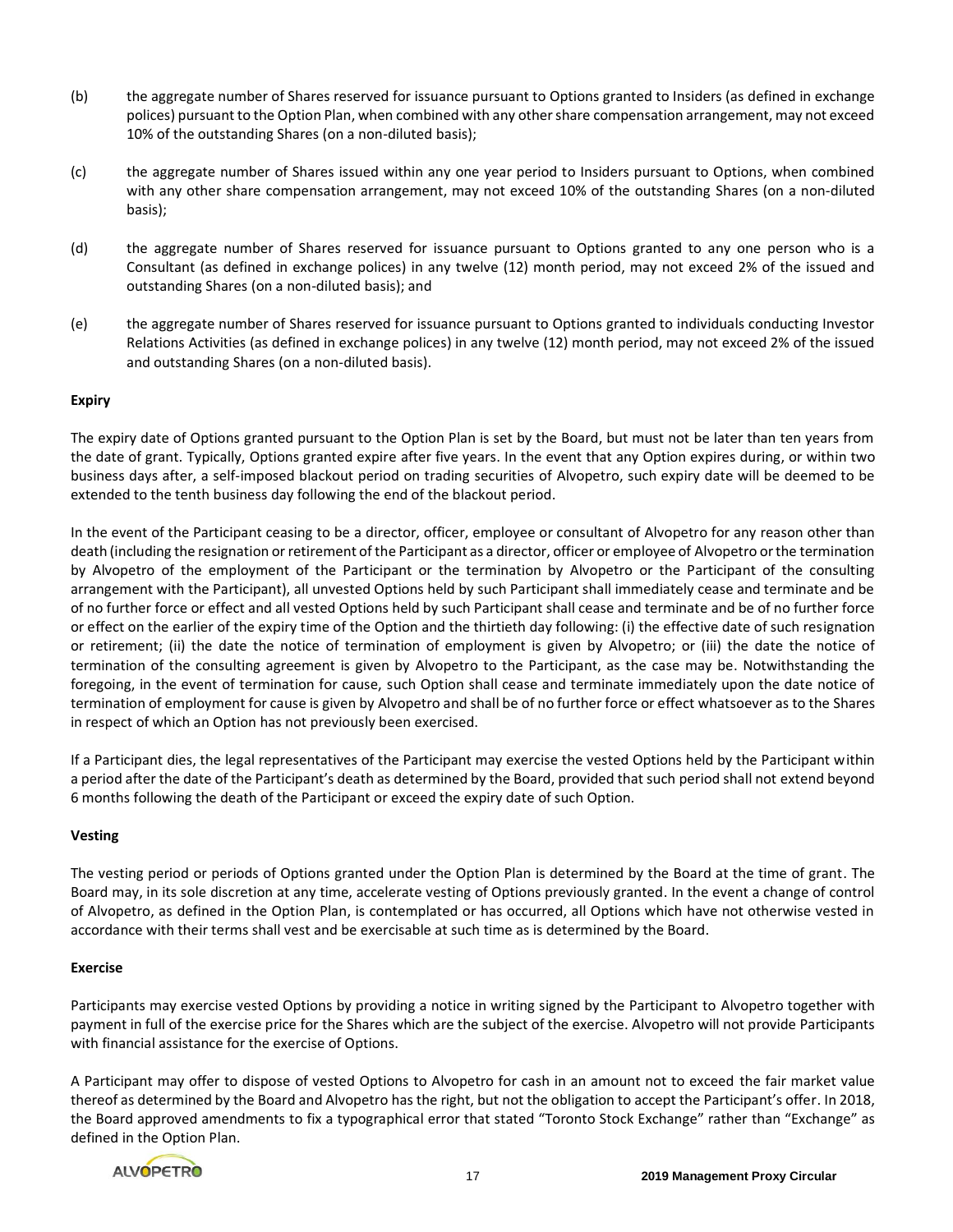A Participant may elect a net share exercise of Options, pursuant to which Alvopetro shall satisfy any obligations to the Participant in respect of any Options exercised by the Participant by issuing such number of Shares to the Participant that is equal in value to the difference between the closing trading price of the Shares on the day prior to the date on which the Option is exercised and the exercise price. In 2018, the Board approved amendments clarifying that Alvopetro has the right, but not the obligation to accept the Participant's offer.

### **Amendments to the Option Plan**

The Board may amend the Option Plan and any Options granted thereunder in any manner, or discontinue it at any time, without the approval of the holders of a majority of the Shares, provided that:

- (a) the consent of the applicable Participants must be obtained for any amendment that would adversely affect any outstanding Options;
- (b) the approval of the holders of a majority of the Shares present and voting in person or by proxy at a meeting of Shareholders (including approval of the disinterested holders of Shares if required by exchange policies) must be obtained for any amendment that would have the effect of:
	- i) increasing the maximum percentage of Shares that may be reserved for issuance under the Option Plan;
	- ii) increasing the maximum percentage of Shares that may be reserved for issuance under the Option Plan to Insiders or any one person;
	- iii) increasing the maximum percentage of Shares that may be issued under the Option Plan within any one year period to Insiders, Consultants or individuals conducting Investor Relations activities;
	- iv) changing the amendment provisions of the Option Plan;
	- v) changing the terms of any Options held by Insiders;
	- vi) reducing the exercise price of any outstanding Options held by Insiders (including the reissue of an Option within 90 days of cancellation which constitutes a reduction in the exercise price);
	- vii) amending the definition of Participants to expand the categories of individuals eligible for participation in the Option Plan;
	- viii) extending the expiry date of an outstanding Option or amending the Option Plan to allow for the grant of an Option with an expiry date of more than ten years from the grant date; or
	- ix) amending the Option Plan to permit the transferability of Options, except to permit a transfer to a family member, an entity controlled by the Participant or a family member, a charity or for estate planning or estate settlement purposes.

#### **Adjustments**

The Option Plan provides that appropriate adjustments in the number of Shares subject to the Option Plan, the number of Shares optioned and the exercise price shall be made by the Board to give effect to adjustments in the number of Shares resulting from subdivisions, consolidations or reclassifications of the Shares, the payment of stock dividends by Alvopetro (other than dividends in the ordinary course) or other relevant changes in the authorized or issued capital of Alvopetro.

If a Participant elects to exercise an Option following the merger or consolidation of Alvopetro with any other corporation, whether by amalgamation, plan of arrangement or otherwise, the Participant shall be entitled to receive, and shall accept, in lieu of the number of Shares to which the Participant was theretofore entitled upon such exercise, either, at the discretion of the Board the kind and amount of shares and other securities or property which such Participant could have been entitled to receive as a result of such merger or consolidation if, on the effective date thereof, the Participant had been the registered holder of the number of Shares to which the Participant was theretofore entitled to purchase upon exercise.

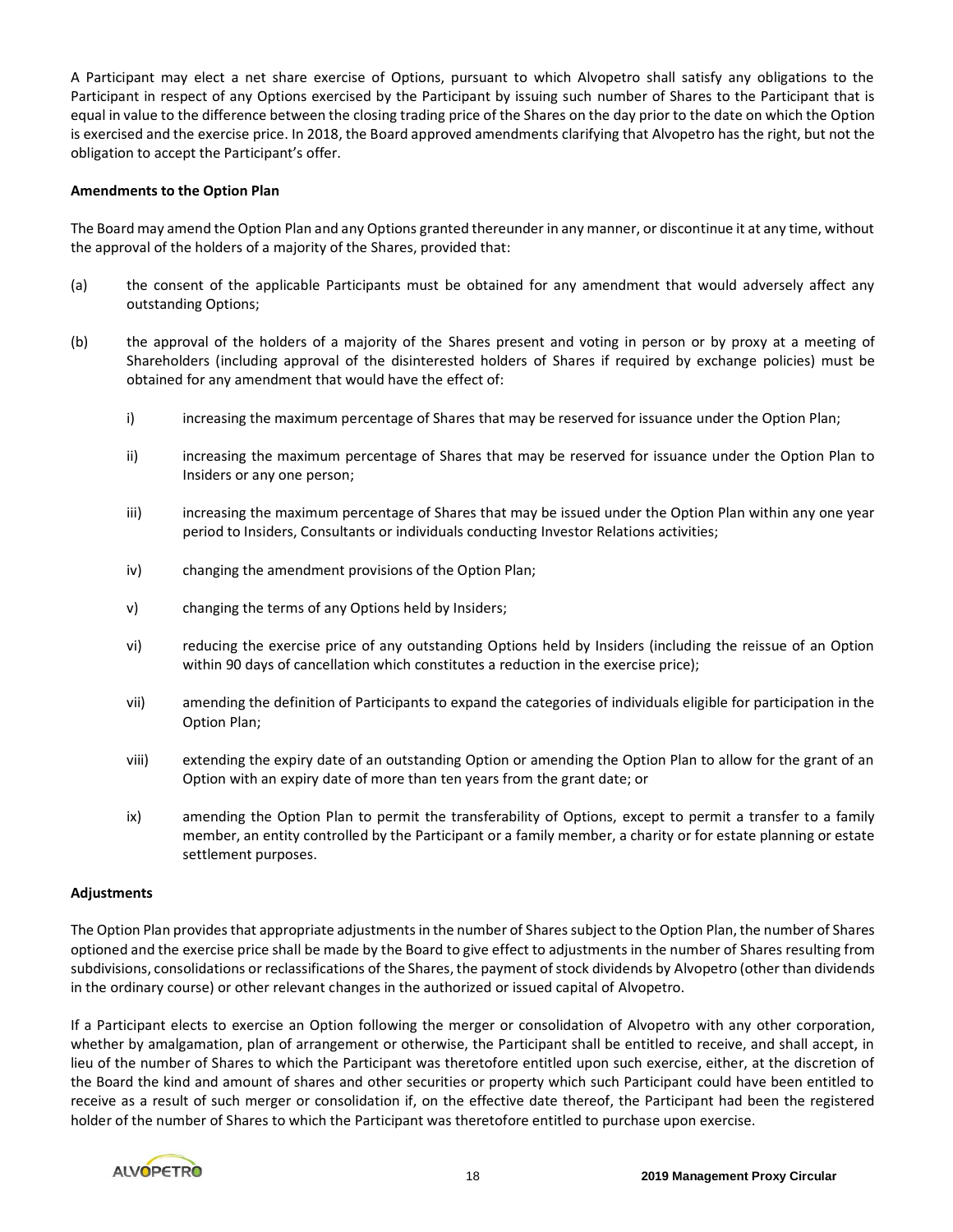### **INCENTIVE SHARE PLAN**

#### **General**

The purpose of the Incentive Share Plan is to provide directors, officers and employees of, and consultants to, Alvopetro with incentive compensation in the form of Shares of Alvopetro issuable after defined vesting periods. This provides an increased incentive for the participants to contribute to the future success of Alvopetro, enhancing the value of the Shares for the benefit of all shareholders and increasing the ability of Alvopetro to attract and retain individuals of exceptional skill. As of the date hereof, there have been no Incentives granted pursuant to the Incentive Share Plan.

#### **Limitations under the Incentive Share Plan**

The Incentive Share Plan provides that the maximum number of shares reserved for issuance under the Incentive Share Plan shall not exceed 1,700,000 Shares, representing 2% of the Shares currently issued and outstanding. In addition, the maximum number of Shares reserved for issuance pursuant to both Incentives issuable under the Incentive Share Plan and options issued under the Option Plan at any time shall not exceed 10% of the issued and outstanding Shares of Alvopetro at any such time. Incentives under the Incentive Share Plan consist of Restricted Share Units ("RSU's"), Deferred Share Units ("DSU's"), and Performance Share Units ("PSU's"), all as more particularly described herein. As of the date hereof, there have been no Incentives granted pursuant to the Incentive Share Plan.

In addition, i) the aggregate number of Shares reserved for issuance pursuant to Incentives granted to any one person, when combined with any other share compensation arrangement, may not exceed 5% of the outstanding Shares (on a non-diluted basis); ii) the aggregate number of Shares reserved for issuance pursuant to Incentives granted to Insiders, when combined with any other share compensation arrangement, may not exceed 10% of the outstanding Shares (on a non-diluted basis); iii) the aggregate number of Shares issued within any one year period to Insiders pursuant to Incentives, when combined with any other share compensation arrangement, may not exceed 10% of the outstanding Shares (on a non-diluted basis); iv) the number of Incentives issuable under the Plan within any one year period to any one individual may not exceed 1% of the outstanding Shares (on a non-diluted basis); and v) the number of Incentives issuable under the Plan within any one year period to Insiders, may not exceed 2% of the outstanding Shares (on a non-diluted basis).

### **Description of RSU's, PSU's and DSU's issuable under the Incentive Share Plan**

RSU's are expected to typically vest as to one third on each of the first, second and third anniversaries of the date of grant. Upon vesting and exercise, each RSU can be redeemed by the holder, without the payment of any additional consideration, in exchange for: (i) one Share; or ii) at the sole election of the Corporation, a cash payment equal to the five (5) day volume weighted average trading price of the Shares on the TSXV prior to the date of exercise.

PSU's are expected to typically cliff vest after three years with a payout percentage between 0% and 250% calculated at the time of the vesting of a PSU based on performance criteria established by the Board in its discretion at the time of the grant. Upon vesting and exercise, each PSU can be redeemed by the holder, without the payment of any additional consideration, in exchange for: (i) a number of Shares equal to each Share multiplied by the payout percentage; or ii) at the sole election of the Corporation, a cash payment equal to the five (5) day volume weighted average trading price of the Shares, multiplied by the applicable payout percentage, on the TSXV prior to the date of exercise.

DSU's are the only type of incentive issuable under the Incentive Share Plan that may be issued to non-employee directors of Alvopetro. DSUs granted are expected to typically vest on the third anniversary of the grant date or on the date that the nonemployee director ceases to be a director of Alvopetro for any reason, including change of control, resignation, retirement, death or failure to obtain re-election as a director under the Incentive Share Plan. Upon vesting and exercise, each DSU can be redeemed by the holder, without the payment of any additional consideration, in exchange for: (i) one Share; or ii) at the sole election of the Corporation, a cash payment equal to the five (5) day volume weighted average trading price of the Shares on the TSXV prior to the date of exercise.

### **Cash Settlement**

Alvopetro has the discretion to satisfy its obligation to issue a Share upon the vesting and redemption of Incentives by paying the cash value of such Share based on the five-day volume weighted average trading price of the Shares on the TSXV prior to date of exercise. To the extent that Alvopetro does satisfy its obligation to issue a Share upon the vesting and redemption of a

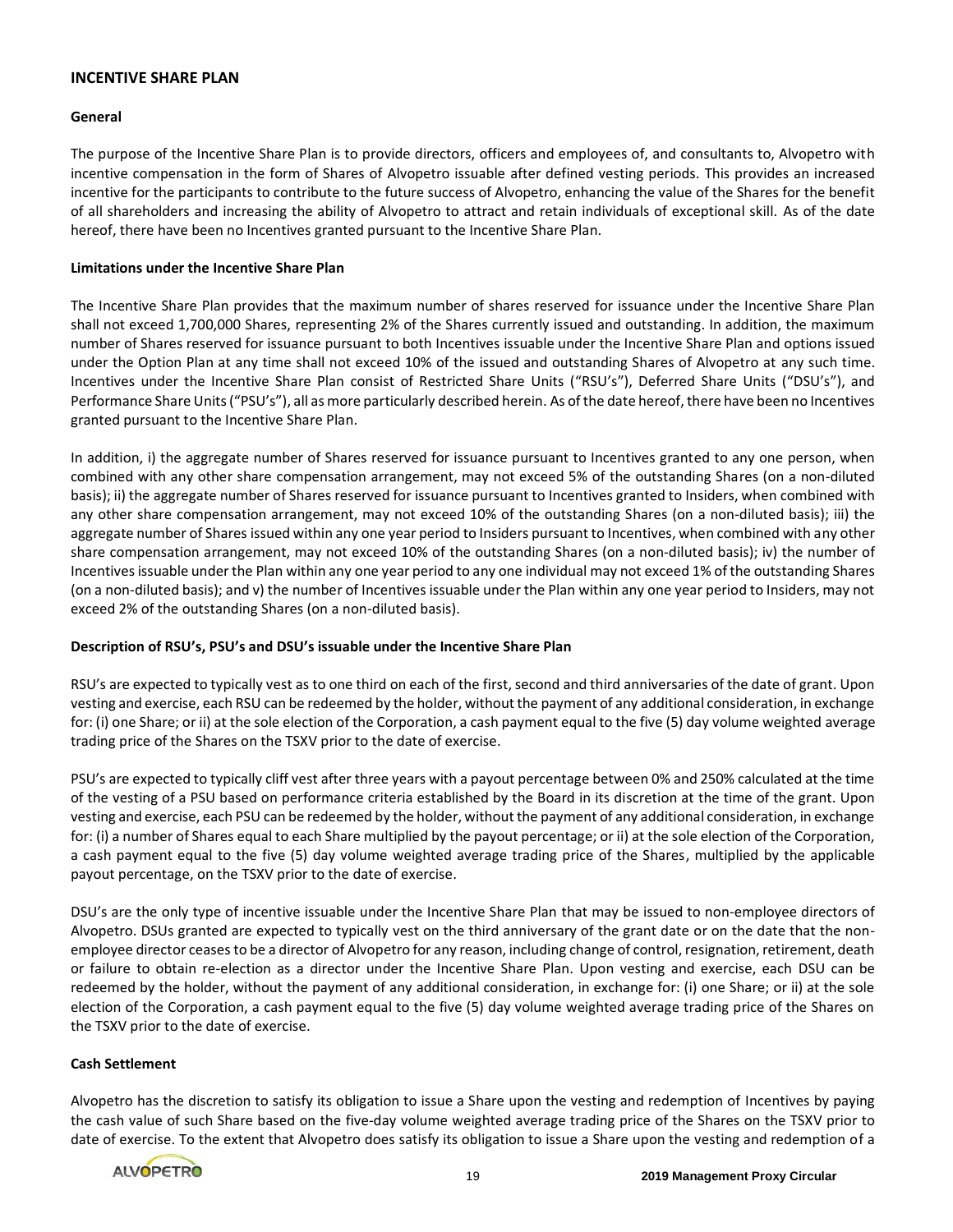DSU, RSU or PSU by paying cash instead, there will be no reduction in the number of Shares remaining available for issuance pursuant to the Incentive Share Plan.

### **Acceleration of Vesting and Change of Control Provisions**

The Board may, in its sole discretion at any time, accelerate vesting of Incentives previously granted. In the event a change of control of Alvopetro, as defined in the Incentive Share Plan, is contemplated or has occurred, all Incentives which have not otherwise vested in accordance with their terms shall vest upon the occurrence of the change of control or such earlier or later time as is determined by the Board.

#### **Termination and Assignment**

In the event of the resignation, retirement or death of a Participant, or the termination of the employment of a Participant, whether with or without cause or reasonable notice, all unvested RSUs and PSUs held by the Participant shall immediately cease and terminate and thereafter shall be of no further force or effect whatsoever. Incentives granted to Participants are nonassignable.

### **GOVERNANCE**

#### **General**

While the Board has delegated the responsibility for day-to-day management of the Corporation to management, the Board has implicitly and explicitly acknowledged its responsibility for the stewardship of the Corporation, including the responsibility for:

- (a) approving and monitoring the Corporation's strategic planning through a regular reporting and review process;
- (b) the identification of the principal risks of the Corporation's business and ensuring the implementation of appropriate systems to manage these risks;
- (c) the appointment of the senior executive officers and succession planning; and
- (d) ensuring timely and accurate communications to shareholders of financial and other matters in accordance with applicable laws.

At the Corporation's expense, individual directors may engage outside advisors on any matter, when it considers it necessary or desirable. The Board or any committee of the Board has the sole authority to retain and terminate any such advisors, including sole authority to review an advisor's fees and other retention terms.

#### **Majority Voting Policy**

Shareholders should note that the form of proxy or voting instruction form allows for voting for individual directors rather than for directors as a slate. In addition, the Board adopted a Majority Voting Policy effective April 22, 2014, pursuant to which, in an uncontested election of directors, a director who receives more "withhold" votes than "for" votes at the annual meeting of Shareholders will tender his or her resignation to the Chair of the Board, to be effective upon acceptance by the Board. The Board will expeditiously consider the director's offer to resign and determine whether or not to accept the offer. The Board will make its decision and announce it in a news release within 90 days following the annual meeting, including the reasons for its decision. A director who tenders a resignation pursuant to this policy will not participate in any meeting of the Board at which the resignation is considered. We expect that any such resignation will be accepted by the Board unless special circumstances exist that warrant the resigning director continuing to serve on the Board. For this reason, unless such special circumstances exist, a withhold vote in respect of a director is equivalent to voting against the election of such director.

#### **Mandate of the Board**

The Board and each of its Committees have written mandates. Refer to Schedule "A" of this Information Circular for the full text of the mandate of the Board. The Board has the responsibility to oversee the conduct of the business of the Corporation and has delegated the responsibility for the day-to-day conduct of the business to the President and Chief Executive Officer and other

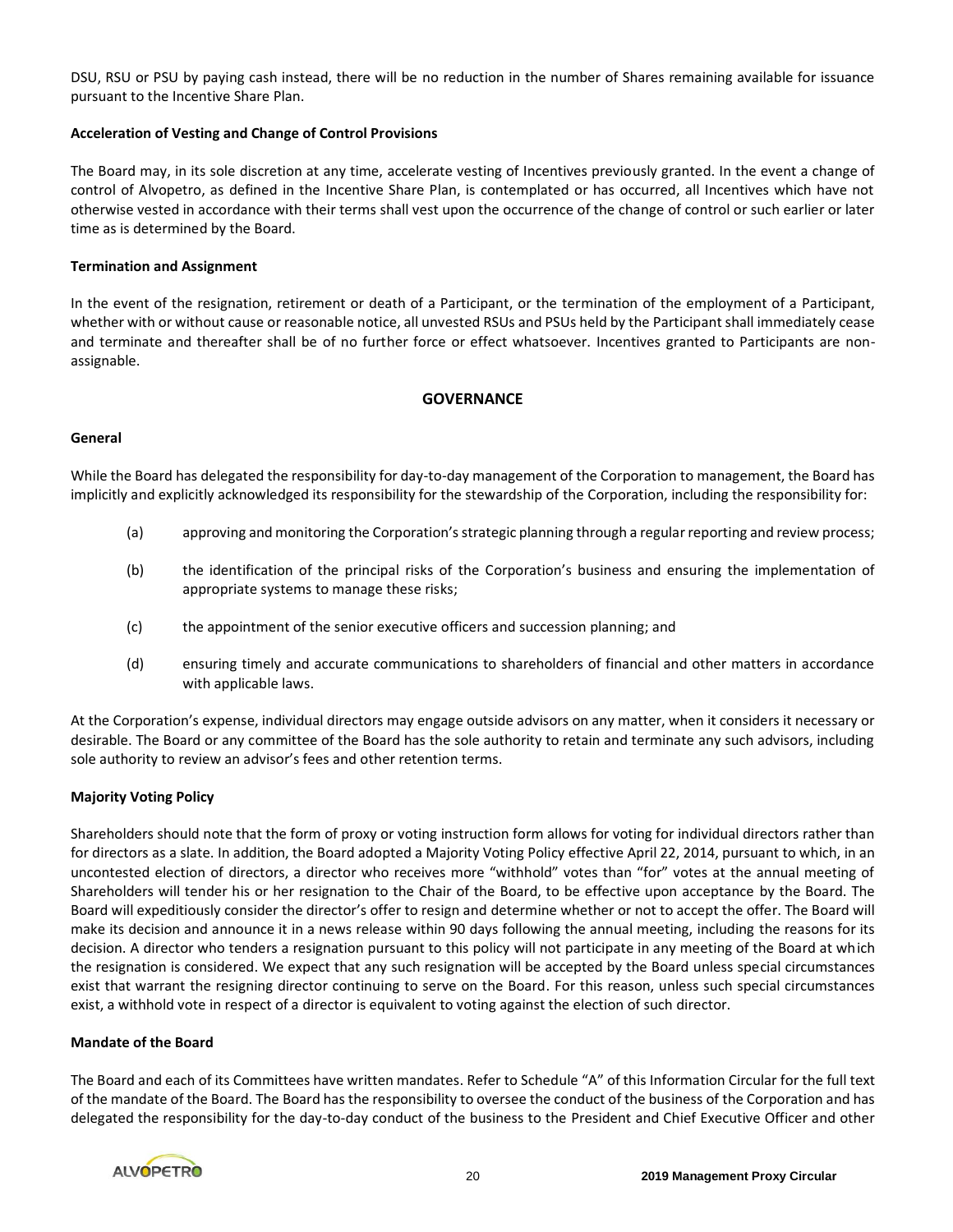members of management, subject to compliance with plans and objectives that may be approved from time to time by the Board.

### **Composition of the Board**

The Board is currently comprised of six members, a majority (five) of whom are considered independent. Messrs. Fraser, Ytreland, McKinnon, Wright (Chairman of the Board) and Talakshi are independent directors.

Mr. Ruttan is not considered an independent director as he would be considered to have a "material relationship", as defined in National Instrument 52-110 - *Audit Committees* ("NI 52-110"), with the Corporation as Mr. Ruttan is the current President and Chief Executive Officer of Alvopetro.

#### **Board Meetings**

The Board is scheduled to meet at least quarterly, with additional meetings held as appropriate or required. The Board will also meet as necessary to consider specific developments or opportunities as they arise. Where appropriate, key management personnel and professional advisors are invited to attend meetings to speak to these issues.

While the Board does not hold regularly scheduled meetings comprised solely of independent directors, a portion of each Board meeting consists of an *in camera* session of the independent directors, where members of management of the Corporation are not in attendance.

In addition, the Board holds a dedicated Board Strategy Session each year to ensure alignment and to facilitate clear communication between the Board and senior management with respect to our corporate strategy. Discussions also occur at our regularly scheduled Board meetings throughout the year to update the corporate strategy and to address and prioritize developments, opportunities, and issues that arise during the year.

In 2018, the Board held four (4) meetings, at which all directors were present for three (3) meetings and all but one director were present for one meeting. In 2018, the Audit Committee of the Board of Directors held four (4) meetings, at which all committee members were present. In 2018, the Reserves Committee of the Board of Directors held two (2) meetings, at which all committee members were present and the Compensation Committee of the Board of Directors held two (2) meetings, at which all committee members were present.

#### **Members of the Alvopetro Board who are Directors of Other Reporting Issuers**

| <b>Director</b>     | <b>Other Public Company Directorships</b>                   |  |
|---------------------|-------------------------------------------------------------|--|
| Geir Ytreland       | ----                                                        |  |
| Kenneth R. McKinnon | Touchstone Exploration Inc., Supreme Cannabis Company, Inc. |  |
| Corey C. Ruttan     | ----                                                        |  |
| Firoz Talakshi      | ----                                                        |  |
| John D. Wright      | Touchstone Exploration Inc.                                 |  |
| Roderick L. Fraser  | Dommo Energia S.A.                                          |  |

The following table sets forth the Board members' directorship of other reporting issuers.

# **Committees of the Board**

The Board has three (3) committees: the Audit Committee, the Reserves Committee and the Compensation Committee. All of the committees of the Board operate under written mandates. The Board may also form independent or special committees from time to time to evaluate certain transactions. The Chair of each Committee of the Board is charged with leading and assessing each committee to ensure it fulfills its mandate.

The primary function of the Audit Committee is to assist the Board in fulfilling its responsibilities by reviewing: the financial reports and other financial information provided by Alvopetro to any regulatory body or the public; the Corporation's systems

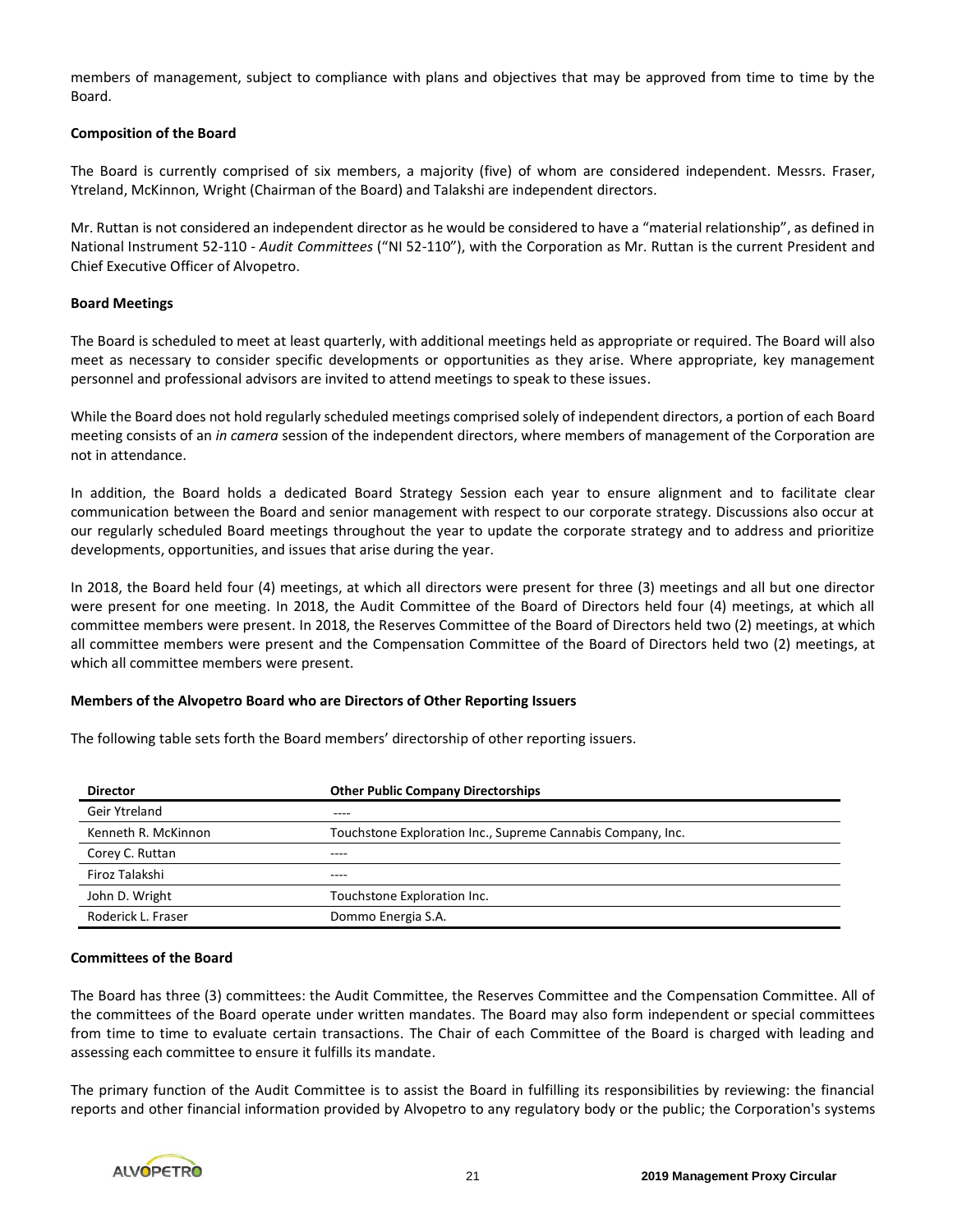of internal controls regarding preparation of those financial statements and related disclosures that management and the Board have established; and the Corporation's auditing, accounting and financial reporting processes generally.

The purpose of the Compensation Committee is to assist the Board in fulfilling its responsibility by reviewing, evaluating and determining matters relating to compensation of the directors, officers and employees of the Corporation.

The primary function of the Reserves Committee is to assist the Board in the selection, engagement and instruction of an independent reserves evaluator for the Corporation, ensuring there is a process in place to provide all relevant reserves data to the independent reserves evaluator and monitoring and reviewing the preparation of the independent reserves evaluation of the Corporation.

#### **Orientation and Continuing Education**

The Board provides an informal orientation program for all new directors. New members of the Board are provided with background information about the Corporation's business, current issues and corporate strategy. New members of the Board also receive a copy of the Corporation's Vision and Values statement, the Disclosure, Trading and Confidentiality Policy, and all policies of the Corporation. In addition, all directors, both current and new, are encouraged to attend, at the expense of the Corporation, applicable educational programs so as to ensure that they are familiar with aspects of the Corporation's operations and assets. Educational programs are also provided for directors on an 'as requested' basis. As well, any Board member has unrestricted direct access to any member of senior management and their staff at any time.

The Board believes that these procedures are practical and effective in light of the Corporation's particular circumstances, including the size of the Board, the size of the Corporation, the nature and scope of the Corporation's business and operations and the experience and expertise of Board members.

### **Code of Ethics and Policies**

The Corporation has in place a written Vision and Values statement, which outlines the Corporation's commitment to safety, shareholder value, its employees, the environment and integrity. Management of the Corporation and the Board are of the view that the Vision and Values statement encourages and promotes a culture of ethical business conduct within the Corporation.

The Board has adopted an extensive Disclosure, Confidentiality and Trading Policy to which all its directors, officers, employees and consultants are subject. This policy encourages ethical conduct in that it reflects the importance of confidentiality in respect of the Corporation's activities and restricts trading in the securities of the Corporation at times when individuals may be in possession of material non-public information. In addition, the Disclosure Policy covers the timely reporting of material information in accordance with applicable laws and rules. Our Disclosure Policy is administered by senior officers who are responsible for reviewing material public disclosures.

Alvopetro has a Whistleblower Policy to permit employees to anonymously report concerns regarding compliance with corporate policies and applicable laws, as well as any concerns regarding auditing, internal control and accounting matters. These procedures are designed to ensure that employees' reports are treated as confidential.

In addition, the Corporation has formal anti-corruption policies and requires all employees and directors to complete an annual certification each year with respect to anti-corruption and all of the policies of the Corporation. Compliance with the Corporation's various policies is monitored by management of the Corporation, with reports to the Board, if necessary.

The Company's Code of Business Conduct, Standards and Policies is available on the Company's website at [www.alvopetro.com.](http://www.alvopetro.com/)

Management prepares informational memos that are distributed to all staff members on topics that are relevant to Alvopetro and the applicable legislation under which we operate.

Board members must disclose any potential conflicts of interest in respect of matters addressed at Board meetings. Each member of the Board must disclose all actual or potential conflicts of interest and refrain from voting on matters in which such Director has a conflict of interest.

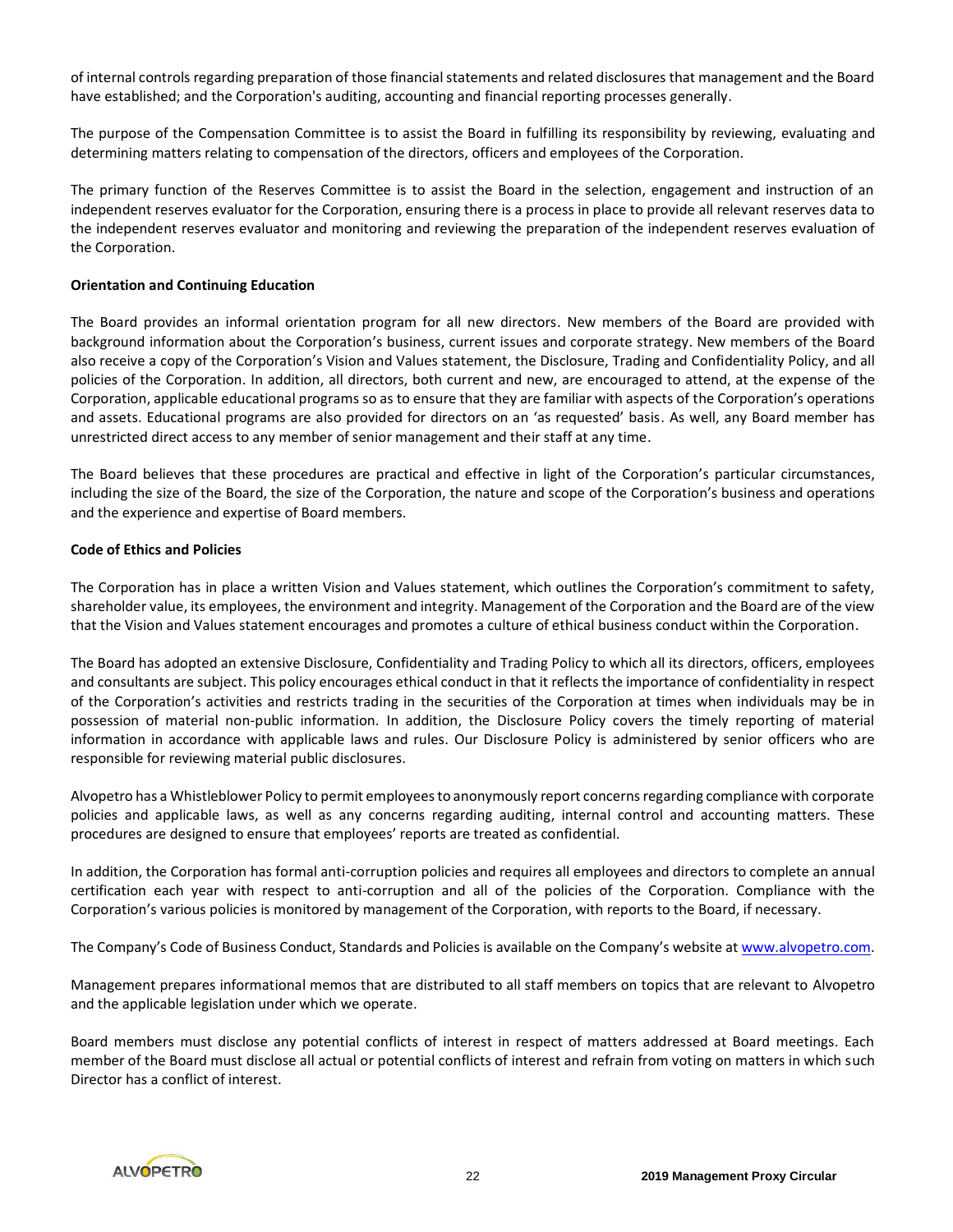#### **Nomination of Board Members**

The Board retains overall responsibility to identify and recommend suitable candidates for nomination for election as directors of the Corporation and consider the competencies and skills the Board, as a whole, should possess.

### **Board Assessments**

The Board periodically reviews the effectiveness of the Board, its committees, and the contributions of individual Board members. The objective of the assessments are to ensure the continued effectiveness of the Board in the execution of its responsibilities and to contribute to a process of continuing improvement. The assessments consider, in the case of the Board or a committee, the applicable mandate, and the competencies and skills each individual Director is expected to bring to the Board and the Committees on which they are members of. The Corporation does not have a formal retirement policy for directors.

### **INDEBTEDNESS OF DIRECTORS AND SENIOR OFFICERS**

No director, executive officer or proposed nominee for election as a director, nor any of their associates, is or has been at any time since the beginning of the most recently completed financial year of the Corporation, indebted to the Corporation or any of its subsidiaries, nor is, or at any time since the beginning of the most recently completed financial year of the Corporation has, any indebtedness of any such person been the subject of a guarantee, support agreement, letter of credit or other similar arrangement or understanding provided by the Corporation or any of its subsidiaries.

### **INTEREST OF INFORMED PERSONS IN MATERIAL TRANSACTIONS**

For the purposes of this Information Circular, an "informed person" means (i) a director or officer of the Corporation, (ii) a director or officer of a person or company that is itself an informed person, or (iii) any person or company who beneficially owns, directly or indirectly, and/or exercises control or direction over voting securities of the Corporation carrying more than 10% of the voting rights attaching to all outstanding voting securities of the Corporation.

To the knowledge of management of the Corporation, since the beginning of the financial year ended December 31, 2018, no informed person of the Corporation, nominee for director of the Corporation, nor any affiliate or associate of any informed person or nominee for director, had any material interest, direct or indirect, in any transaction or proposed transaction which has materially affected or would materially affect the Corporation.

### **ADDITIONAL INFORMATION CONCERNING THE AUDIT COMMITTEE**

Reference is made to the Corporation's Annual Information Form ("AIF") dated March 21, 2019, which information is hereby incorporated by reference. The AIF can be found on SEDAR at www.sedar.com or on the Corporation's website at www.alvopetro.com.

### **ADDITIONAL INFORMATION**

Additional information relating to the Corporation is available on SEDAR at www.sedar.com. Financial information is provided in the Corporation's financial statements and MD&A for its most recently completed financial year. Copies of the documents incorporated herein by reference may be obtained on SEDAR or on request without charge from the Chief Financial Officer of the Corporation by submitting a request to the Corporation by telephone at 587-794-4224, by email: info@alvopetro.com, or by mail to Alvopetro Energy Ltd., Suite 1700, 525 – 8<sup>th</sup> Avenue SW, Calgary, Alberta, T2P 1G1, Attention: Chief Financial Officer.

### **OTHER MATTERS**

Our management knows of no amendment, variation or other matter to come before the Meeting other than the matters referred to in the Notice of Annual General Meeting. However, if any other matter properly comes before the Meeting, the accompanying proxy will be voted on such matter in accordance with the best judgment of the person voting the proxy.

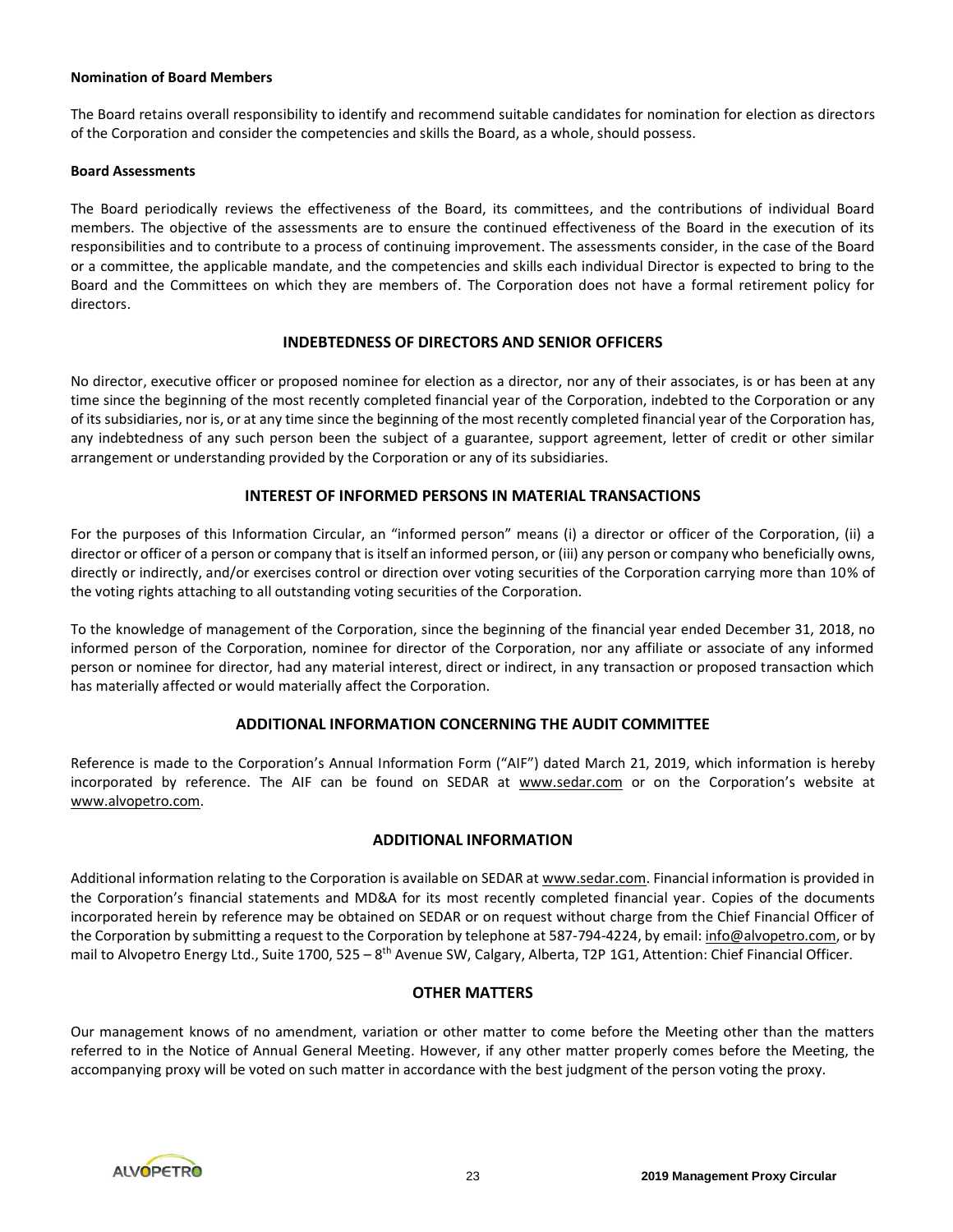# **SCHEDULE "A" - MANDATE OF THE BOARD OF DIRECTORS**

This mandate defines the role of the Board of Directors of the Corporation. The fundamental responsibilities of the Board of Directors of Alvopetro Energy Ltd. (the "Corporation") are to: (i) appoint and oversee a competent executive team to manage the business of the Corporation, with a view to maximizing shareholder value, (ii) identify and understand the risks associated with the business of the Corporation and (iii) ensure corporate conduct in an ethical and legal manner via an appropriate system of corporate governance, disclosure processes and internal controls. The following are the key guidelines governing how the Board will operate to carry out its duties.

### **1. Duty of Oversight**

The Board is responsible for overseeing and supervising management's conduct of the business of the Corporation to ensure that such business is being conducted in the best interests of the Corporation and its shareholders.

### **2. Formulation of Corporate Strategy**

Management is responsible for the development of an overall corporate strategy to be presented to the Board. The Board shall ensure there is a formal strategic planning process in place and shall review and, if it sees fit, endorse the corporate strategy presented by management. The Board shall monitor the implementation and execution of the corporate strategy.

### **3. Principal Risks**

The Board should have a continuing understanding of the principal risks associated with the business of the Corporation. It is the responsibility of management to ensure that the Board and its committees are kept well informed of changing risks. The principle mechanisms through which the Board reviews risks are the Audit Committee and the Reserves Committee and the strategic planning process. It is important that the Board understands and supports the key risk decisions of management.

#### **4. Internal Controls and Communication Systems**

The Board ensures that sufficient internal controls and communication systems are in place to allow it to conclude that management is discharging its responsibilities with a high degree of integrity and effectiveness. The confidence of the Board in the ability and integrity of management is the paramount control mechanism.

### **5. Financial Reporting, Operational Reporting and Review**

The Board ensures that processes are in place to address applicable regulatory, corporate, securities and other compliance matters, including applicable certification requirements regarding the financial, operational and other disclosure of the Corporation.

The Board reviews and approves the financial statements, related MD&A and reserves evaluations of the Corporation.

The Board reviews annual operating and capital plans and reviews and considers all amendments or departures proposed by management from established strategy, capital and operating plans or matters of policy which diverge from the ordinary course of business.

The Board reviews operating and financial performance results relative to established strategy, budgets and objectives.

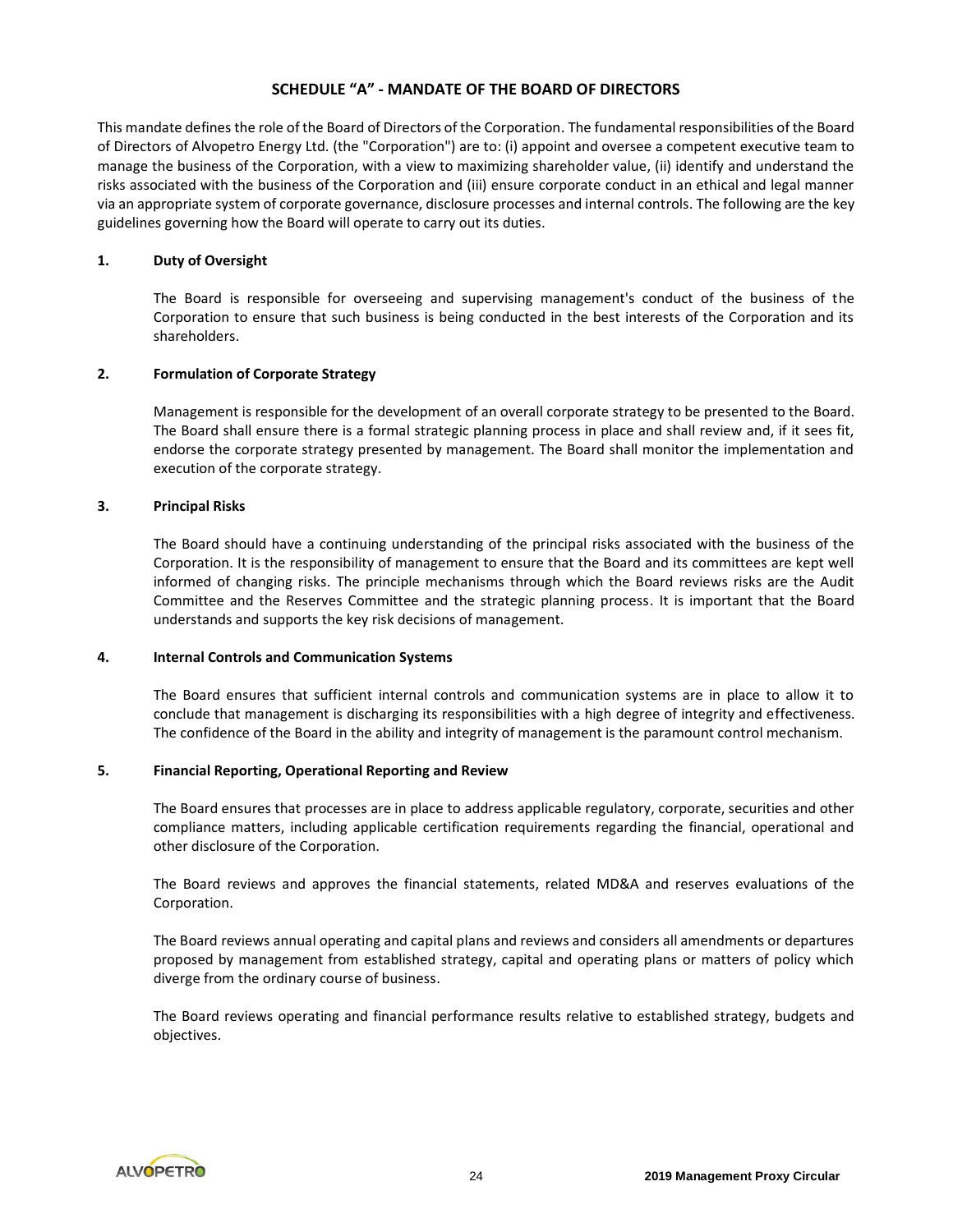### **6. Succession Planning and Management Development**

The Board considers succession planning and management recruitment and development. The Chief Executive Officer and the Compensation Committee shall periodically review succession planning and management recruitment and development.

### **7. Disclosure and Communication Policy**

The Corporation has adopted a policy governing disclosure and communication concerning the affairs of the Corporation. Housekeeping and non-material amendments to the Policy may be made by the Disclosure Committee. Significant changes to the Disclosure and Communication Policy shall be reviewed by the Board.

### **8. The Chair of the Board**

The Board shall appoint a Chair from among its members. The role of the Chair is to act as the leader of the Board, to manage and co-ordinate the activities of the Board and to oversee execution by the Board of this written mandate.

### **9. Committees**

The Board may appoint such committees as it sees fit. Each committee operates according to the mandate for such committee approved by the Board and outlining its duties and responsibilities and the limits of authority delegated to it by the Board. The Board reviews and re-assesses the adequacy of the mandate of each committee on a regular basis and, with respect to the Audit Committee, at least once a year.

### **10. Committee Chairs and Committee Members**

The Chair shall propose the leadership and membership of each committee. In preparing recommendations, the Chair will take into account the preferences, skills and experience of each director. Committee Chairs and members are appointed by the Board at the first Board meeting after the annual shareholder meeting or as needed to fill vacancies during the year.

Each committee's meeting schedule will be determined by its Chair and members based on the committee's work plan and mandate. The committee Chair will develop the agenda for each committee meeting. Each committee will report in a timely manner to the Board on the results of its meetings.

#### **11. Board Meetings, Agendas and Notice**

The Board will meet a minimum of 4 times per year.

The Chair, in consultation with the Chief Executive Officer, the Chief Financial Officer and the VP Legal and Corporate, will develop the agenda for each Board meeting. Under normal circumstances, management will use its best effort to distribute the agenda and related materials to directors not less than two business days before the meeting. All directors are free to suggest additions to the agenda.

Notice of the time and place of every meeting may be given orally, or in writing, or by e-mail to each member of the Committee at least two business days prior to the time fixed for such meeting. A member may in any manner waive notice of the meeting. Attendance of a member at a meeting shall constitute waiver of notice of the meeting except where a member attends a meeting for the express purpose of objecting to the transaction of any business on the grounds that the meeting was not lawfully called.

### **12. Information for Board Meetings**

Material distributed to the directors in advance of Board meetings should be concise, yet complete, and prepared in a way that focuses attention on critical issues to be considered. Reports may be presented during Board meetings by directors, management or staff, or by invited outside advisors. Presentations on specific

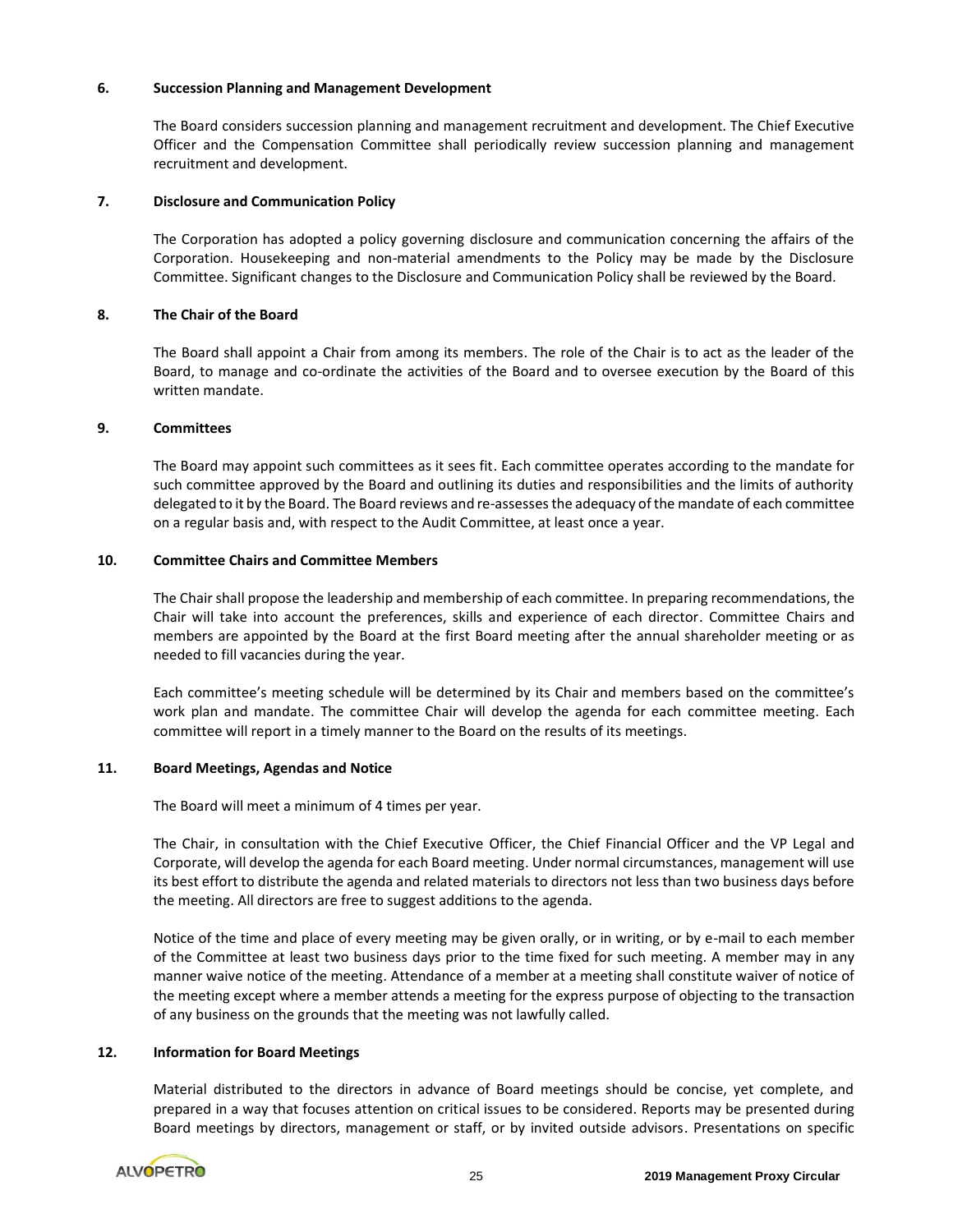subjects at Board meetings should briefly summarize the material sent to directors, so as to maximize the time available for discussion on questions regarding the material.

It is recognized that under some circumstances, due to the confidential nature of matters to be discussed at a meeting, it would not be prudent or appropriate to distribute written material in advance.

#### **13. Non-Directors at Board Meetings**

The Board appreciates the value of having management team members attend Board meetings to provide information and opinions to assist the directors in their deliberations. The Board, through the Chair, can determine management attendees at Board meetings.

### **14. Board Relations with Management**

Board policies and guidelines are issued to management for their adherence. Directors may direct questions or concerns on management performance to the Chair, to the President and Chief Executive Officer or through Board and committee meetings. While the Board establishes limits of authority delegated to management, directors must respect the organizational structure of management. A director has no authority to direct any staff member.

### **15. New Director Orientation**

New directors will be provided with an orientation which will include written information about the duties and obligations of directors and the business and operations of the Corporation, documents from recent Board meetings and opportunities for meetings and discussion with senior management and other directors.

### **16. Assessing the Board's Performance**

The Board is responsible for annually assessing its overall performance and that of its committees. The objective of this review is to contribute to a process of continuous improvement in the Board's execution of its responsibilities. The review should identify any areas where the directors or management believe that the Board could make a better collective contribution to overseeing the affairs of the Corporation.

### **17. Board Compensation**

The Compensation Committee will review director compensation in accordance with the mandate of the Compensation Committee and will make changes in compensation to the Board when warranted and in light of the responsibilities and risks involved in being a director.

### **18. Annual Evaluation of the President and Chief Executive Officer – Compensation Committee**

The Compensation Committee will conduct an annual performance review of President and Chief Executive Officer in accordance with the mandate of the Compensation Committee. The results of this performance review will be communicated to the President and Chief Executive Officer by the Chair of the Compensation Committee.

### **19. Outside Advisors for Individual Directors**

Occasionally, a director may need the services of an advisor to assist with matters involving responsibilities as a director. A director who wishes to engage an outside advisor at the expense of the Corporation may do so with the authorization of the Chair of the Board.

### **20. Conflict of Interest**

(a) Directors have a duty to act honestly and in good faith with a view to the best interests of the Corporation and to exercise the care, diligence and skill a reasonably prudent person would exercise in comparable circumstances.

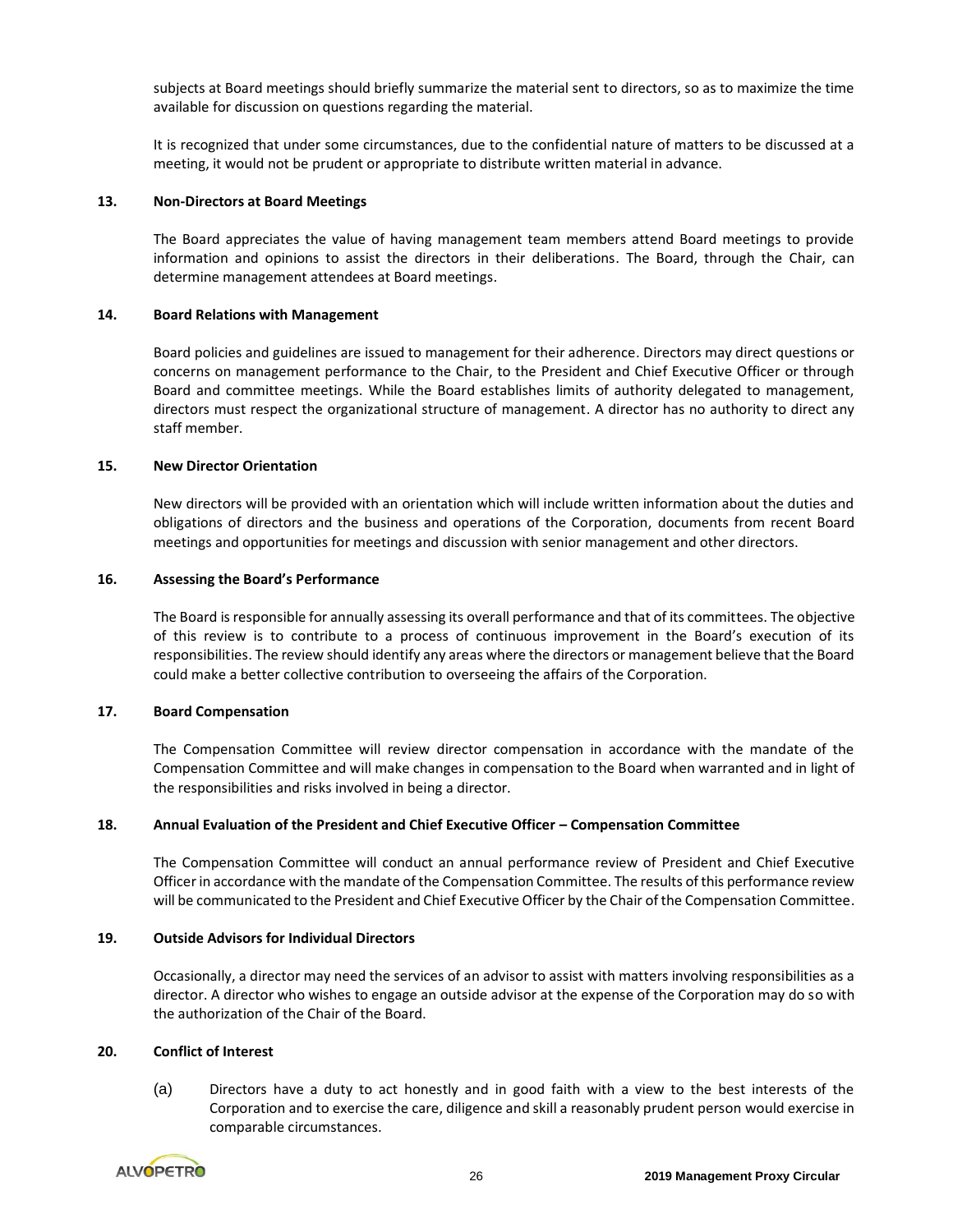- (b) Directors shall not allow personal interests to conflict with their duties to the Corporation and shall avoid and refrain from involvement in situations of conflict of interest.
- (c) A director shall disclose promptly any circumstances such as an office, property, a duty or an interest, which might create a conflict with that director's duty to the Corporation.
- (d) A director shall disclose promptly any interest that director may have in an existing or proposed contract or transaction of or with the Corporation.
- (e) The disclosures contemplated in paragraphs (c) & (d) above shall be immediate if the perception of a possible conflict of interest arises during a meeting of the Board or any committee of the Board, or if the perception of a possible conflict arises at another time then the disclosure shall occur at the first Board meeting after the director becomes aware of the potential conflict of interest.
- (f) A director's disclosure to the Board shall disclose the full nature and extent of that director's interest either in writing or by having the interest entered in the minutes of the meeting of the Board.
- (g) A director with a conflict of interest or who is capable of being perceived as being in conflict of interest vis a vis the Corporation shall abstain from discussion and voting by the Board or committee of the Board on any motion to recommend or approve the relevant contract of transaction unless the contract or transaction is an arrangement by way of security for obligations undertaken by the director for the benefit of the Corporation or one relating primarily to the director's remuneration or benefits. If the conflict of interest is obvious and direct, the director shall withdraw while the item is being considered.
- (h) Without limiting the generality of "conflict of interest" it shall be deemed a conflict of interest if a director, a director's relative, a member of the director's household in which any relative or member of the household is involved has a direct or indirect financial interest in, or obligation to, or a party to a proposed or existing contract or transaction with the Corporation.
- (i) Directors shall not use information obtained as a result of acting as a director for personal benefit or for the benefit of others.
- (j) Directors shall maintain the confidentiality of all information and records obtained as a result of acting as a director.

### **21. Corporate Governance and Nominating**

The Board retains overall responsibility for the implementation and enforcement of an appropriate system of corporate governance, including policies and procedures to ensure the Board functions independently of management. The Board shall establish and maintain such corporate governance policies and procedures as are necessary to ensure that the Corporation is fully compliant with applicable securities laws and prevailing governance standards. Such policies and procedures shall contain clear reporting, oversight and enforcement provisions that reserve the right to the Board to take appropriate remedial action in the event of a breach thereof. The Board shall mandate the Corporation's Corporate Secretary and professional advisors to keep it apprised of developing corporate governance issues and shall, each year after the annual shareholder meeting of the Corporation, review the sufficiency of the Corporation's corporate governance policies and procedures.

The Board retains overall responsibility to identify and recommend suitable candidates for nomination for election as directors of the Corporation, consider the competencies and skills the Board, as a whole, should possess.

#### **22. Mandate Review**

This mandate shall be reviewed and approved by the Board each year.

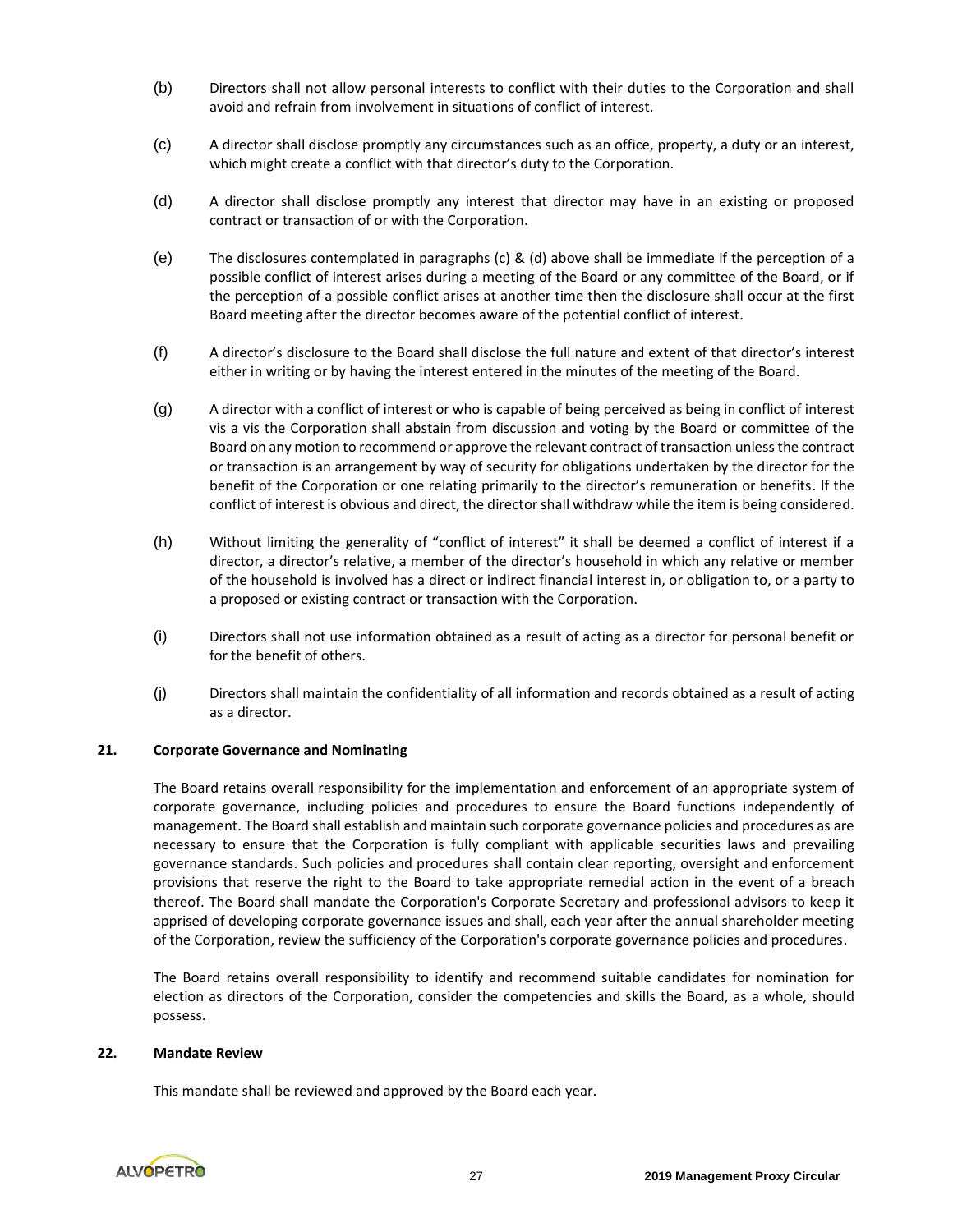# **SCHEDULE "B" - STOCK OPTION PLAN**

#### **ARTICLE 1 – PURPOSE OF THE PLAN**

The purpose of the Plan is to provide the Participants with an opportunity to purchase Common Shares and to benefit from the appreciation thereof. This will provide an increased incentive for the Participants to contribute to the future success and prosperity of the Corporation, thus enhancing the value of the Common Shares for the benefit of all the shareholders and increasing the ability of the Corporation and its Subsidiaries to attract and retain individuals of exceptional skill.

### **ARTICLE 2 – DEFINED TERMS**

Where used herein, the following terms shall have the following meanings, respectively:

- (a) **"Board"** means the board of directors of the Corporation;
- (b) **"Change of Control"** means the occurrence of any one or more of the following:
	- i) a consolidation, merger, amalgamation, arrangement or other reorganization or acquisition involving the Corporation or any of its Subsidiaries and another corporation or other entity, as a result of which the holders of Common Shares prior to the completion of the transaction hold less than 50% of the outstanding shares of the successor corporation after completion of the transaction;
	- ii) the sale, lease, exchange or other disposition, in a single transaction or a series of related transactions, of assets, rights or properties of the Corporation and/or any of its Subsidiaries which have an aggregate book value greater than 50% of the book value of the assets, rights and properties of the Corporation and its Subsidiaries on a consolidated basis to any other person or entity, other than a disposition to a wholly-owned subsidiary of the Corporation in the course of a reorganization of the assets of the Corporation and its Subsidiaries;
	- iii) a resolution is adopted to wind-up, dissolve or liquidate the Corporation;
	- iv) any person, entity or group of persons or entities acting jointly or in concert (an "**Acquiror**") acquires or acquires control (including, without limitation, the right to vote or direct the voting) of Voting Securities of the Corporation which, when added to the Voting Securities owned of record or beneficially by the Acquiror or which the Acquiror has the right to vote or in respect of which the Acquiror has the right to direct the voting, would entitle the Acquiror and/or Associates and/or affiliates of the Acquiror to cast or to direct the casting of 20% or more of the votes attached to all of the Corporation's outstanding Voting Securities which may be cast to elect directors of the Corporation or the successor corporation (regardless of whether a meeting has been called to elect directors);
	- v) as a result of or in connection with: (A) a contested election of directors; or (B) a consolidation, merger, amalgamation, arrangement or other reorganization or acquisition involving the Corporation or any of its Subsidiaries and another corporation or other entity, the nominees named in the most recent management information circular of the Corporation for election to the Board shall not constitute a majority of the Board; or
	- vi) the Board adopts a resolution to the effect that a Change of Control as defined herein has occurred or is imminent.

For the purposes of the foregoing, "**Voting Securities**" means Common Shares and any other shares entitled to vote for the election of directors of the Corporation and shall include any security, whether or not issued by the Corporation, which are not shares entitled to vote for the election of directors of the Corporation but are convertible into or exchangeable for shares which are entitled to vote for the election of directors of the Corporation including any options or rights to purchase such shares or securities;

(c) **"Common Shares"** means the common shares of the Corporation or, in the event of an adjustment contemplated by Article 7 hereof, such other shares to which a Participant may be entitled upon the exercise of an Option as a result of such adjustment;

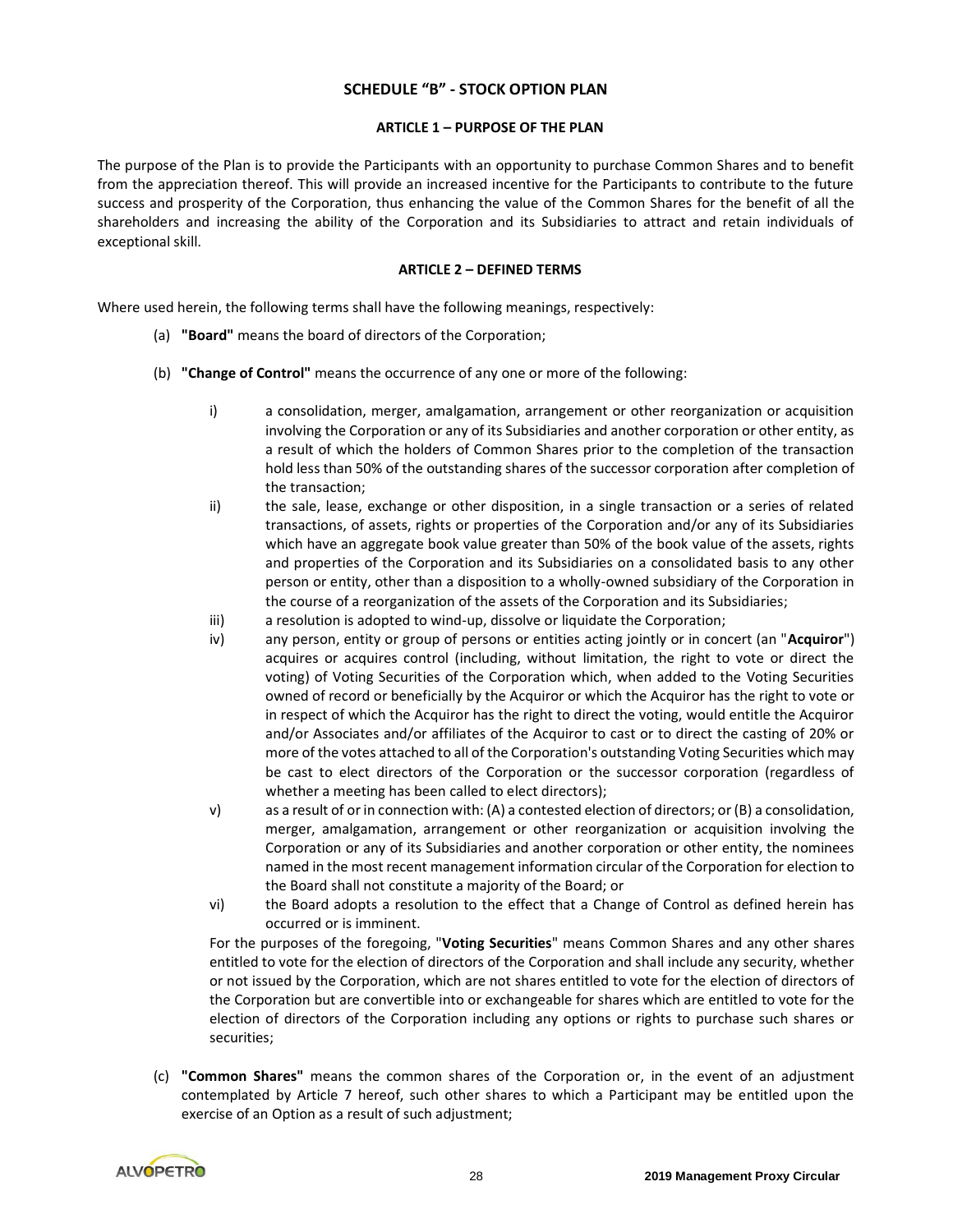- (d) "**Consultant**" has the meaning ascribed thereto in the Exchange Policies;
- (e) **"Corporation"** means Alvopetro Energy Ltd. and includes any successor corporation thereof;
- (f) **"Exchange"** means the TSX Venture Exchange or, if the Common Shares are not then listed and posted for trading on TSX Venture Exchange, on such stock exchange in Canada on which such shares are listed and posted for trading as may be selected for such purpose by the Board;
- (g) "**Exchange Policies**" means the policies of the Exchange, including those set forth in the Corporate Finance Manual of the Exchange;
- (h) **"Holding Company"** means a holding company wholly-owned and controlled by a Participant;
- (i) **"Insider"** has the meaning ascribed thereto in the Exchange Policies;
- (j) **"Market Price per Share"** shall mean the volume weighted average trading price per share for the Common Shares on the Exchange for the five (5) consecutive trading days ending on the last trading day preceding the date that the applicable Option is granted;
- (k) **"Option"** means an option to purchase Common Shares granted by the Board to a Participant, subject to the provisions contained herein;
- (l) **"Option Price"** means the price per share at which Common Shares may be purchased under the Option, as the same may be adjusted in accordance with Articles 4 and 7 hereof,
- (m) **"Participants"** means the directors, officers and employees of, and consultants to, the Corporation or its Subsidiaries;
- (n) **"Plan"** means this Stock Option Plan of the Corporation, as the same may be amended or varied from time to time;
- (o) **"RRSP"** means a registered retirement savings plan;
- (p) **"Subsidiaries"** means any corporation that is a subsidiary of the Corporation, as such term is defined under subsection 2(4) of the Business Corporations Act (Alberta), as such provision is from time to time amended, varied or re-enacted;

Capitalized terms not otherwise defined herein shall have the meaning ascribed to them in the Toronto Stock Exchange Company Manual.

### **ARTICLE 3 – ADMINISTRATION OF THE PLAN**

- 3.1. The Plan shall be administered by the Board or a committee of the Board duly appointed for this purpose by the Board and consisting of not less than three (3) directors.
- 3.2. The Board may, from time to time, adopt such rules and regulations for administering the Plan as it may deem proper and in the best interests of the Corporation and may, subject to applicable law, delegate its powers hereunder to administer the Plan to a committee of the Board.

#### **ARTICLE 4 – GRANTING OF OPTIONS**

- 4.1. The Board may, from time to time, grant Options to such Participants as it chooses and, subject to the restrictions herein, in such numbers as it chooses. The grant of Options will be subject to the conditions contained herein and may be subject to additional conditions determined by the Board from time to time.
- 4.2. The aggregate number of Common Shares that may be reserved for issuance under the Plan, together with any Common Shares reserved for issuance under any other share compensation arrangement implemented by the

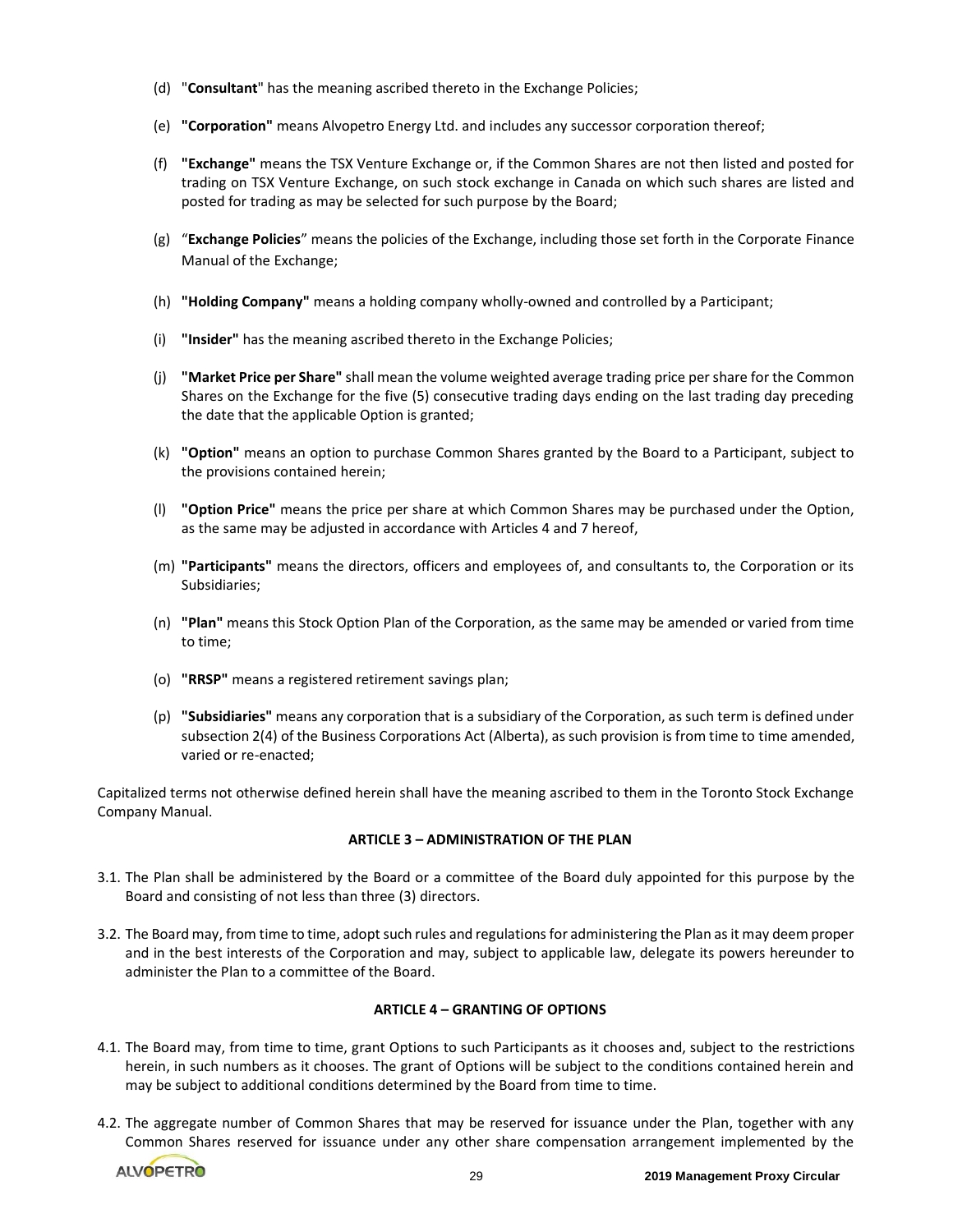Corporation after the date of the adoption of this Plan, shall be equal to 10% of outstanding Common Shares (on a non-diluted basis) outstanding at that time. This prescribed maximum may be subsequently increased to any other specified amount, provided the change is authorized by a vote of the shareholders of the Corporation. If any Options granted under this Plan shall expire, terminate or be cancelled for any reason without having been exercised in full, any unpurchased Common Shares to which such Options relate shall be available for the purposes of granting of further Options under this Plan. No fractional shares may be purchased or issued hereunder.

- 4.3. Any grant of Options under the Plan shall be subject to the following restrictions:
	- (a) the aggregate number of Common Shares reserved for issuance pursuant to Options granted to any one person, when combined with any other share compensation arrangement, may not exceed 5% of the outstanding Common Shares (on a non-diluted basis);
	- (b) the aggregate number of Common Shares reserved for issuance pursuant to Options granted to Insiders pursuant to the Plan, when combined with any other share compensation arrangement, may not exceed 10% of the outstanding Common Shares (on a non-diluted basis); and
	- (c) the aggregate number of Common Shares issued within any one year period to Insiders pursuant to Options, when combined with any other share compensation arrangement, may not exceed 10% of the outstanding Common Shares (on a non-diluted basis);
	- (d) the aggregate number of Common Shares reserved for issuance pursuant to Options granted to any one person who is a Consultant in any twelve (12) month period, may not exceed 2% of the issued and outstanding Common Shares (on a non-diluted basis); and
	- (e) the aggregate number of Common Shares reserved for issuance pursuant to Options granted to individuals conducting Investor Relations Activities (as defined in Exchange Policies) in any twelve (12) month period, may not exceed 2% of the issued and outstanding Common Shares (on a non-diluted basis).

The aforementioned limits of Common Shares reserved for issuance may be formulated on a diluted basis with the consent of the Exchange.

- 4.4. The Option Price shall be fixed by the Board when the Option is granted, provided that such price shall not be less than the Market Price per Share.
- 4.5. An Option must be exercised within a term set by the Board at the time of grant, such term not to exceed ten years from the date of the granting of the Option. The vesting period or periods within this term during which an Option or a portion thereof may be exercised by a Participant shall be determined by the Board. Further, the Board may, in its sole discretion at any time or in the Option agreement in respect of any Options granted, accelerate or provide for the acceleration of, vesting of Options previously granted.
- 4.6. Upon written notice from a Participant, any Option that might otherwise be granted to that Participant, may be granted, in whole or in part, to an RRSP or a Holding Company established by and for the sole benefit of the Participant.

### **ARTICLE 5 – EXERCISE OR DISPOSITION OF OPTIONS**

Subject to the provisions of the Plan and the terms of the granting of the Option, an Option or a portion thereof may be exercised from time to time by delivery to the Corporation's principal office in Calgary, Alberta of a notice in writing signed by the Participant or the Participant's legal personal representative and addressed to the Corporation (the "Exercise Notice"). The Exercise Notice shall state the intention of the Participant or the Participant's legal personal representative to exercise the said Option or a portion thereof, the number of Common Shares in respect of which the Option is then being exercised and must be accompanied by payment in full of the Option Price for the Common Shares which are the subject of the exercise. Provided that the Common Shares are listed on the Exchange and that the Corporation is in compliance with applicable Exchange requirements, a Participant may alternatively offer to dispose of his or her vested, unexercised Options or any of them to the Corporation for cash in an amount not to exceed the fair

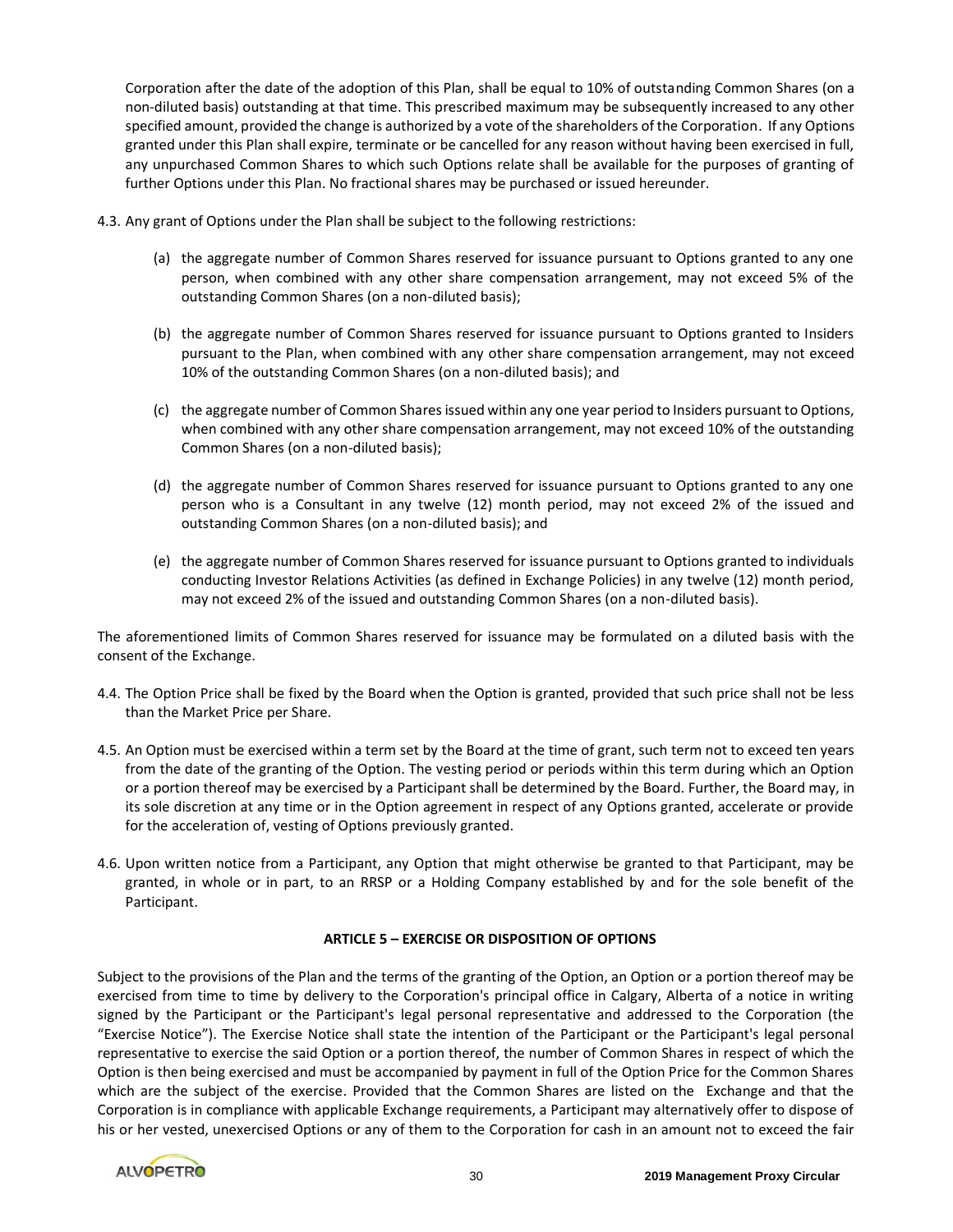market value thereof, as determined by the Board, and the Corporation has the right, but not the obligation, to accept the Participant's offer. In such case, the Participant shall make an offer to dispose of his or her Options by providing a written notice to the Corporation at its head office in Calgary, Alberta or such other place as may be specified by the Corporation, specifying the number of vested and unexercised options the Participant is proposing to dispose of.

### **ARTICLE 6 – NET SHARE EXERCISE RIGHT**

Provided that the Common Shares are listed on the Exchange and that the Corporation is in compliance with applicable Exchange requirements, at the election of the Participant (the "Net Share Exercise Right"), the Corporation has the right, but not the obligation to satisfy any obligations to the Participant in respect of any Options exercised by the Participant by issuing such number of Common Shares to the Participant that is equal in value to the difference between: (a) the closing trading price of the Common Shares on the Exchange on the day prior to the date on which the Option is exercised or, in the event that the Common Shares are not listed and posted for trading on any stock exchange in Canada, the market price as determined by the Board; and (b) the Option Price. Participants are entitled to the Net Share Exercise Right in respect of all or a portion of unexercised Options which they are entitled to exercise. Upon issuance as aforesaid, such Options shall terminate and be at an end and the Participant shall cease to have any further rights in respect thereof.

# **ARTICLE 7 – ADJUSTMENTS IN SHARES**

- 7.1. Appropriate adjustments in the number of Common Shares subject to the Plan and, as regards Options, granted or to be granted, in the number of Common Shares optioned and in the Option Price, shall be made by the Board to give effect to adjustments in the number of Common Shares resulting from subdivisions, consolidations or reclassifications of the Common Shares, the payment of stock dividends by the Corporation (other than dividends in the ordinary course) or other relevant changes in the authorized or issued capital of the Corporation, which changes occur subsequent to the approval of the Plan by the Board.
- 7.2. Options granted to Participants hereunder are non-assignable unless the prior written consent of the Corporation and the Exchange has been obtained and, except in the case of the death of a Participant (which is provided for in Article 9), are exercisable only by the Participant to whom the Options have been granted.

# **ARTICLE 8 – DECISIONS OF THE BOARD**

All decisions and interpretations of the Board respecting the Plan or Options granted thereunder shall be conclusive and binding on the Corporation and the Participants and their respective legal personal representatives and on all directors, officers, employees and consultants of the Corporation who are eligible to participate under the Plan.

### **ARTICLE 9 – TERMINATION OF EMPLOYMENT/DEATH**

- 9.1. In the event of the Participant ceasing to be a director, officer, employee or consultant of the Corporation or a Subsidiary for any reason other than death or termination for cause (including the resignation or retirement of the Participant as a director, officer or employee of the Corporation or the termination by the Corporation of the employment of the Participant or the termination by the Corporation or the Participant of the consulting arrangement with the Participant):
	- (a) all unvested Options held by such Participant shall immediately cease and terminate on the on the earlier of: (i) the effective date of such resignation or retirement, (ii) the date on which notice of termination of employment is given by the Corporation, or (iii) the date on which notice of termination of the consulting arrangement is given by the Corporation or the Participant, as the case may be;
	- (b) all vested Options held by such Participant shall cease and terminate on the on the earlier of: (i) the thirtieth (30th) day following the effective date of such resignation or retirement, (ii) the thirtieth (30th) day following the date on which notice of termination of employment is given by the Corporation, (iii) the thirtieth (30th) day following the date on which notice of termination of the consulting arrangement is given by the Corporation or the Participant, or (iv) the expiry date of the Option;

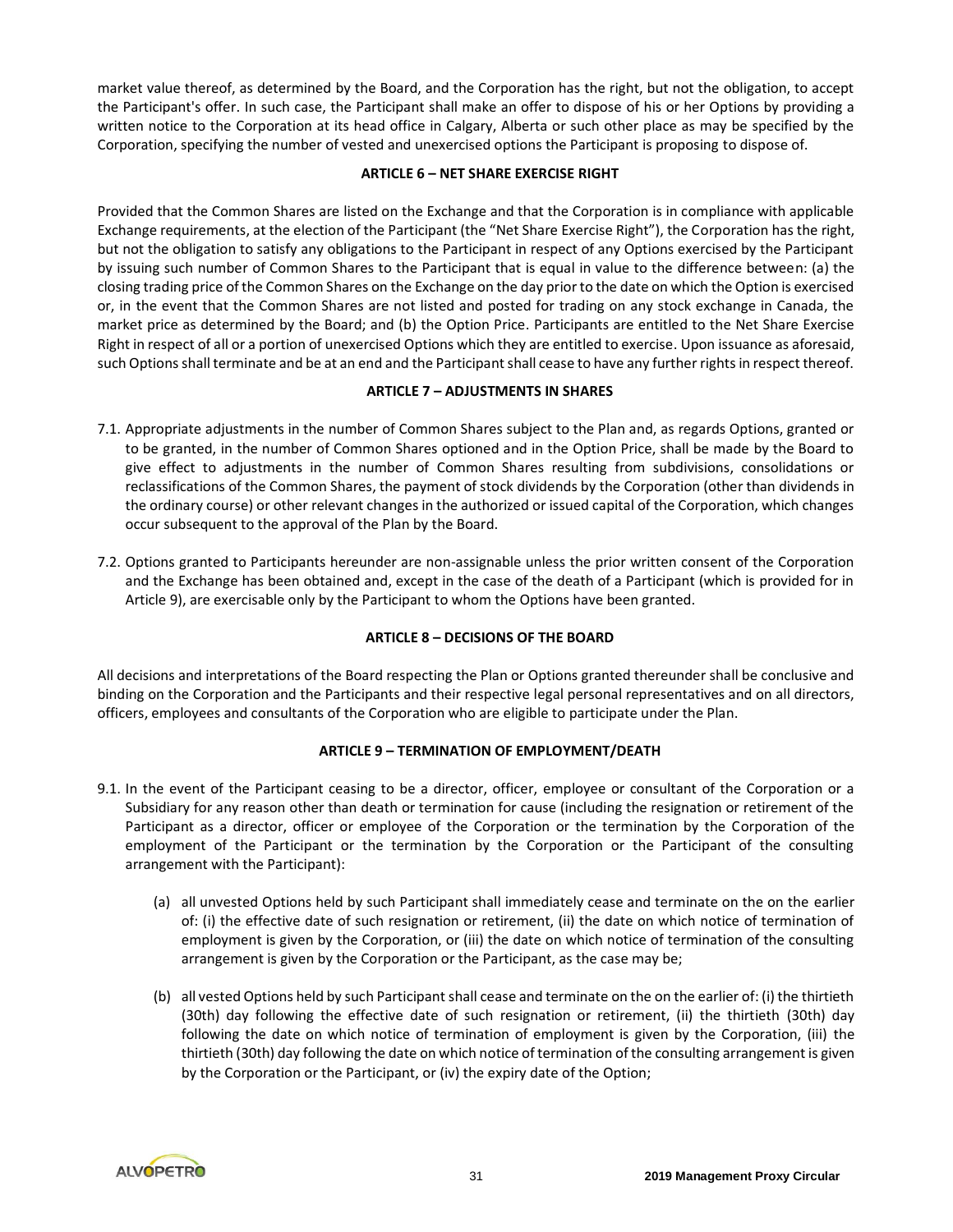and thereafter shall be of no further force or effect whatsoever as to the Common Shares in respect of which such Option has not previously been exercised. In no circumstances shall the operation of this section extend the expiry date of such Option beyond the term prescribed by Section 4.5.

- 9.2. In the event of the termination of the employment of a Participant for cause, all Options held by such Participant shall cease and terminate immediately upon the date notice of termination of employment for cause is given by the Corporation and shall be of no further force or effect whatsoever as to the Common Shares in respect of which an Option has not previously been exercised.
- 9.3. In the event of the death of a Participant on or prior to the expiry time of an Option, the legal representatives of the Participant may exercise the vested Options held by the Participant at the time of death within a period after the date of the Participant's death as determined by the Board, provided that, such period shall not extend beyond 6 months following the death of the Participant with respect to any Option held by the Participant. For greater certainty, such determination may be made at any time subsequent to the date of grant of the Options, provided that no Option shall remain outstanding beyond 6 months following the date of death or such other period as determined by the Board, provided that, in any event, no Option shall remain outstanding for any period that exceeds the expiry date of such Option.
- 9.4. The Plan does not confer upon a Participant any right with respect to continuation of employment by the Corporation or any of its Subsidiaries, nor does it interfere in any way with the right of the Participant or the Corporation to terminate the Participant's employment at any time.
- 9.5. Options shall not be affected by any change of employment of the Participant where the Participant continues to be employed by the Corporation or any of its Subsidiaries.

# **ARTICLE 10 – CHANGE OF CONTROL**

- 10.1. In the event of a Change of Control is contemplated or has occurred, all Options which have not otherwise vested in accordance with their terms shall vest and be exercisable at such time as is determined by the Board, notwithstanding the other terms of the Options.
- 10.2. If approved by the Board, Options may provide that, whenever the Corporation's shareholders receive a Takeover Proposal, such Option may be exercised as to all or any of the Common Shares in respect of which such Option has not previously been exercised (including in respect of Common Shares not otherwise vested at such time) by the Participant (the "Take-over Acceleration Right"). The Take-over Acceleration Right shall commence at such time as is determined by the Board, provided that, if the Board approves the Take-over Acceleration Right, but does not determine commencement and termination dates regarding same, the Take-over Acceleration Right shall commence on the date of the Take-over Proposal and end on the earlier of the expiry time of the Option and the tenth (10th) day following the expiry date of the Take-over Proposal. Notwithstanding the foregoing, the Take-over Acceleration Right may be extended for such longer period as the Board may resolve.
- 10.3. If the Participant elects to exercise its option to purchase Common Shares following the merger or consolidation of the Corporation with any other corporation, whether by amalgamation, plan of arrangement or otherwise, the Optionee shall be entitled to receive, and shall accept, in lieu of the number of Common Shares of the Corporation to which he was theretofore entitled upon such exercise, either, at the discretion of the Board: (i) the kind and amount of shares and other securities or property which such holder could have been entitled to receive as a result of such merger or consolidation if, on the effective date thereof, he had been the registered holder of the number of Common Shares of the Corporation to which he was theretofore entitled to purchase upon exercise; or (ii) a cash amount determined by the Board to be equal to the fair value of the shares, securities or property referred to in (i) on the effective date of the merger or consolidation.

# **ARTICLE 11 – AMENDMENT OR DISCONTINUANCE OF PLAN**

11.1. The Board may amend the Plan and any securities granted thereunder in any manner, or discontinue it at any time, without the approval of the holders of a majority of the Common Shares, provided that:

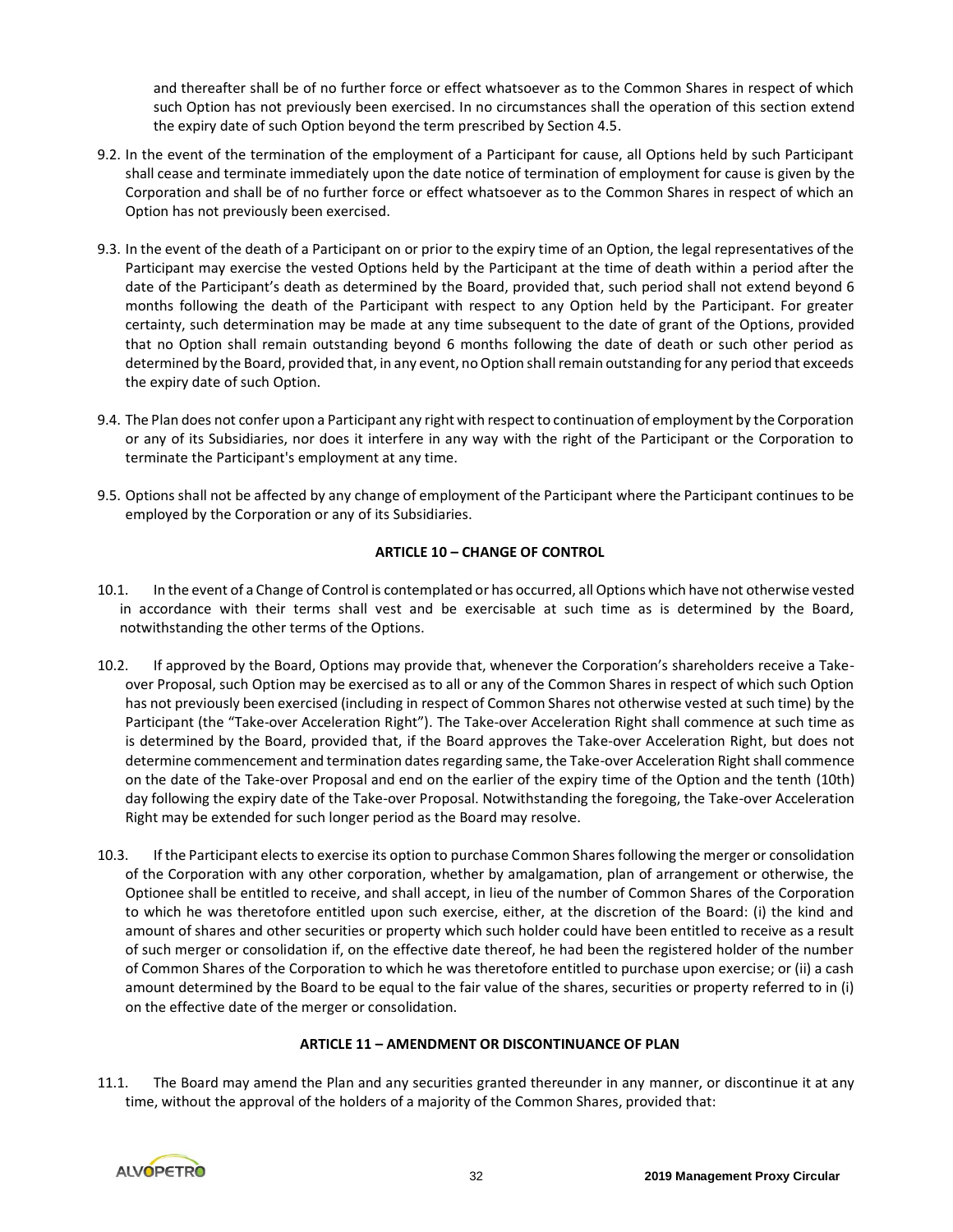- (a) the consent of the applicable Participants must be obtained for any amendment that would adversely affect any outstanding Options;
- (b) the approval of the holders of a majority of the Common Shares present and voting in person or by proxy at a meeting of holders of Common Shares (including approval of the disinterested holders of Common Shares if required by Exchange Policies) must be obtained for any amendment that would have the effect of:
	- (i) increasing the maximum percentage of Common Shares that may be reserved for issuance under the Plan;
	- (ii) increasing the maximum percentage of Common Shares that may be reserved for issuance under the Plan to Insiders or any one person;
	- (iii) increasing the maximum percentage of Common Shares that may be issued under the Plan within any one year period to Insiders, Consultants or individuals conducting Investor Relations Activities;
	- (iv) changing the amendment provisions of the Plan;
	- (v) changing the terms of any Options held by Insiders;
	- (vi) reducing the Option Price of any outstanding Options held by Insiders (including the reissue of an Option within 90 days of cancellation which constitutes a reduction in the Option Price);
	- (vii) amending the definition of Participants to expand the categories of individuals eligible for participation in the Plan;
	- (viii) extending the expiry date of an outstanding Option or amending the Plan to allow for the grant of an Option with an expiry date of more than ten years from the grant date; or
	- (ix) amending Section 7.2 to permit the transferability of Options, except to permit a transfer to a family member, an entity controlled by the Participant or a family member, a charity or for estate planning or estate settlement purposes.

### **ARTICLE 12 – EXTENSION OF EXPIRY TIME DURING BLACKOUT PERIODS**

Notwithstanding the provisions contained herein for the expiry of Options, in the event that the expiry date of an Option falls during or within two business days following the end of a black out period that is self imposed by the Corporation pursuant to its policies (a "Black Out Period"), the expiry date of such Option shall be extended for a period of ten (10) business days following the end of the Black Out Period (the "Black Out Expiration Term").

### **ARTICLE 13 – GOVERNMENT REGULATION**

The Corporation's obligation to issue and deliver Common Shares under any Option is subject to:

- (a) the satisfaction of all requirements under applicable securities laws in respect thereof and obtaining all regulatory approvals as the Corporation shall determine to be necessary or advisable in connection therewith;
- (b) the admission of such Common Shares to listing on any stock exchange on which such Common Shares may then be listed; and
- (c) the receipt from the Participant of such representations, warranties, agreements and undertakings as to future dealings in such Common Shares as the Corporation determines to be necessary or advisable in order to safeguard against the violation of the securities laws of any jurisdiction.

In this connection, the Corporation shall take all reasonable steps to obtain such approvals and registrations as may be necessary for the issuance of such Common Shares in compliance with applicable securities laws and for the listing of such Common Shares on any stock exchange on which such Common Shares are then listed.